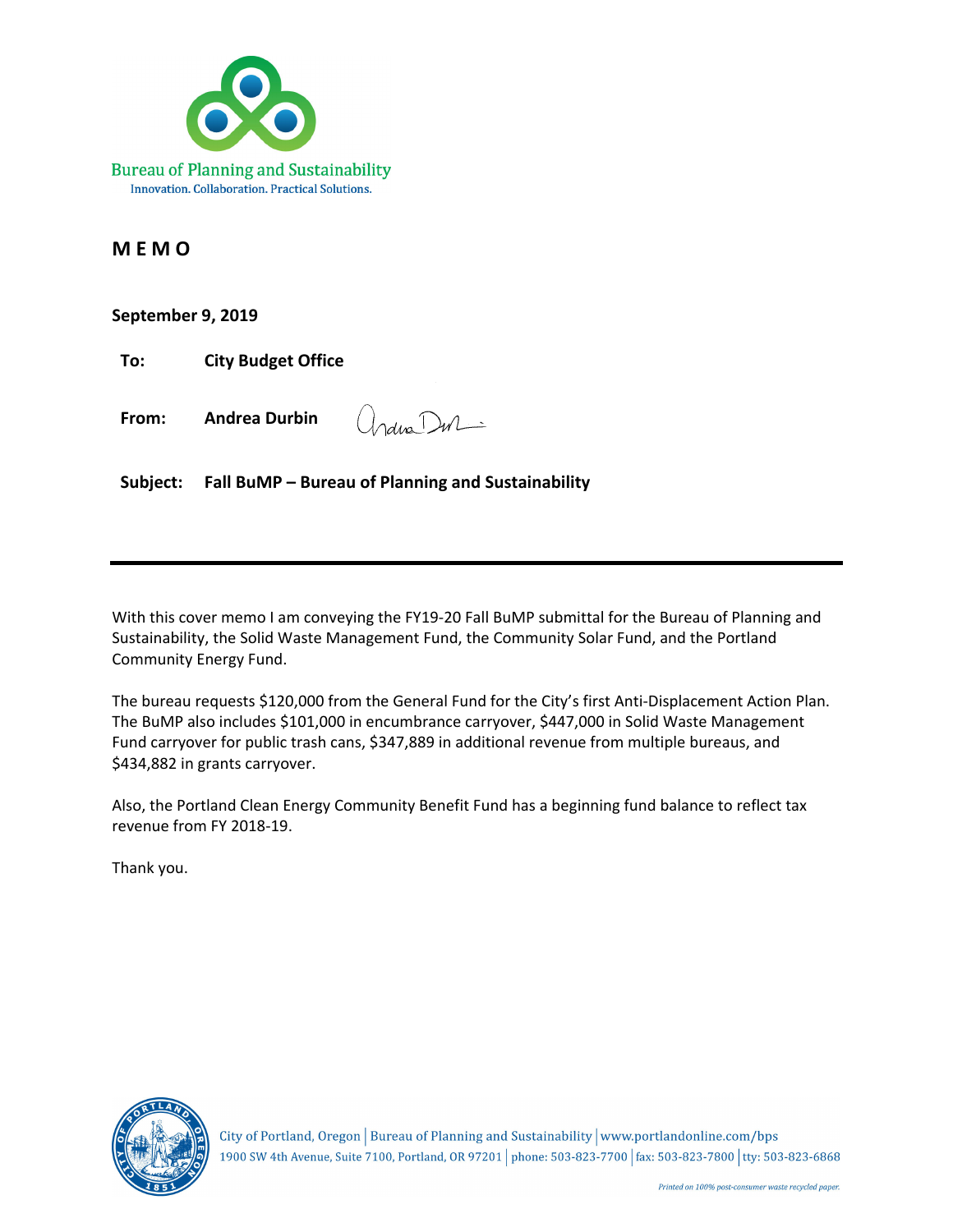F4 - BMP Amendment Request Report (Fall) Run Date: 9/10/19

Page 1 of 9 CBO Discussion & Recommendations Run Time: 10:04:19 AM

## **PN - Bureau of Planning & Sustainability DP Type New Revenue**

**Request Name:** 9217 -BPS Grants

### **Package Description**

Unspent grants fund to spend in FY19-20.

- PN000060 Powell-Division BHCC \$50,869
- PN000062 Metro: Multi-Dwelling Development Code \$17,256
- PN000076 Affordable Housing and Faith Communities \$79,903
- PN000077 Rossi Farms Develop Plan \$26,288
- PN000078 State Historic Preservation Grant FY 2017-18 \$980
- PN000080 SW Corridor Equitable Housing Strategy \$5,123
- PN000082 Community Collection Events 2019 METRO \$12,722
- SD000008 Climate Trust 2002 \$42,000
- New grant funds accepted by council to spend in FY19-20
- PN000084 Metro Streetcar TOD \$81,500
- PN000086 Bullitt Resilient Cities \$50,000
- TR0000284 (X00018.CAP) Powell Division\_Trimet \$22,241

#### **Service Impacts**

N/A

#### **Equity Impacts**

N/A

|                                        | 2019-20 FALL Requested Adj | 2019-20 FALL CBO Adj | 2019-20 FALL Recom Total |   |
|----------------------------------------|----------------------------|----------------------|--------------------------|---|
| <b>External Materials and Services</b> | 111,980                    |                      | 0                        | 0 |
| Internal Materials and Services        | 0                          |                      | 0                        | 0 |
| Personnel                              | 38,741                     |                      | $\Omega$                 | 0 |
| <b>External Materials and Services</b> | 234,061                    |                      | 0                        | 0 |
| Internal Materials and Services        | 3,377                      |                      | $\Omega$                 | 0 |
| Personnel                              | 46,723                     |                      | 0                        | 0 |
|                                        |                            |                      |                          |   |
|                                        | 2019-20 FALL Requested Adj | 2019-20 FALL CBO Adj | 2019-20 FALL Recom Total |   |
| Intergovernmental                      | 150,721                    |                      | $\Omega$                 | 0 |
| Intergovernmental                      | 284,161                    |                      | $\Omega$                 | 0 |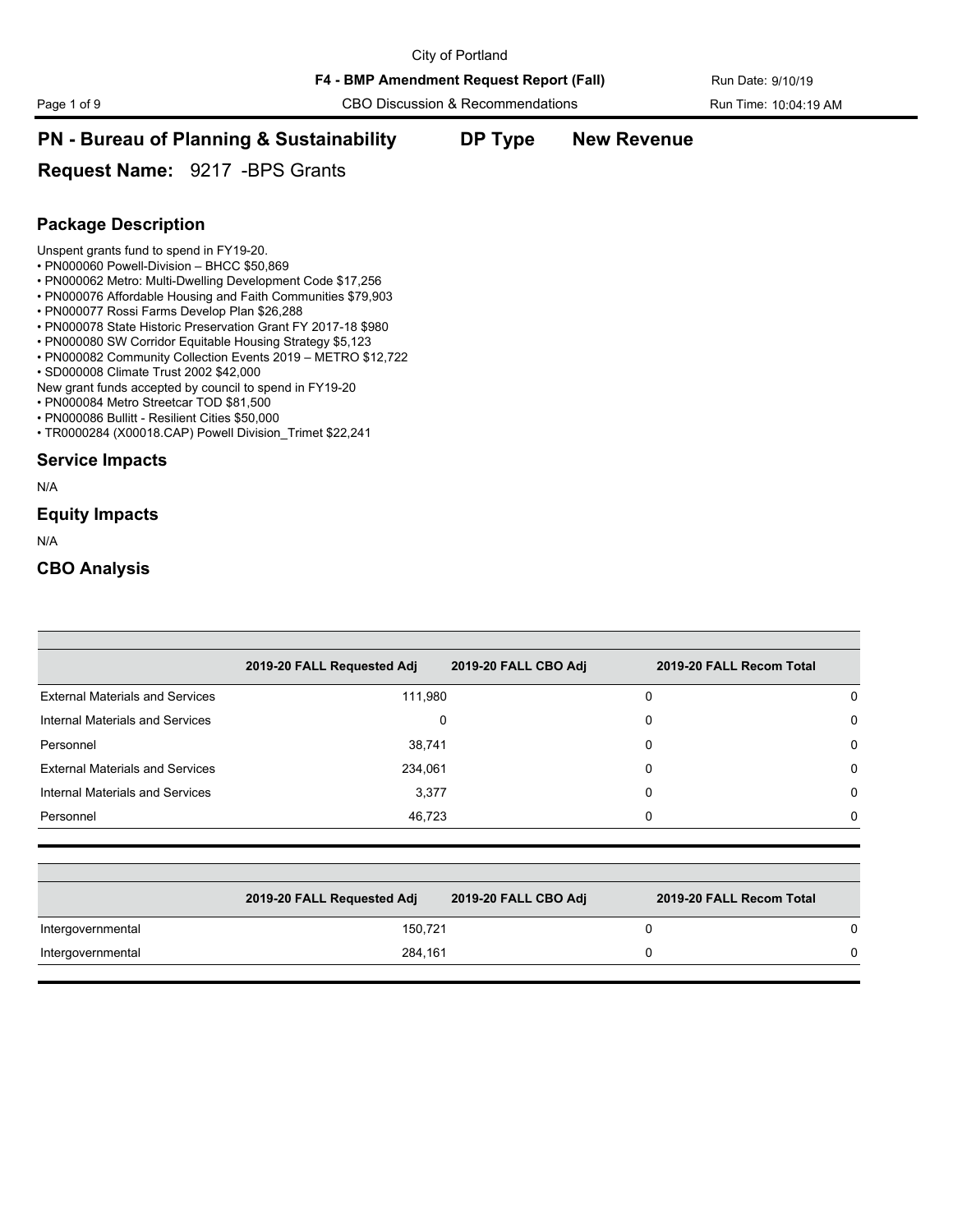F4 - BMP Amendment Request Report (Fall) Run Date: 9/10/19

Page 2 of 9 CBO Discussion & Recommendations Run Time: 10:04:19 AM

### **PN - Bureau of Planning & Sustainability DP Type New Revenue**

**Request Name:** 9236 -BPS IAA

### **Package Description**

• BDS IA\_Online Permitting System \$72,000 – BDS will cover 50% of the cost of BPS's full time Business Systems Analyst to assist with testing and improving A7 System, training and documentation.

• OMF IA Floodplain Management Update Program \$200,000 – OMF will support 1.0 FTE of BPS's Planner II position to complete regulatory, administrative and engagement work needed to advance the Floodplain Management Update Program work plan.

• PBOT IA\_PUDL Pilots \$75,889 – This project started for a total of \$175,000 in FY17-18 for BPS to support data management of emerging Smart Cities system, and to develop a communications and community engagement strategy for Smart Cities projects and data applications. \$75,889 is the remaining balance to spend on this project for FY19-20.

#### **Service Impacts**

### **Equity Impacts**

|                                        | 2019-20 FALL Requested Adj | 2019-20 FALL CBO Adj | 2019-20 FALL Recom Total |
|----------------------------------------|----------------------------|----------------------|--------------------------|
| <b>External Materials and Services</b> | 75.889                     |                      | <sup>n</sup>             |
| Personnel                              | 272.000                    |                      | 0                        |
| Internal Materials and Services        |                            |                      | 0                        |

|                     | 2019-20 FALL Requested Adj | 2019-20 FALL CBO Adj | 2019-20 FALL Recom Total |  |
|---------------------|----------------------------|----------------------|--------------------------|--|
| Interagency Revenue | 347.889                    |                      |                          |  |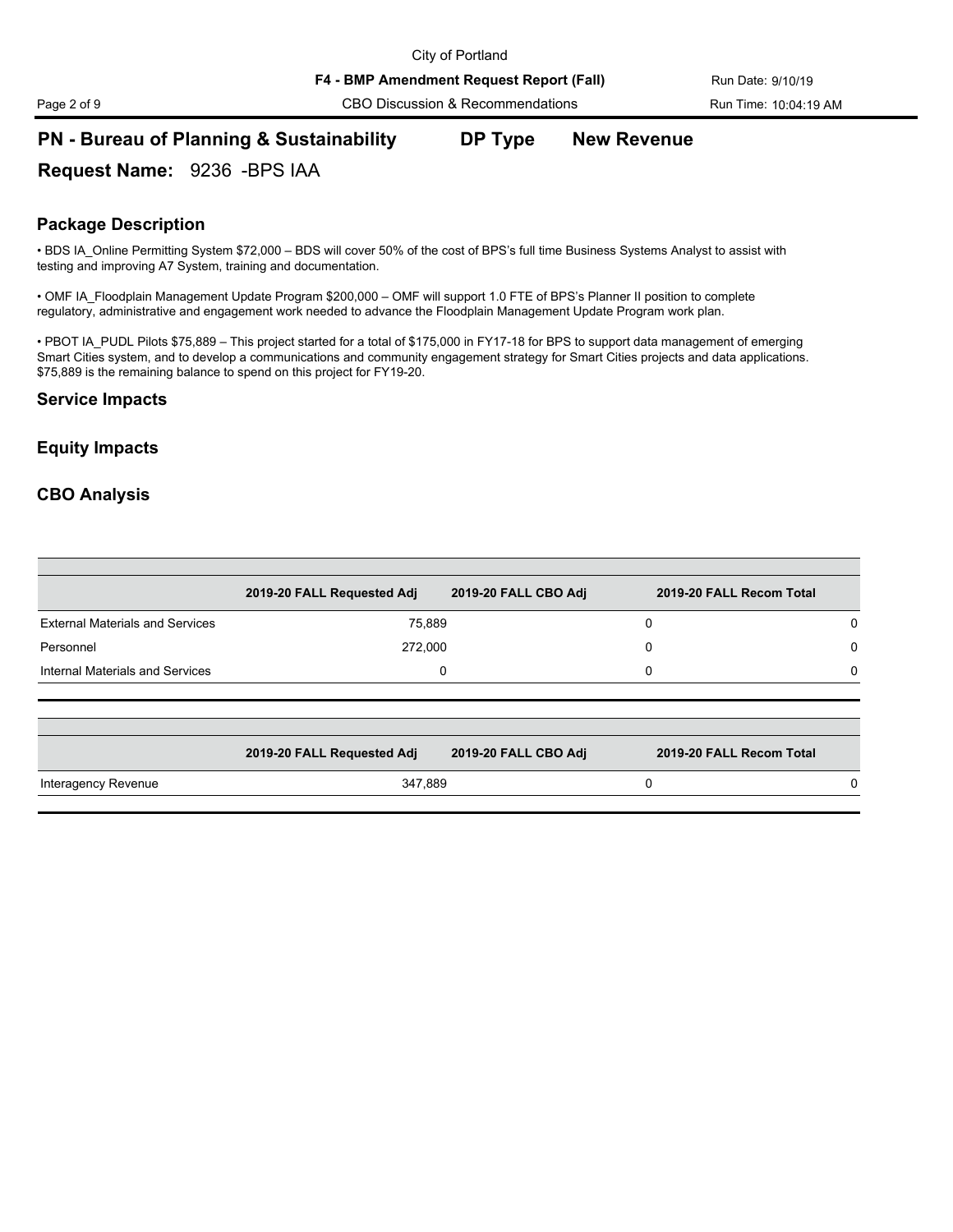Page 3 of 9 CBO Discussion & Recommendations Run Time: 10:04:19 AM

## **PN - Bureau of Planning & Sustainability DP Type Technical Adjustments**

**Request Name:** 9308 -BPS Technical Adjustments

### **Package Description**

• Technical adjustments to reallocate budget to appropriate programs and GL expenses for General Fund

- Overhead for OMF IA Floodplain Management and Powell Division\_Trimet Grant
- Increase IA amount with Civic Life to support neighborhood cleanup and reduce EMS
- Appropriate IA amount with OMF for DCTU professional development and reduce EMS

### **Service Impacts**

### **Equity Impacts**

| 2019-20 FALL Requested Adj | 2019-20 FALL CBO Adj | 2019-20 FALL Recom Total                         |          |
|----------------------------|----------------------|--------------------------------------------------|----------|
|                            |                      | 0                                                | 0        |
|                            |                      | 0                                                | $\Omega$ |
|                            |                      | 0                                                | $\Omega$ |
|                            |                      | 0                                                | $\Omega$ |
|                            |                      | 0                                                | 0        |
|                            |                      | 102,792<br>40<br>$-102,832$<br>$-3,494$<br>3,494 |          |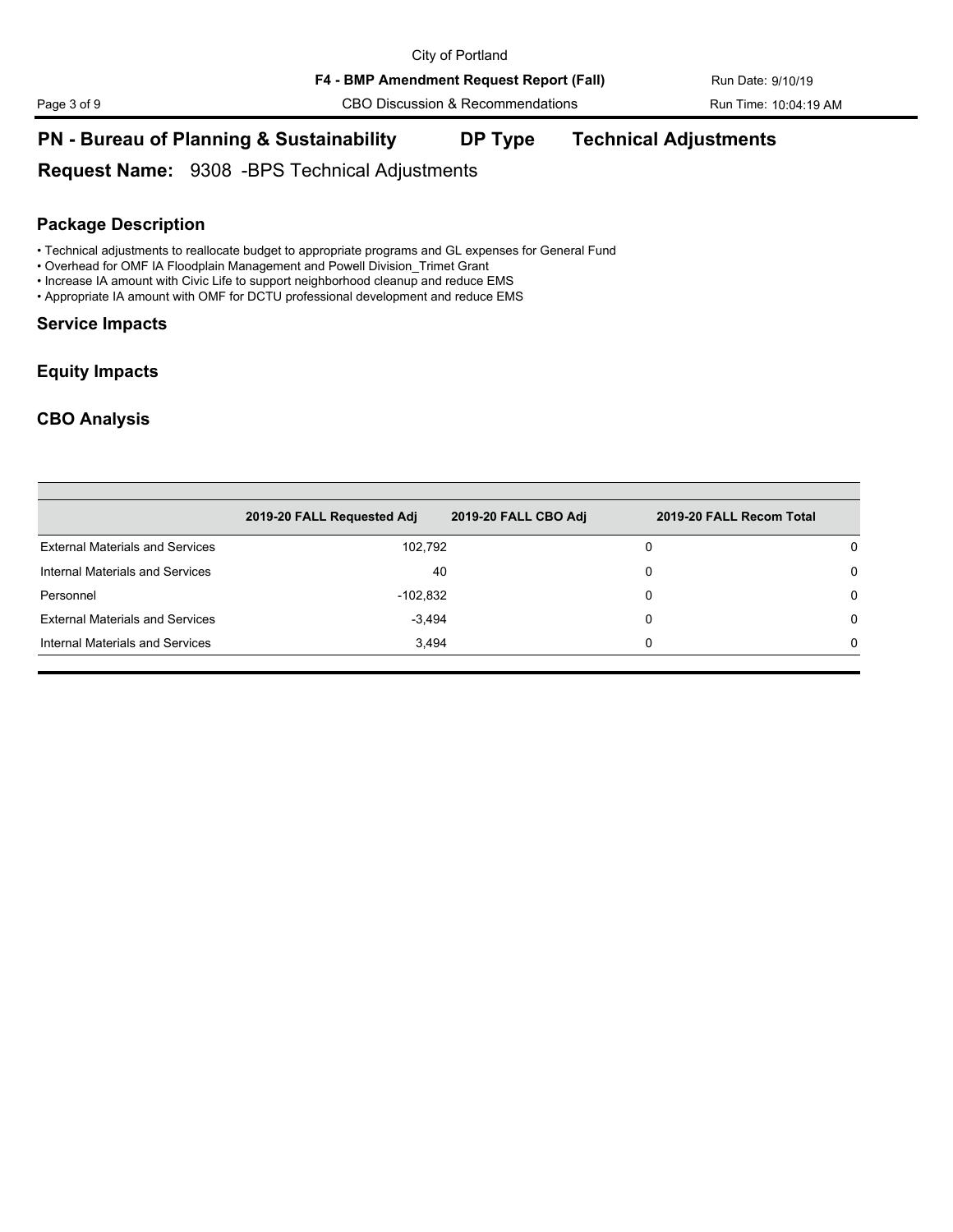F4 - BMP Amendment Request Report (Fall) Run Date: 9/10/19

Page 4 of 9 CBO Discussion & Recommendations Run Time: 10:04:19 AM

## **PN - Bureau of Planning & Sustainability DP Type Other Adjustments**

**Request Name:** 9343 -PCEF Debt Services

### **Package Description**

Include IAA w/ OMF Debt Services for the interfund loan service provided.

### **Service Impacts**

### **Equity Impacts**

| 2019-20 FALL Requested Adj | 2019-20 FALL CBO Adj |                  |                                                      |
|----------------------------|----------------------|------------------|------------------------------------------------------|
|                            |                      | 0                |                                                      |
|                            |                      |                  |                                                      |
|                            |                      |                  |                                                      |
| 2019-20 FALL Requested Adj | 2019-20 FALL CBO Adj |                  |                                                      |
|                            |                      | 0                | 0                                                    |
|                            |                      | 0                | 0                                                    |
|                            |                      | 10.761<br>10,761 | 2019-20 FALL Recom Total<br>2019-20 FALL Recom Total |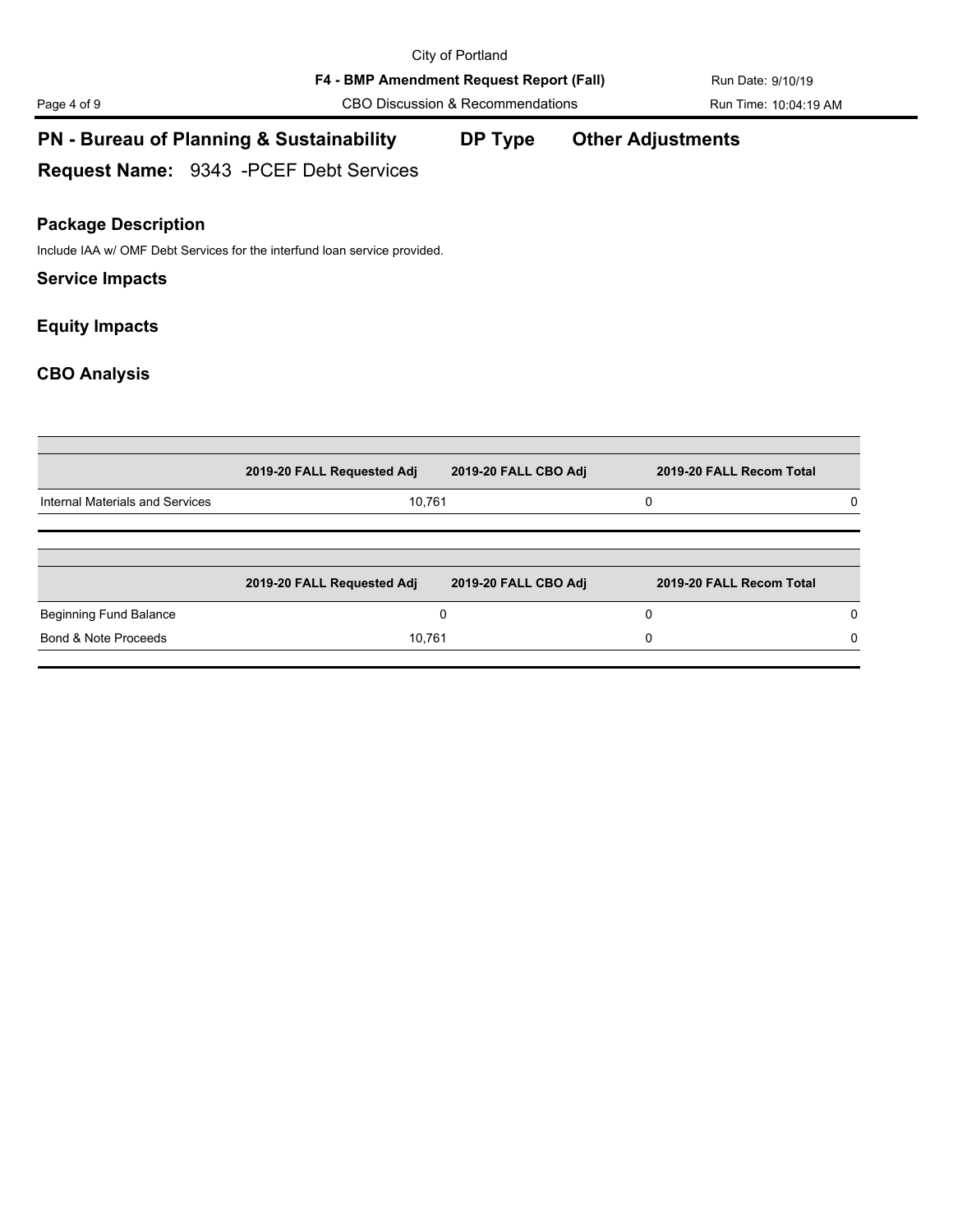Page 5 of 9 CBO Discussion & Recommendations Run Time: 10:04:19 AM

### **PN - Bureau of Planning & Sustainability DP Type Encumbrance Carryover**

**Request Name:** 9370 -BPS Encumbrance Carryover

### **Package Description**

• Encumbrance carryover from the General Fund to pay for contracts committed in 2018-19, \$101,106.

• Encumbrance carryover from the Solid Waste Management Fund to pay for contracts committed in 2018-19, \$15,000.

• Adjustment to beginning fund balance for the Solid Waste Management Fund to new sidewalk trash containers, \$412,000.

• Carryover recycle rebates received from prior years in the Solid Waste Management Fund to use for green team or other sustainability projects, \$20,000.

#### **Service Impacts**

#### **Equity Impacts**

### **CBO Analysis**

|                                        | 2019-20 FALL Requested Adj | 2019-20 FALL CBO Adj | 2019-20 FALL Recom Total |   |
|----------------------------------------|----------------------------|----------------------|--------------------------|---|
| <b>External Materials and Services</b> | 101,106                    |                      | 0                        | 0 |
| <b>External Materials and Services</b> | 447,000                    |                      | 0                        | 0 |
|                                        |                            |                      |                          |   |
|                                        |                            |                      |                          |   |
|                                        | 2019-20 FALL Requested Adj | 2019-20 FALL CBO Adj | 2019-20 FALL Recom Total |   |
| General Fund Discretionary             | 101,106                    |                      | 0                        |   |

Beginning Fund Balance and Communication of the 447,000 and Communication of the Communication of the Communication of the Communication of the Communication of the Communication of the Communication of the Communication o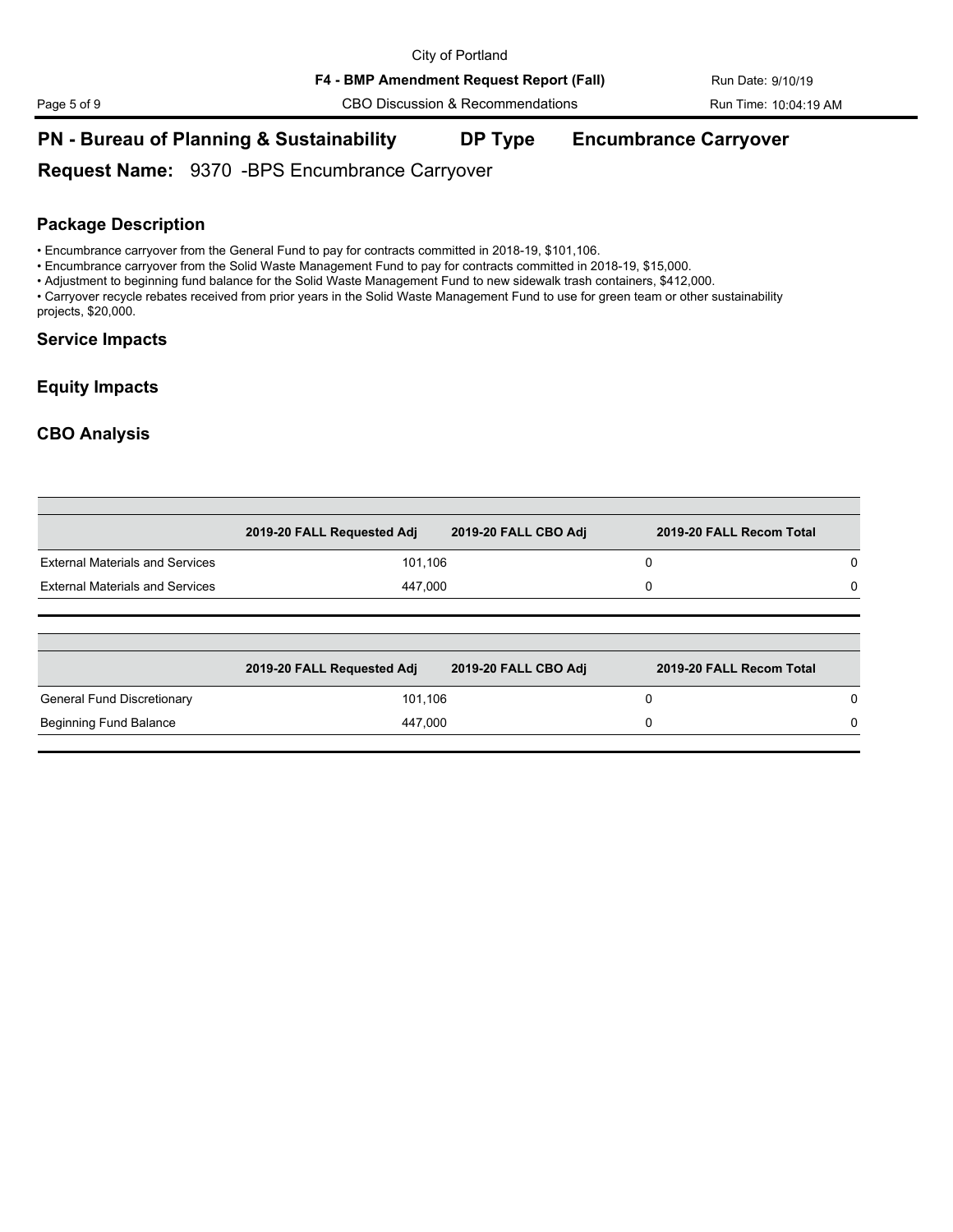F4 - BMP Amendment Request Report (Fall) Run Date: 9/10/19

Page 6 of 9 CBO Discussion & Recommendations Run Time: 10:04:19 AM

## **PN - Bureau of Planning & Sustainability DP Type New Revenue**

**Request Name:** 9372 -PCEF Coordinator II Position

### **Package Description**

Currently in design and development mode, this additional two-year limited term FTE will focus on communications as we prepare to disperse large funds in the near future.

#### **Service Impacts**

### **Equity Impacts**

|                           | 2019-20 FALL Requested Adj |                        | 2019-20 FALL CBO Adj |                  | 2019-20 FALL Recom Total |              |   |
|---------------------------|----------------------------|------------------------|----------------------|------------------|--------------------------|--------------|---|
| Personnel                 |                            | 80,000                 |                      |                  | 0                        |              | 0 |
|                           | 2019-20 FALL Requested Adj |                        | 2019-20 FALL CBO Adj |                  | 2019-20 FALL Recom Total |              |   |
| Beginning Fund Balance    |                            |                        | 0                    |                  | 0                        |              | 0 |
| Bond & Note Proceeds      |                            | 80,000                 |                      |                  | 0                        |              | 0 |
|                           |                            | <b>Position Detail</b> |                      |                  |                          |              |   |
| <b>Job Class - Name</b>   | <b>FTE</b>                 | <b>Salary</b>          | Supplemental         | <b>Statutory</b> | <b>Benefit</b>           | <b>Total</b> |   |
| 30003028 - Coordinator II | 1.00                       | 52,679                 | 0                    | 4,030            | 23,127                   | 79,836       |   |
| <b>Total</b>              | 1.00                       | 52,679                 | 0                    |                  | 23,127                   | 79,836       |   |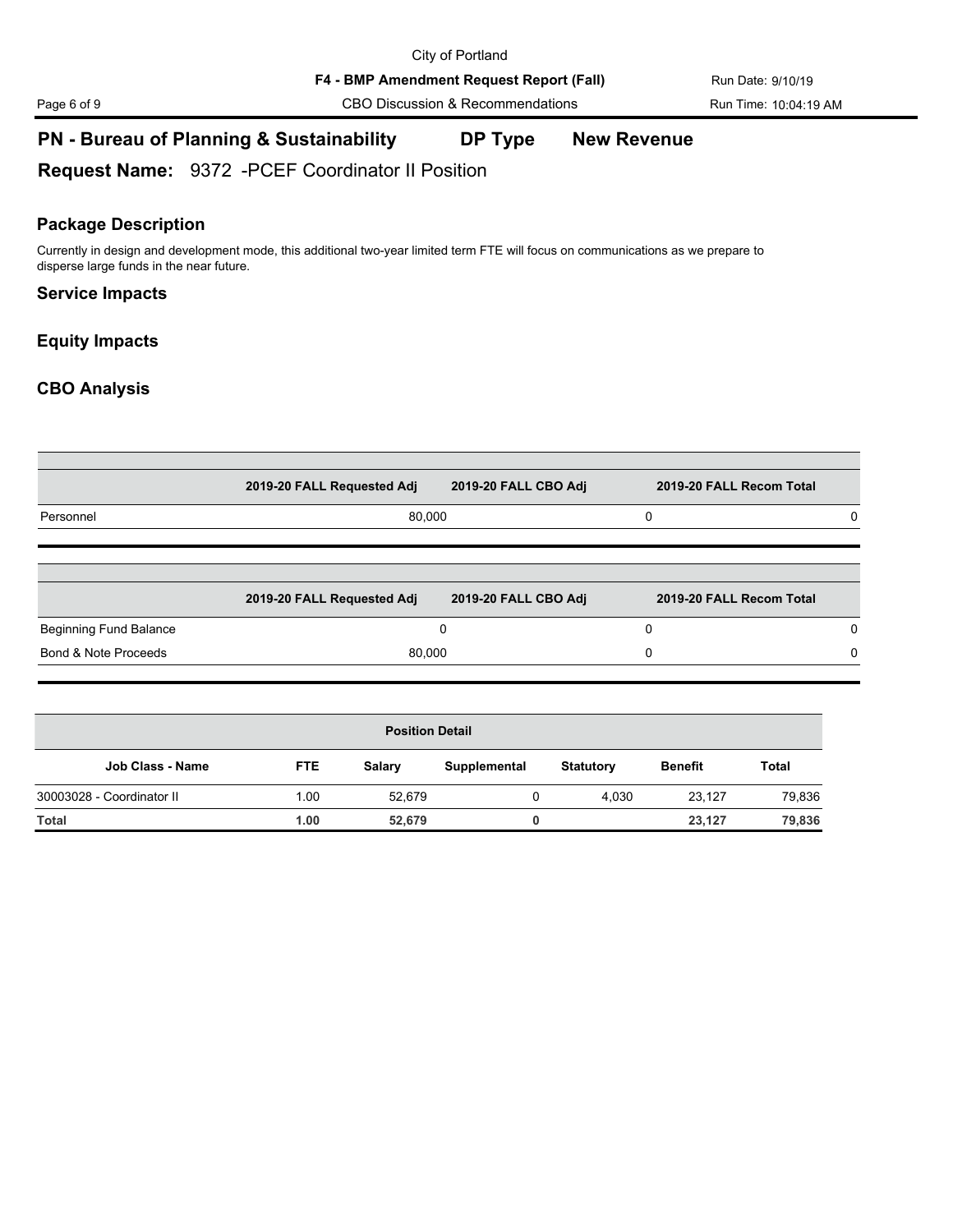F4 - BMP Amendment Request Report (Fall) Run Date: 9/10/19

Page 7 of 9 CBO Discussion & Recommendations Run Time: 10:04:19 AM

## **PN - Bureau of Planning & Sustainability DP Type New Revenue**

**Request Name:** 9382 -PCEF Beg Fund Balance

### **Package Description**

Appropriate beginning fund balance to include tax revenue invoiced in FY 2018-19.

### **Service Impacts**

**Equity Impacts**

|                        | 2019-20 FALL Requested Adj | 2019-20 FALL CBO Adj | 2019-20 FALL Recom Total |   |
|------------------------|----------------------------|----------------------|--------------------------|---|
| Contingency            | 6,382,669                  |                      |                          | 0 |
|                        | 2019-20 FALL Requested Adj | 2019-20 FALL CBO Adj | 2019-20 FALL Recom Total |   |
| Beginning Fund Balance | 6,382,669                  |                      |                          | 0 |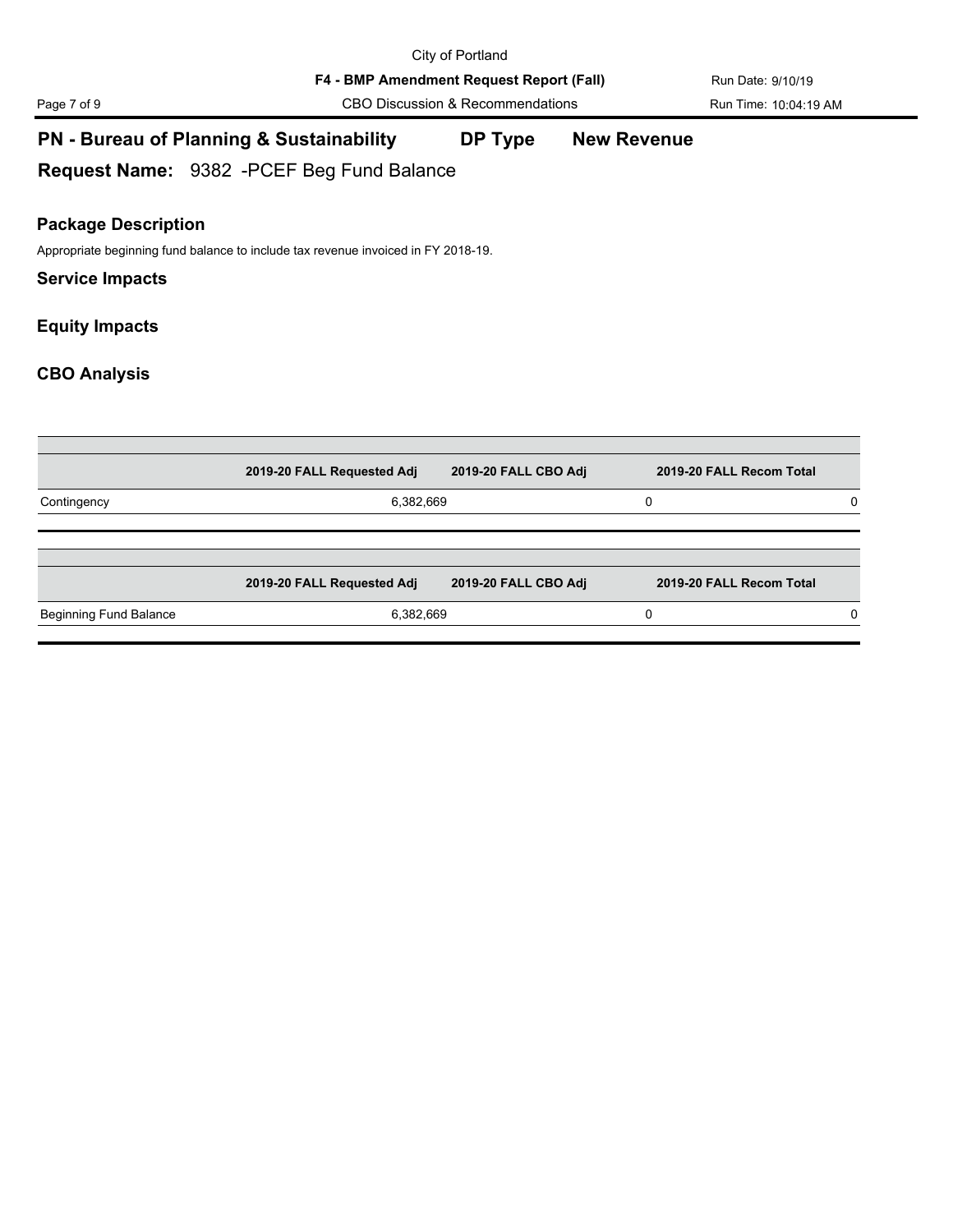Page 8 of 9 CBO Discussion & Recommendations Run Time: 10:04:19 AM

## **PN - Bureau of Planning & Sustainability DP Type New GF Request**

### **Request Name:** 9383 -Anti-Displacement Action Plan

### **Package Description**

As part of the FY19-20 budget, City Council allocated \$270,000 from one-time General Fund for staffing and community engagement for development of the City's first Anti-Displacement Action Plan. Additional General Fund is requested for this project to fund "urgent or unforeseen expenses that cannot be absorbed through existing resources". Specifically, \$120,000 in one-time General Fund is requested to increase support for the Anti-Displacement PDX Coalition's capacity to co-lead the task force and work and for the project to deliver the results the city needs. The Anti-Displacement PDX Coalition plans to raise an additional \$30,000 in funds to support their work from sources other than the City.

There are almost 34,000 households at risk of being displaced in Portland. These are low-income renter households living in a gentrifying area that pay more than 30% of their income on rent. Regulated affordable housing units are not available or planned in areas that are most at risk. Even small increases in rents may push these households out of the city to places where they are better able to afford to live.

The 2035 Comprehensive Plan includes a set of anti-displacement policies intended to address the displacement of vulnerable tenants and property owners that can be unintentionally impacted by City actions. These policies are implemented through actions and programs of several different bureaus, but there is no coordinated tracking or planning for the implementation of these policies or a review of the most effective approaches for specific situations. The Anti-Displacement Action Plan project is intended to address this. The project has three core elements focused on residents in Portland:

1. Development of an anti-displacement strategy and monitoring tools for accountability: Build a toolkit of prioritized strategies and actions to address the root causes of displacement in Portland; develop a unified set of results-based performance metrics.

2. Organization and management of a shared leadership group for this work: Create a co-designed and co-convened task force of community groups from the Anti-Displacement PDX Coalition (ADPDX) and leadership of relevant City bureaus (i.e. PHB, Prosper Portland, BPS) to oversee the development, prioritization of residents targeted and strategies deployed, implementation, and continued refinement of the anti-displacement strategy.

3. On-going coordination and growth of the effort: Better coordinate and build relationships within and across City bureaus, community organizations, regional partners, and philanthropic institutions to be more effective, responsive, and creative in pursuit of anti-displacement outcomes for residents, businesses, and cultural areas. Create and approve a formal agreement among City bureaus and with community partners at the Council level.

BPS has been working with the core group from ADPDX to develop a charter for the project and task force. We will complete this phase of work by December. To achieve the outcomes desired and have genuine co-leadership with community for this effort, additional resources are needed to support the ADPDX coalition's effective and continual participation in this work. Specifically, support is needed for the coalition to have a full-time coordinator to lead this work with City staff for the anti-displacement task force and action plan work. Additionally, financial support is needed to compensate for the participation of community organization-based experts and stakeholders from organizations that lack existing resources to meaningfully participate in this joint City-community led process.

### **Service Impacts**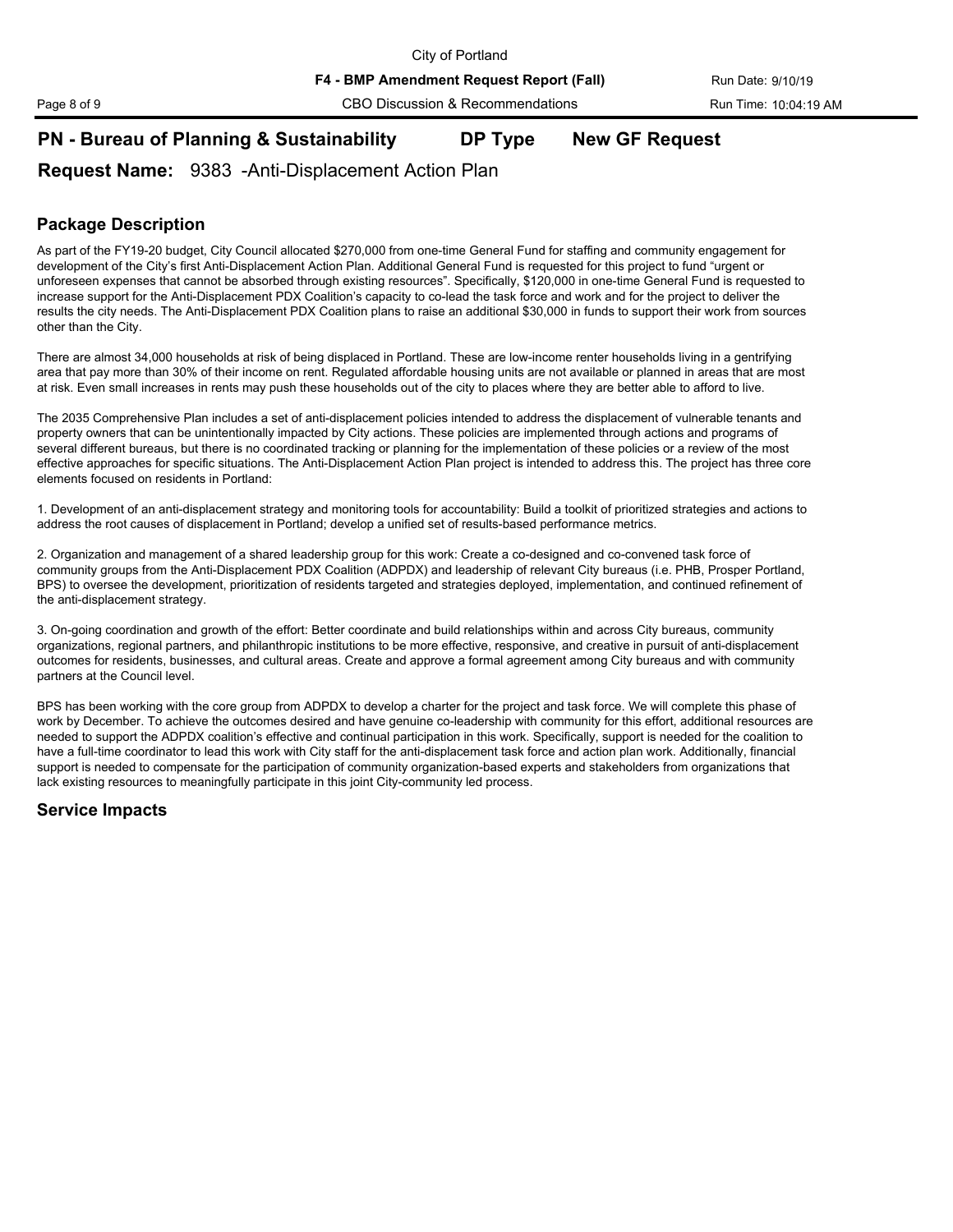City of Portland **F4 - BMP Amendment Request Report (Fall)** Run Date: 9/10/19 Page 9 of 9 CBO Discussion & Recommendations Run Time: 10:04:19 AM

The is the first year of a multi-year effort. The first-year tasks are project design, organization and staff work to compile, document and track inputs and outcomes for the City's current anti-displacement programs. The expected outcomes are the establishment of a regularlyconvened task force group charged with coordination and accountability functions; identification of priorities for the anti-displacement strategy, completion of the strategy tracking tools; and the initial work program for additional program development.

In FY19-20, staffing is provided for two FTE at BPS and approximately \$60,000 in funding for support of community organization participation in the project. We are requesting an additional \$120,000 in one-time General Fund to support the coalition's capacity to co-lead the task force and work. Specifically, a community-based coordinator is needed to support the activities and leadership of grassroots groups committed to mitigating the effects of historic gentrification and displacement, as well as addressing or preventing current impacts as Portland continues to grow. While many community-based organizations are at the epicenter of housing instability and displacement every day, a coordinator creates opportunities for collective impact that would otherwise not be possible given the variable capacity and limited funding of different groups.

From small and burgeoning all-volunteer groups to established non-profits, communities are committed to contributing to a collective model that strategically leverages people power, talent, expertise, and resources. In addition, it is essential that resources are also granted to groups and organizations that commit time to take on significant roles and responsibilities, ensuring that critical community perspectives keep implementation on track to meet equitable outcomes and goals.

BPS has not been able to identify the additional funds from existing resources. If additional funds are not available, ADPDX members have made it clear that they will not be able to participate at the level needed to accomplish FY19-20 outcomes and the desired attention to addressing and reducing City Council's displacement concerns. At best, the project would become a City staff-driven technical exercise of documenting current City activities; this would not meet the expectations in City Council's directive to develop to BPS in the FY19-20 budget process.

The project/program could be postponed to next fiscal year, but with that would be the delay of the City's anti-displacement action plan. The project/program already will be multi-year and done in phases. Postponement of the work by one year would likely delay decisions on new zoning code provisions proposed to increase housing production and options in response to the housing emergency declared by City Council. It also will make it difficult to proceed with major infrastructure, transportation, and transit investments that have the potential to increase gentrification and displacement risks.

The need for support of community participation was anticipated during budget development. However, the community coalition has made it clear that additional resources are needed to support their level of participation needed to undertake this work.

#### **Equity Impacts**

With long-standing racial and economic disparities, some of which stem from racialized land-use and mortgage-lending practices, gentrification and displacement of communities is one of the most important issues to address in ensuring equity. Tracking and monitoring the impacts of collective City policies on displacement is inherently a racial equity strategy. Approximately half of Portlanders live in an area that was identified as at risk of gentrification and displacement. These areas have a much higher share of people of color than other parts of the city.

About 40% of people who live in a Displacement Risk Area (DRA) identify as a person of color, compared to about 20% for other parts of the city. Those who live in areas experiencing early- or mid-stage gentrification have even higher shares of people of color.

Racial composition of Displacement Risk Areas (DRA) by risk stage, compared to other parts of the city.

|                                        | 2019-20 FALL Requested Adj | 2019-20 FALL CBO Adj | 2019-20 FALL Recom Total |  |
|----------------------------------------|----------------------------|----------------------|--------------------------|--|
| <b>External Materials and Services</b> | 120,000                    |                      | 0                        |  |
|                                        |                            |                      |                          |  |
|                                        | 2019-20 FALL Requested Adj | 2019-20 FALL CBO Adj | 2019-20 FALL Recom Total |  |
| General Fund Discretionary             | 120,000                    |                      | 0                        |  |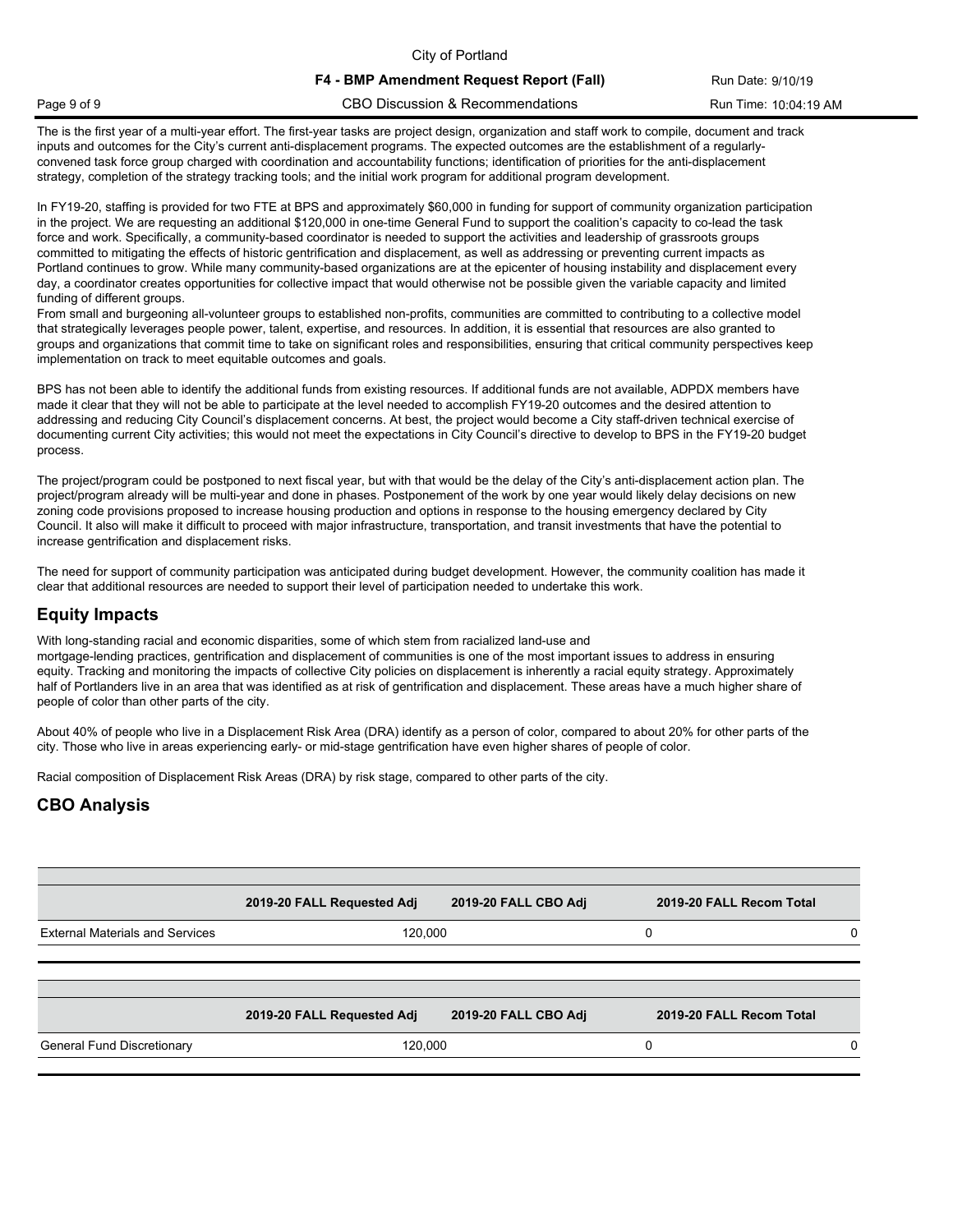### **100 - General Fund**

| <b>EXPENDITURES</b>                    | <b>2018-19 Revised</b><br><b>Budget</b> | <b>2018-19 Actuals</b> | <b>Percent of</b><br><b>Actuals to</b><br><b>Revised</b> |
|----------------------------------------|-----------------------------------------|------------------------|----------------------------------------------------------|
| Personnel                              | 9,319,190                               | 9,315,631              | 99.96%                                                   |
| <b>External Materials and Services</b> | 1,112,399                               | 978,649                | 87.98%                                                   |
| Internal Materials and Services        | 34,869                                  | 32,138                 | 92.17%                                                   |
| <b>TOTAL EXPENDITURES</b>              | 10,466,458                              | 10,326,419             | 98.66%                                                   |
|                                        | <b>DAJO AD DAVISSA</b>                  |                        | <b>Percent of</b>                                        |

| <b>2018-19 Revised</b><br><b>REVENUES</b><br><b>Budget</b> | <b>2018-19 Actuals</b> | <b>Actuals to</b><br><b>Revised</b> |
|------------------------------------------------------------|------------------------|-------------------------------------|
| <b>Charges for Services</b><br>0                           | 0                      |                                     |
| 0<br>Miscellaneous                                         | 5,175                  |                                     |
| <b>General Fund Discretionary</b><br>7,845,431             | 0                      | 0%                                  |
| 1,822,418<br>Interagency Revenue                           | 1,778,311              | 97.58%                              |
| General Fund Overhead<br>798,609                           | 0                      | 0%                                  |
| <b>TOTAL REVENUES</b><br>10,466,458                        | 1,783,486              | 17.04%                              |

### **Expenditure Discussion**

BPS requests about \$101,000 in one-time General Fund thru encumbrance carryover to pay for purchase orders committed in FY18-19 to continue technical work and communication needs for the Planning and Smart Cities programs.

### **Revenue Discussion**

BPS requests encumbrance carryover about \$101,000 from the General Fund discretionary resource to support work on Planning and Smart Cities. In addition, the IAA shows about \$44,000 in IAA revenue which BPS isn't billed due to position vacancies in the bureau.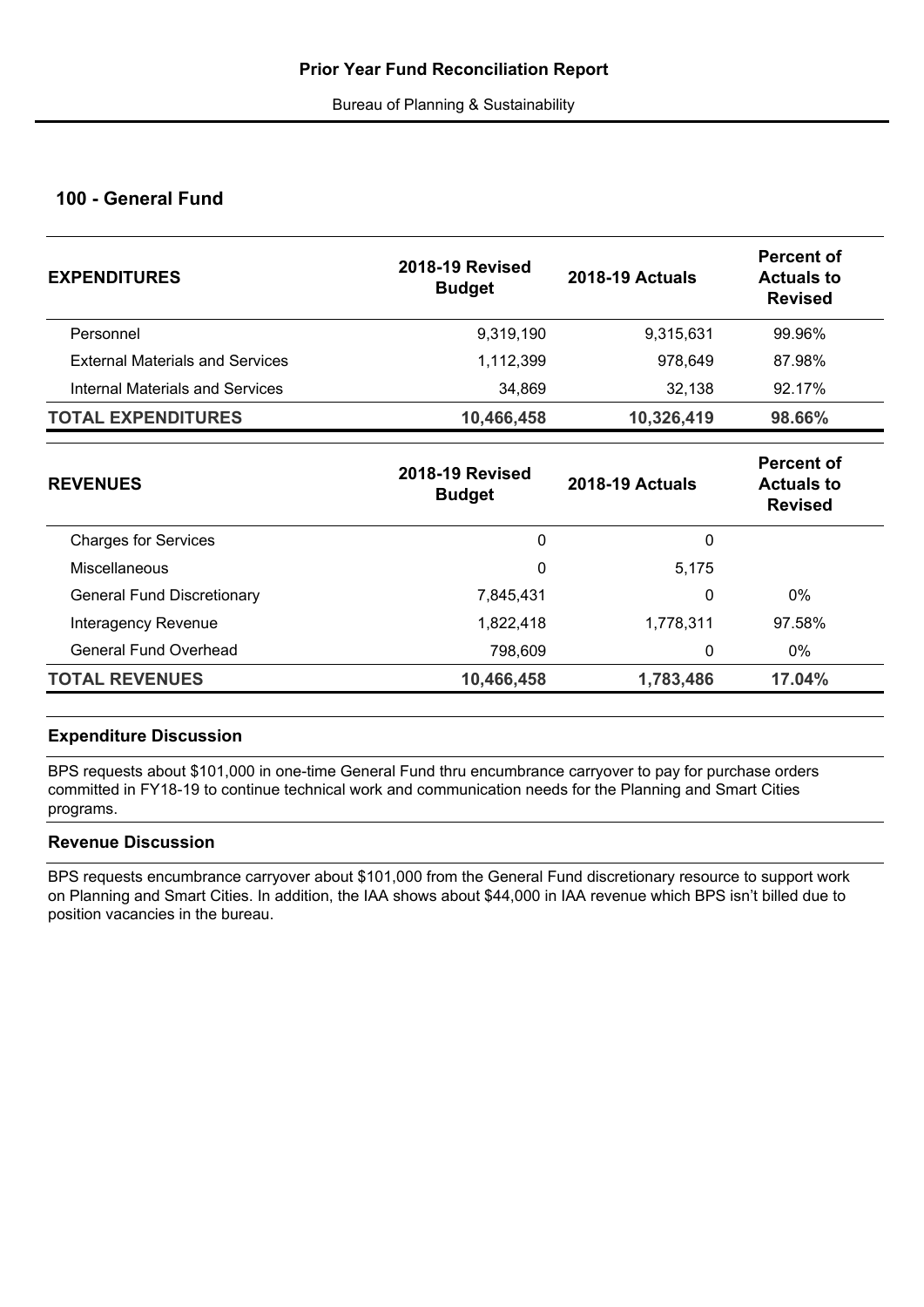### **217 - Grants Fund**

| <b>EXPENDITURES</b>                    | <b>2018-19 Revised</b><br><b>Budget</b> | <b>2018-19 Actuals</b> | Percent of<br><b>Actuals to</b><br><b>Revised</b> |
|----------------------------------------|-----------------------------------------|------------------------|---------------------------------------------------|
| Personnel                              | 1,065,073                               | 816,263                | 76.64%                                            |
| <b>External Materials and Services</b> | 646,313                                 | 445,637                | 68.95%                                            |
| Internal Materials and Services        | 228,866                                 | 204,492                | 89.35%                                            |
| <b>TOTAL EXPENDITURES</b>              | 1,940,252                               | 1,466,392              | 75.58%                                            |
| <b>REVENUES</b>                        | <b>2018-19 Revised</b><br><b>Budget</b> | <b>2018-19 Actuals</b> | Percent of<br><b>Actuals to</b><br><b>Revised</b> |
| Intergovernmental                      | 1,940,252                               | 1,377,251              | 70.98%                                            |
| <b>TOTAL REVENUES</b>                  | 1,940,252                               | 1,377,251              | 70.98%                                            |

### **Expenditure Discussion**

The variances are due to continuation of Metro and other grant projects. The remaining balances of these multi-year grants are requested to be carried over into FY19-20 and are included in this Fall BuMP. The total grants carryover amount is about \$265,000.

### **Revenue Discussion**

All grants ending in FY18-19 are fully billed except those that are multi-year grants, for which the remaining balance will be carried over into FY19-20 through this Fall BuMP. Most of the grant revenue is on a reimbursable basis.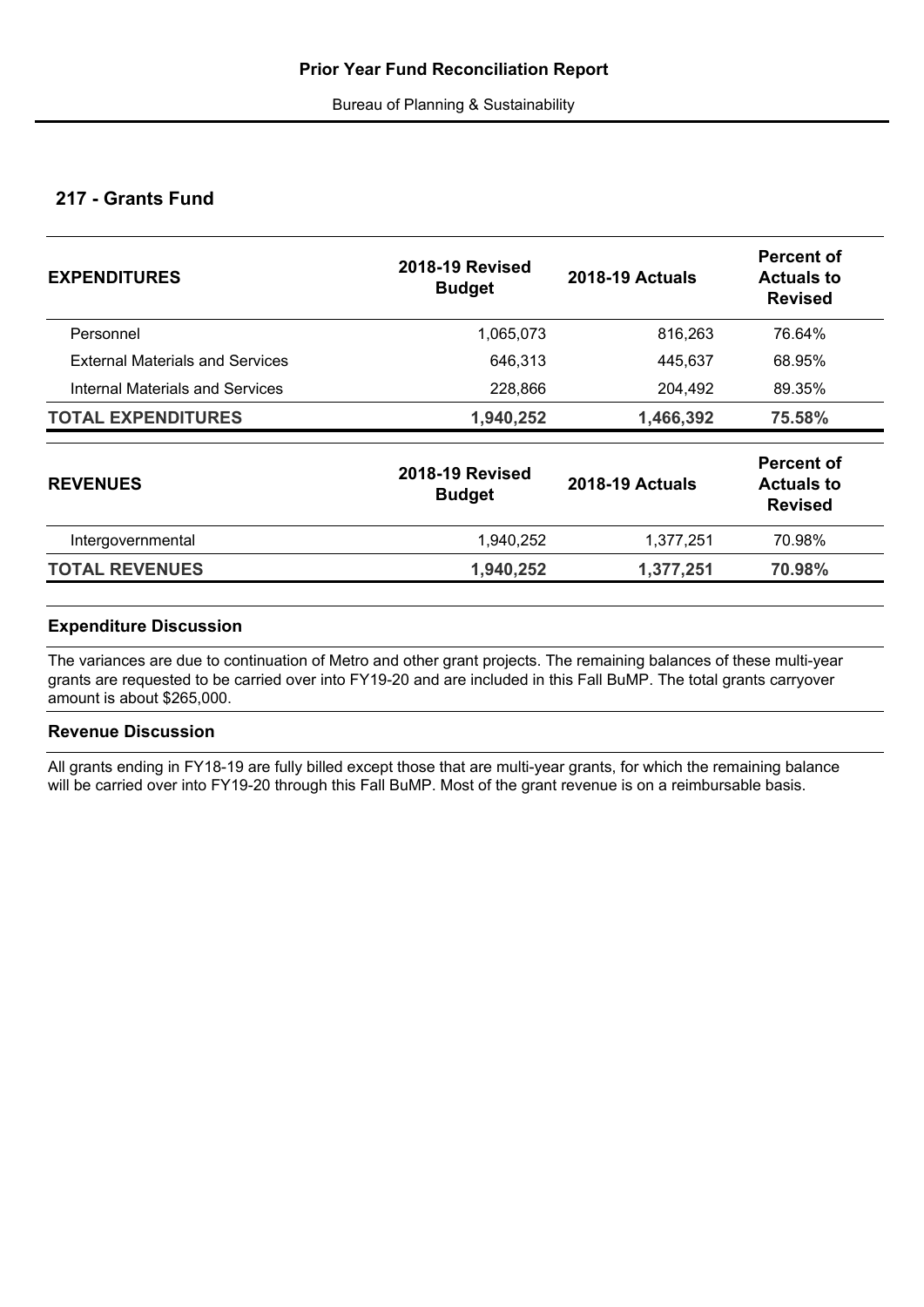# **224 - Community Solar Fund**

| <b>EXPENDITURES</b>                    | <b>2018-19 Revised</b><br><b>Budget</b> | <b>2018-19 Actuals</b> | <b>Percent of</b><br><b>Actuals to</b><br><b>Revised</b> |
|----------------------------------------|-----------------------------------------|------------------------|----------------------------------------------------------|
| <b>External Materials and Services</b> | 47                                      | 0                      | 0%                                                       |
| Fund Transfers - Expense               | 78                                      | 78                     | 100%                                                     |
| <b>Ending Fund Balance</b>             | 71,893                                  | 0                      | 0%                                                       |
| <b>TOTAL EXPENDITURES</b>              | 72,018                                  | 78                     | 0.11%                                                    |
| <b>REVENUES</b>                        | <b>2018-19 Revised</b><br><b>Budget</b> | <b>2018-19 Actuals</b> | <b>Percent of</b><br><b>Actuals to</b><br><b>Revised</b> |
| Miscellaneous                          | 9,520                                   | 9,720                  | 102.1%                                                   |
| <b>Beginning Fund Balance</b>          | 62,498                                  | 0                      | 0%                                                       |
| <b>TOTAL REVENUES</b>                  | 72,018                                  | 9,720                  | 13.50%                                                   |
| <b>Expenditure Discussion</b>          |                                         |                        |                                                          |
| None.                                  |                                         |                        |                                                          |
| <b>Revenue Discussion</b>              |                                         |                        |                                                          |

None.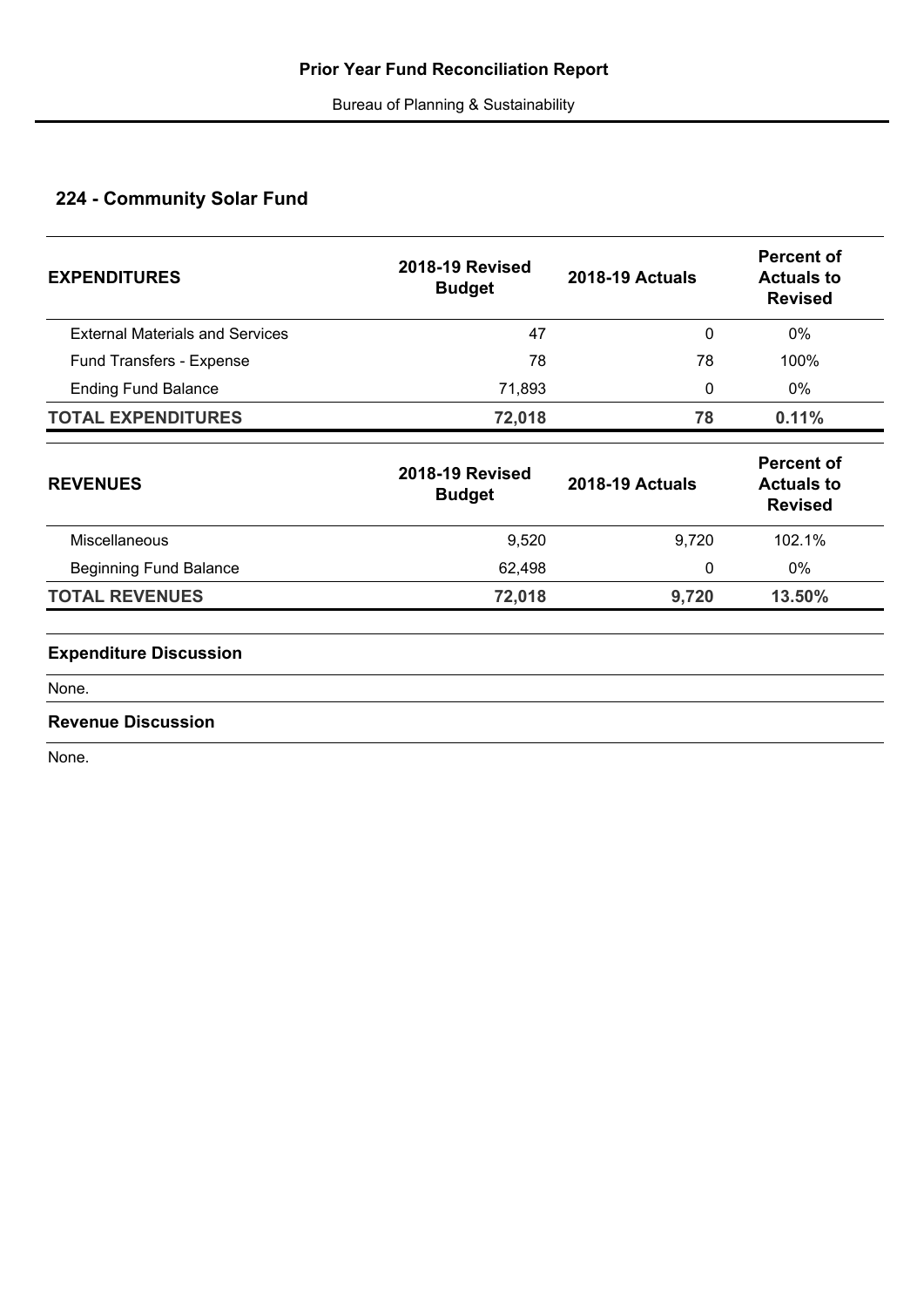### **229 - PDX Clean Energy Community Benefits Fund**

| <b>EXPENDITURES</b>                    | <b>2018-19 Revised</b><br><b>Budget</b> | <b>2018-19 Actuals</b> | <b>Percent of</b><br><b>Actuals to</b><br><b>Revised</b> |  |
|----------------------------------------|-----------------------------------------|------------------------|----------------------------------------------------------|--|
| Personnel                              | 191,790                                 | 16,641                 | 8.68%                                                    |  |
| <b>External Materials and Services</b> | 79,424                                  | 17,413                 | 21.92%                                                   |  |
| <b>Internal Materials and Services</b> | 26,576                                  | 5,990                  | 22.54%                                                   |  |
| <b>TOTAL EXPENDITURES</b>              | 297,790                                 | 40,044                 | 13.45%                                                   |  |
| <b>REVENUES</b>                        | <b>2018-19 Revised</b><br><b>Budget</b> | <b>2018-19 Actuals</b> | <b>Percent of</b><br><b>Actuals to</b><br><b>Revised</b> |  |
| Taxes                                  | 0                                       | 6,382,669              |                                                          |  |
| Bond & Note Proceeds                   | 297,790                                 | 0                      | 0%                                                       |  |
| Miscellaneous                          | 0                                       | $-12$                  |                                                          |  |
| <b>TOTAL REVENUES</b>                  | 297,790                                 | 6,382,657              | 2,143.34%                                                |  |

### **Expenditure Discussion**

BPS budgeted \$297,790 for the initial phase of the Portland Clean Energy Fund implementation in the FY18-19 Spring BuMP. Personal services were underspent as the budget projection assumed hiring the Program Manager in addition to the three Coordinator IIs for the team earlier in the year. However, the Program Manager position was filled for only 3 weeks at the end FY18-19, while only one Coordinator II position was filled for 1.5 weeks in FY18-19. In addition, there was significant budget for other BPS staff time to be billed to PCEF which did not in fact happen. Materials and Services were underspent as most staff hires were delayed until FY19-20.

### **Revenue Discussion**

The Portland Clean Energy Community Benefits Initiative is the result of Ballot Measure 26-201 that was passed by Portland voters in November 2018. The Portland Clean Energy Community Benefits Fund represents an estimated \$54 million to \$71 million in new annual revenue for clean energy and clean energy jobs in Portland, with a focus on benefitting low-income residents and communities of color. The initiative will provide grants from the fund to qualified nonprofit organizations carrying out programs to deliver on the goals of the measure.

BPS requested an interfund loan from the Solid Waste Management Fund for \$297,790 to support the initial phase of program implementation in FY18-19. All reasonably-necessary program-related expenses covered by the Solid Waste Management Fund in FY18-19 and FY19-20 will be reimbursed from the Portland Clean Energy Fund in FY19-20.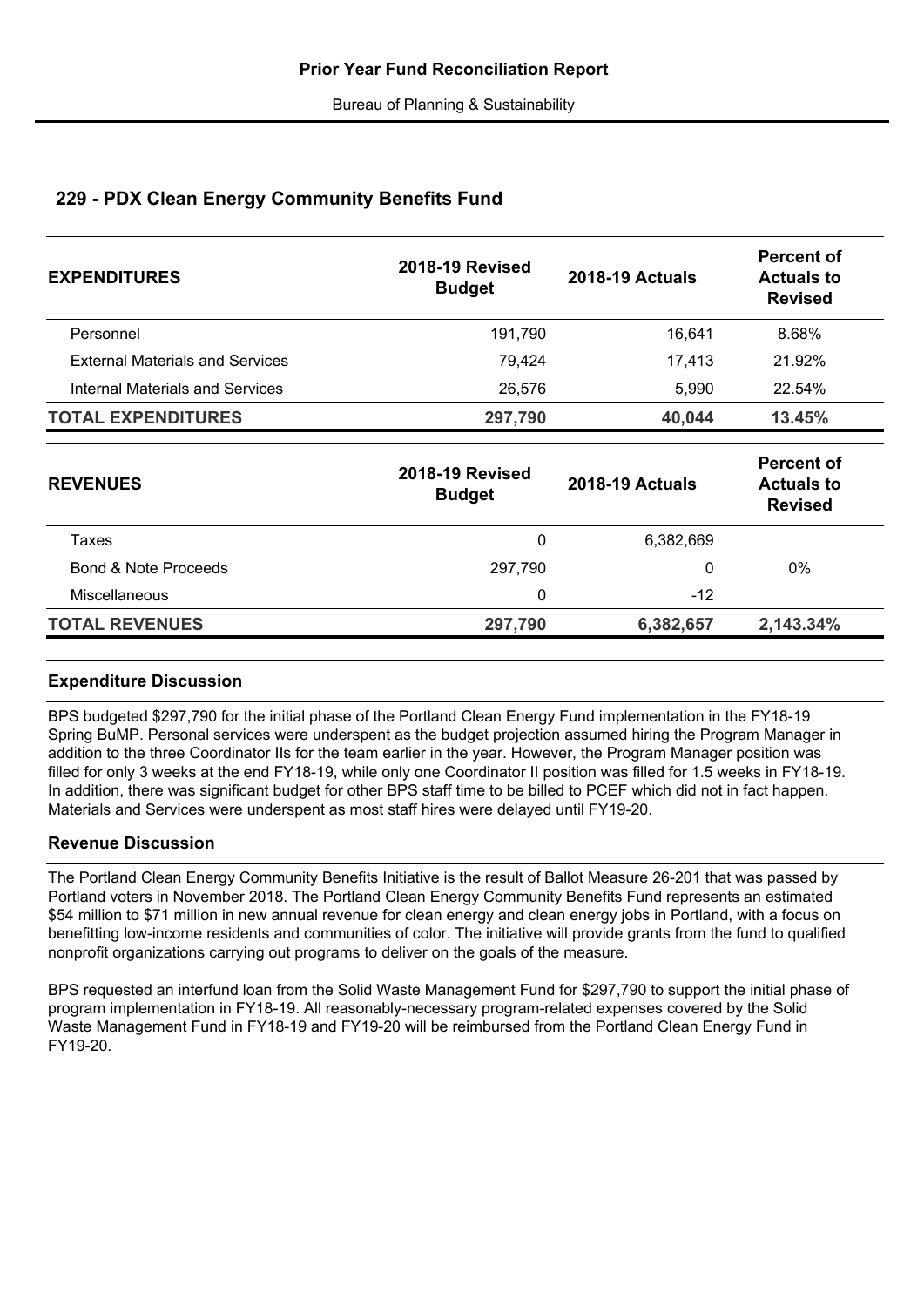### **605 - Solid Waste Management Fund**

| <b>EXPENDITURES</b>                    | <b>2018-19 Revised</b><br><b>Budget</b> | <b>2018-19 Actuals</b> | Percent of<br><b>Actuals to</b><br><b>Revised</b> |
|----------------------------------------|-----------------------------------------|------------------------|---------------------------------------------------|
| Personnel                              | 2,546,831                               | 2,348,636              | 92.22%                                            |
| <b>External Materials and Services</b> | 2,176,059                               | 1,360,142              | 62.5%                                             |
| Internal Materials and Services        | 1,679,643                               | 1,566,898              | 93.29%                                            |
| Debt Service                           | 370,209                                 | 72,001                 | 19.45%                                            |
| Contingency                            | 112,593                                 | 0                      | $0\%$                                             |
| <b>Fund Transfers - Expense</b>        | 1,202,422                               | 1,202,422              | 100%                                              |
| <b>Ending Fund Balance</b>             | 4,504,097                               | 0                      | $0\%$                                             |
| <b>TOTAL EXPENDITURES</b>              | 12,591,854                              | 6,550,100              | 52.02%                                            |

| <b>REVENUES</b>             | <b>2018-19 Revised</b><br><b>Budget</b> | <b>2018-19 Actuals</b> | <b>Percent of</b><br><b>Actuals to</b><br><b>Revised</b> |
|-----------------------------|-----------------------------------------|------------------------|----------------------------------------------------------|
| Licenses & Permits          | 3,110,704                               | 3,283,389              | 105.55%                                                  |
| <b>Charges for Services</b> | 4,372,595                               | 4,120,802              | 94.24%                                                   |
| Miscellaneous               | 108,624                                 | 141,752                | 130.5%                                                   |
| Interagency Revenue         | 5,000                                   | 5,000                  | 100%                                                     |
| Beginning Fund Balance      | 4,994,931                               | 0                      | 0%                                                       |
| <b>TOTAL REVENUES</b>       | 12,591,854                              | 7,550,942              | 59.97%                                                   |

### **Expenditure Discussion**

BPS is requesting \$412,000 in SWMF program carryover for the continuation of the Public Trash Can Expansion project, which was budgeted to fund the public trash can expansion efforts. Some of the contracts associated with the project expired in FY18-19. The delay in the contract renewal is due in part to a creation of a new procurement exemption that allows a limited number of vendors, comprised solely of COBID certified contractors, to bid for City waste collection contracts. The program budget includes a combination of both commercial and residential solid waste funds based on public trash cans serving both commercial and residential customers. This also explains the variance in EMS.

### **Revenue Discussion**

BPS collected the residential franchise and commercial tonnage fees as planned.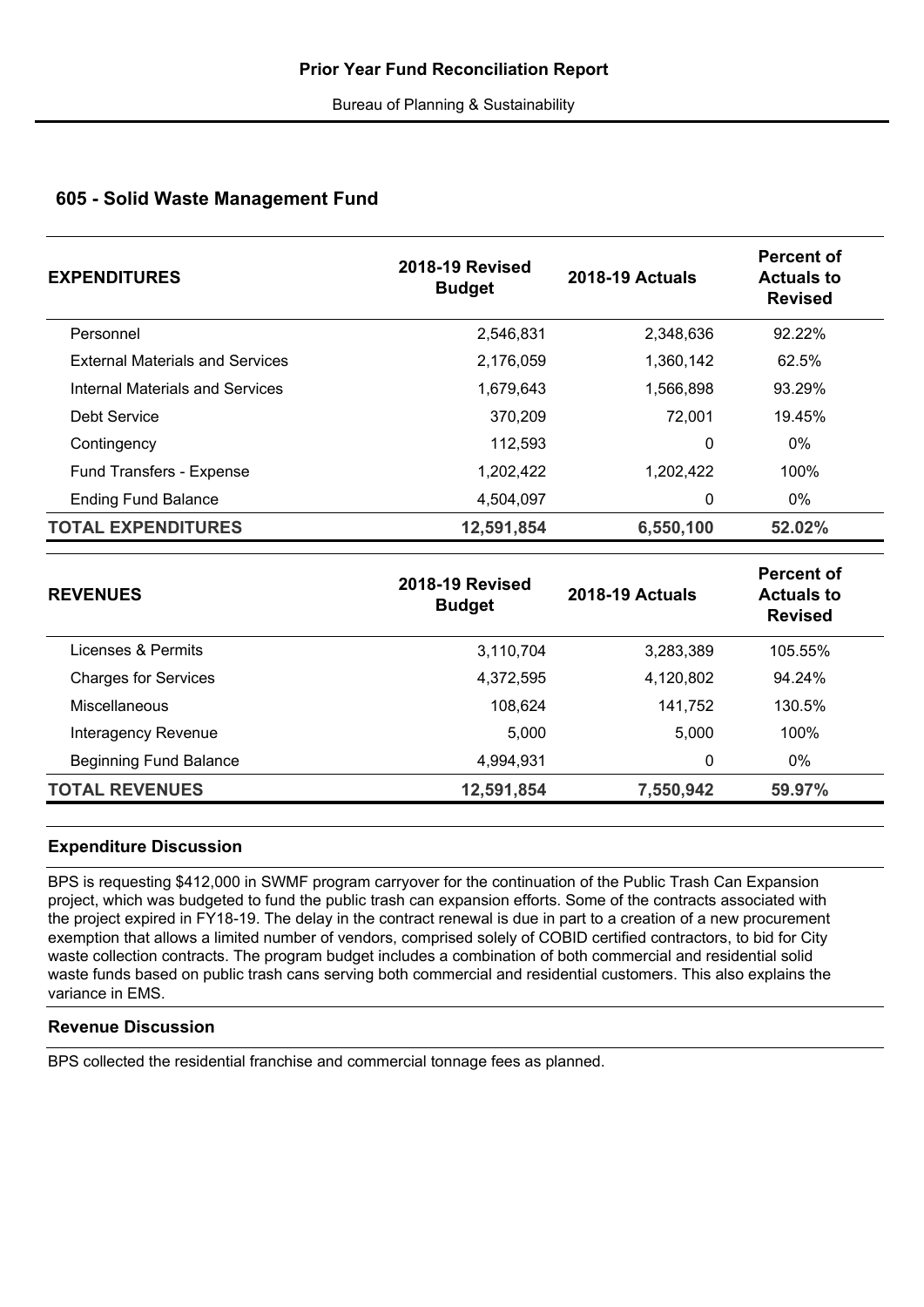| Funded in                 | Year Funded: | <b>Package Funding</b> | Package FTE | <b>Package Status</b> | <b>Package Update</b>                                                                                                                                                                                                                                                                                                                                                                                                                                                                                                          |
|---------------------------|--------------|------------------------|-------------|-----------------------|--------------------------------------------------------------------------------------------------------------------------------------------------------------------------------------------------------------------------------------------------------------------------------------------------------------------------------------------------------------------------------------------------------------------------------------------------------------------------------------------------------------------------------|
| FY2019 Spring BMP         | FY 2019      | 221254                 |             | Complete              | Three program staff have been hired to support the implementation of PCEF. Additional recruitments<br>are currently underway, with another position offer recently accepted and another pending acceptance.<br>The PCEF Committee recruitment and selection process is underway, with the first 5 committee<br>members anticipated to be appointed in September 2019. A "PCEF Resource Potluck" Kickoff event is<br>planned and scheduled for September 18, 2019 to inform, connect and inspire potential grant<br>applicants. |
| FY 2018-19 Adopted Budget | FY 2018-19   | $(436, 241) - 3.0$     |             | Complete              | 5% CUT taken. Work on the preservation of middle housing in SE Portland has been deferrred indefinitely. The<br>bureau sought grant funding for the Macadam Plan District project but was unsucessful. A grant was received from<br>DLCD to support initial consultant research on Group Living codes, which was one component of the project to<br>address barriers to shelter and housing for extremely low-income households. One-time funds were requested in<br>the FY 19/20 budget to contnue this housing-related work. |
| FY 2018-19 Adopted Budget | FY 2018-19   | 268,500                |             | Complete              | The planning programs have either spent or encumbered most of the carryover funds.                                                                                                                                                                                                                                                                                                                                                                                                                                             |
| FY 2018-19 Adopted Budget | FY 2018-19   | 1,000,000              |             | Complete              | Fully billed by OMF by year end based on invoices received they are billing for solid waste related activities. BPS<br>will continue to fund this effort.                                                                                                                                                                                                                                                                                                                                                                      |
| FY 2018-19 Fall BMP       | FY 2018-19   | 50,000                 |             | Complete              | These funds are being paired with funds from Metro (\$50,000), and the City of Tigard (\$20,000). Funds have been<br>disbursed.                                                                                                                                                                                                                                                                                                                                                                                                |
| FY 2018-19 Fall BMP       | FY 2018-19   | 21,500                 |             | Complete              | Fix-It Fair carryover helped pay for extra mailings and the increased cost of postage. The events were a success<br>with over 1,500 attendees. Recycling rebates received from haulers will be expensed by city bureaus.                                                                                                                                                                                                                                                                                                       |
| FY 2018-19 Fall BMP       | FY 2018-19   | 357,194 1.8            |             | Complete              | Work under way on all three IAAs. The streetcar-related IA with PBOT is largley complete and a report will be<br>available by June. BPS, PSI, and Metro were awarded a grant from the FTA to expand this project and develop a<br>larger work plan. Floodplain work with BES and OMF is in progress. BPS continues to implement the Title 13<br>Specified Animals (chicken/rooster) code.                                                                                                                                      |
| FY 2018-19 Fall BMP       | FY 2018-19   | 364,000                |             | Complete              | Community Energy Project Contract No. 31001191, DPO No. 22229774, \$15,000 is complete. Going forward, will<br>no longer funded from SWMF.<br>Daisy Cloud Contract task order was completed.<br>Public Trash Can Expansion was significantly delay due to development and execution of a new special<br>procurement program.                                                                                                                                                                                                   |

| Service Area<br>Community Development | <b>Bureau Name</b>                  | Decision Package Title                  | <b>Package Description</b><br><b>Funded in</b>                                                                                                                                                                                                                                                                                                                                                                                                                                                                                                                                                                                                                                                                                                                                                                                                                                                                                                                                                                                                                                                                                                                                                                                                                                                                                                                                                                                                                                                                                                                                                                                                                                       | Year Funded: | <b>Package Funding Package FTE Package Status</b> |          | <b>Package Update</b>                                                                                                                                                                                                                                                                                                                                                                                                                                                                                                     |
|---------------------------------------|-------------------------------------|-----------------------------------------|--------------------------------------------------------------------------------------------------------------------------------------------------------------------------------------------------------------------------------------------------------------------------------------------------------------------------------------------------------------------------------------------------------------------------------------------------------------------------------------------------------------------------------------------------------------------------------------------------------------------------------------------------------------------------------------------------------------------------------------------------------------------------------------------------------------------------------------------------------------------------------------------------------------------------------------------------------------------------------------------------------------------------------------------------------------------------------------------------------------------------------------------------------------------------------------------------------------------------------------------------------------------------------------------------------------------------------------------------------------------------------------------------------------------------------------------------------------------------------------------------------------------------------------------------------------------------------------------------------------------------------------------------------------------------------------|--------------|---------------------------------------------------|----------|---------------------------------------------------------------------------------------------------------------------------------------------------------------------------------------------------------------------------------------------------------------------------------------------------------------------------------------------------------------------------------------------------------------------------------------------------------------------------------------------------------------------------|
|                                       | Bureau of Planning & Sustainability | ortland Clean Energy Community Benefits | FY2019 Spring BMP<br>The Portland Clean Energy Community Benefits Fund is the result of a<br>ballot initiative pass by Portland voters in November 2018 (Measure 26-<br>201) that places a 1% business licensing surcharge on certain large<br>retailers. Once at scale, the Fund represents an estimated \$50-70<br>million in new annual revenue for clean energy and clean energy jobs<br>in Portland. Non-profit organizations, alone or in partnership with for-<br>profit companies, schools and/or other government agencies, can<br>apply for grants from this revenue to weatherize homes, install solar<br>and other renewable energy projects, provide job and contractor<br>training, expand local food production and build green infrastructure.                                                                                                                                                                                                                                                                                                                                                                                                                                                                                                                                                                                                                                                                                                                                                                                                                                                                                                                       | FY 2019      | 221254                                            | Complete | Three program staff have been hired to support the implementation of PCEF. Additional recruitment<br>are currently underway, with another position offer recently accepted and another pending acceptant<br>The PCEF Committee recruitment and selection process is underway, with the first 5 committee<br>members anticipated to be appointed in September 2019. A "PCEF Resource Potluck" Kickoff even<br>planned and scheduled for September 18, 2019 to inform, connect and inspire potential grant<br>applicants.   |
| <b>Community Development</b>          | Bureau of Planning & Sustainability | 5% GFOG reduction                       | To meet the requested 5 percent cut, BPS would need to cut three positions<br>Y 2018-19 Adopted Budget<br>and contract funding as follows.<br>These cuts eliminate or significantly reduce the bureau's ability to undertake<br>three projects related to addressing the current housing emergency. These<br>projects were identified as those to be affected by cut because they depend on<br>a level of staffing that matches the cut positions and/or they depend on<br>professional service funding that would not be available with the cut. Also, they<br>were selected because, while they are priorities, the bureau has more<br>discretion to postpone or cut these projects compared to other comparable<br>workplan items.<br>a. Addressing barriers to Shelter for Extremely Low-Income Households and<br>Individuals<br>This project will work on ways to expand housing options for extremely low-<br>income and homeless households. The options include a range of types of<br>shelter and housing such as mass shelters, tent campgrounds, villages of<br>shelter pods, single-room-occupancy buildings, tiny houses on wheels and<br>RVs, and smaller manufactured homes or ADUs.<br>BPS will work with the Joint Office on Homeless Services and other City<br>bureaus to identify, evaluate, and pursue zoning and other City code changes.<br>and programmatic actions that could be taken to advance the most promising<br>of these options.<br>. Preservation of Middle Housing in SE Portland<br>This is the first part of an 18-month long project to recommend zoning code or<br>map changes to preserve older market-rate affordable housing and historic | Y 2018-19    | $(436, 241) - 3.0$                                | Complete | 5% CUT taken. Work on the preservation of middle housing in SE Portland has been deferrred indefinitely. The<br>bureau sought grant funding for the Macadam Plan District project but was unsucessful. A grant was received fi<br>DLCD to support initial consultant research on Group Living codes, which was one component of the project to<br>address barriers to shelter and housing for extremely low-income households. One-time funds were requested<br>the FY 19/20 budget to contnue this housing-related work. |
| <b>Community Development</b>          | Bureau of Planning & Sustainability | <u>Y 2017-18 Carryover</u>              | structures in the inner-most single-dwelling neighborhoods surrounding the<br>Central City. In FY18-19 the project team will inventory and assess the supply<br>of existing apartments and duplexes and update the historic resources<br>ventory in the study area.<br>Y 2018-19 Adopted Budget<br>Request GF Carryover to reprogram 1-time salary savings to cover analysis<br>contracts for implementation of projects to increase h ousing supply and<br>options and advance equitable development in East Portland (\$200,000); and<br>complete the Portland Urban Data Lake (PUDL) pilots (\$68,500).0                                                                                                                                                                                                                                                                                                                                                                                                                                                                                                                                                                                                                                                                                                                                                                                                                                                                                                                                                                                                                                                                          | FY 2018-19   | 268,500                                           | Complete | The planning programs have either spent or encumbered most of the carryover funds.                                                                                                                                                                                                                                                                                                                                                                                                                                        |
| <b>Community Development</b>          | Bureau of Planning & Sustainability | Solid Waste transfer to HUCIRP          | Y 2018-19 Adopted Budget<br>BPS has an interagency agreement of \$1,000,000 with the Office of<br>Management and Finance to undertake solid waste cleanup activities and<br>dispose of waste on public properties and rights-of-way. Solid waste related<br>costs, such as cleanup crew costs and disposal fees, are eligible for funding<br>rom the Solid Waste Management Fund.                                                                                                                                                                                                                                                                                                                                                                                                                                                                                                                                                                                                                                                                                                                                                                                                                                                                                                                                                                                                                                                                                                                                                                                                                                                                                                    | Y 2018-19    | 1,000,000                                         | Complete | Fully billed by OMF by year end based on invoices received they are billing for solid waste related activities. BF<br>will continue to fund this effort.                                                                                                                                                                                                                                                                                                                                                                  |
| <b>Community Development</b>          | Bureau of Planning & Sustainability | 50,000 for SW Corridor and SW Equitable | Y 2018-19 Fall BMF<br>\$50,000 one-time funding request is to support the creation of a formal SW<br>Corridor "Collaborative" organization to carry on the work of the SW Equitable<br>Development Strategy. The Collaborative will be organized with nonprofits in<br>the SW corridor, including housing providers, philanthropy, and some<br>rental/tenant services groups.<br>In other regions such as Denver, Chicago, and the Bay Area, public/private<br>collaboratives like proposed here have proven to be a best practice in creating<br>broad buy-in to major transit and affordable housing investments.<br>The funds would build a foundation for this collaborative by organizing<br>community interests and supporting the work of community-based<br>organizations currently working together and with the City of Portland on anti-<br>displacement strategies. Metro has already commited an additional \$50,000 as<br>part of a larger grant to BPS. The funds would be competively awarded in a<br>grant to a non-governmental organization working in the SW Corrodor. We<br>anticipate another round of funding in in FY 19-20, after which the Collaborative<br>would be in a position to seek private funding.                                                                                                                                                                                                                                                                                                                                                                                                                                                | FY 2018-19   | 50,000                                            | Complete | These funds are being paired with funds from Metro (\$50,000), and the City of Tigard (\$20,000). Funds have be<br>disbursed.                                                                                                                                                                                                                                                                                                                                                                                             |
| <b>Community Development</b>          | Bureau of Planning & Sustainability | <u>lisc. Revenue SWMF</u>               | FY 2018-19 Fall BMP<br>Request misc. revenue carryover from the Solid Waste Management Fund to<br>continue work.<br>· Fix-It Fair sponsorship received from Energy Trust of Oregon in FY 2017-18<br>to be expensed in 2018-19, \$1,500.<br>Recycling Rebates received from garbage haulers from past years to be<br>expensed by bureaus, \$20,000.                                                                                                                                                                                                                                                                                                                                                                                                                                                                                                                                                                                                                                                                                                                                                                                                                                                                                                                                                                                                                                                                                                                                                                                                                                                                                                                                   | FY 2018-19   | 21,500                                            | Complete | Fix-It Fair carryover helped pay for extra mailings and the increased cost of postage. The events were a succes<br>with over 1,500 attendees. Recycling rebates received from haulers will be expensed by city bureaus.                                                                                                                                                                                                                                                                                                   |
| <b>Community Development</b>          | Bureau of Planning & Sustainability | <b>iter-Agency Agreements</b>           | IAA with PBOT for Streetcar System Extension: \$77,000 IAA from PBOT to<br>FY 2018-19 Fall BMP<br>BPS for Streetcar System Extension, which BPS helps the project team on land<br>use policy, employment and housing impacts, equity analysis and community<br>involvement.<br>2. IAA with OMF and BES for Floodplain Management Update funded the<br>following new positions:<br>• 0.75 FTE GIS Technician II funded by OMF special appropriations for \$26,491<br>and by BES for \$50,000. GIS analyses to determine the impact of existing and<br>proposed regulations on natural floodplain function and storage and floodplain<br>habitat; creates new maps as needed and correct existing GIS layers.<br>• 1 FTE City Plannner II-Environmental funded by OMF special appropriations<br>for \$143,067. City Planner II conducts review to identify river-dependent and<br>river-related development along the Williamette River, and analyses Portland<br>regulations and development to support the work of FMUP.<br>3. City's Title 13 Specified Animals Code: Special Appropriation of \$60,636<br>rom OMF to BPS for Title 13 Specified Animals code, which involves a<br>customer helpline, issuing permits and enforcement activities.                                                                                                                                                                                                                                                                                                                                                                                                                                   | FY 2018-19   | 357,194 1.8                                       | Complete | Work under way on all three IAAs. The streetcar-related IA with PBOT is largley complete and a report will be<br>available by June. BPS, PSI, and Metro were awarded a grant from the FTA to expand this project and develop<br>larger work plan. Floodplain work with BES and OMF is in progress. BPS continues to implement the Title 13<br>Specified Animals (chicken/rooster) code.                                                                                                                                   |
| <b>Community Development</b>          | Bureau of Planning & Sustainability | <b><u>ncumbrance Carryover SWMF</u></b> | FY 2018-19 Fall BMP<br>Request encumbrance carryover from the Solid Waste Management Fund to<br>pay for contracts committed in 2017-18, total \$364,000.<br>· Daisy Cloud Contract No. 31001189, DPO No. 22235630, \$11,500<br>Community Energy Project Contract No. 31001191, DPO No. 22229774,<br>\$15,000<br>• Public Trash Cans Expansion, Spring BuMP program carryover approved by<br>City Council, \$337,500                                                                                                                                                                                                                                                                                                                                                                                                                                                                                                                                                                                                                                                                                                                                                                                                                                                                                                                                                                                                                                                                                                                                                                                                                                                                  | FY 2018-19   | 364,000                                           | Complete | Community Energy Project Contract No. 31001191, DPO No. 22229774, \$15,000 is complete. Going forward, v<br>no longer funded from SWMF.<br>Daisy Cloud Contract task order was completed.<br>Public Trash Can Expansion was significantly delay due to development and execution of a new special<br>procurement program.                                                                                                                                                                                                 |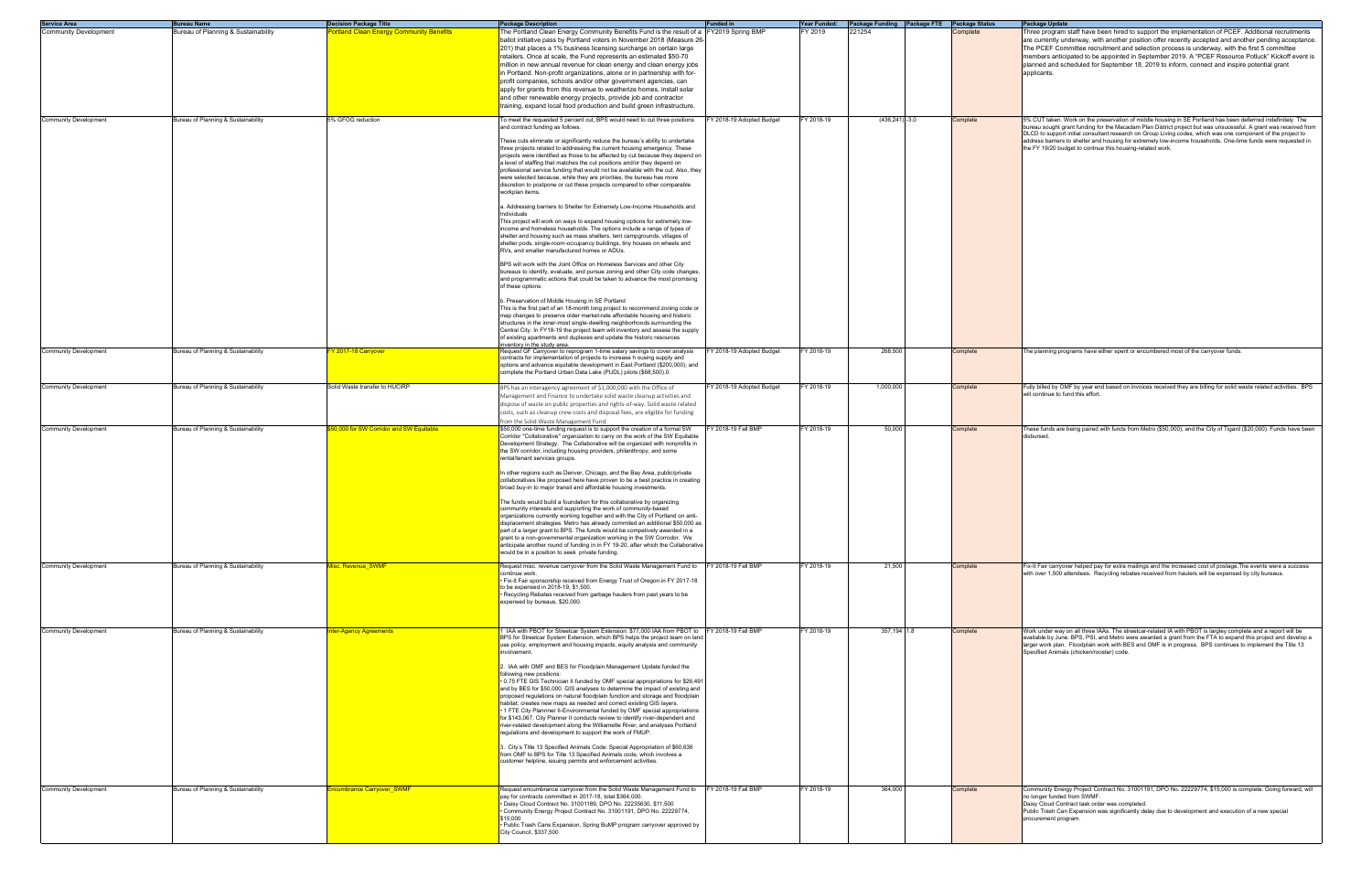| <b>Community Development</b> | Bureau of Planning & Sustainability | 88,000 One-Time Request for DOZA Project         | Total \$188,000 one-time request to complete DOZA project<br>\$118,000 is to develop schematic designs to test staff's proposals which<br>occurs in FY18-19 and being performed under an already signed contract with<br>DECA Architects. Funding from GF is needed because the original source of<br>funding - an IA w/ BDS - is no longer available due to permit fee shortfalls.<br>•\$70,000 is needed to continue a currently filled Planning Assistant position we<br>have working on DOZA. Funding from GF is needed because the original<br>source of funding - an IA w/ BDS - is no longer available due to permit fee<br>shortfalls.                                                                                                                                                                                                                                                                                                                                                                                                                                                                                                                                                                                                                                                                                                                                                                                                                                                                                                                                                                                                                                                                                                                                                                                                                                                                                                                                                                                                                                                                  | Y 2018-19 Fall BMP        | FY 2018-19 | 118,000   | In Progress       | A Discussion Draft of the DOZA proposal has been published. A Proposed Draft will be released later this year a<br>will be the subject of hearings with the Design Commission and Planning and Sustainability Commission. Propo:<br>will reach Council for their consideration in early 2020.                                                                                                                                                                                                                                                                                                                                                                                                                                                                                                                                                                                                                                                                                            |
|------------------------------|-------------------------------------|--------------------------------------------------|-----------------------------------------------------------------------------------------------------------------------------------------------------------------------------------------------------------------------------------------------------------------------------------------------------------------------------------------------------------------------------------------------------------------------------------------------------------------------------------------------------------------------------------------------------------------------------------------------------------------------------------------------------------------------------------------------------------------------------------------------------------------------------------------------------------------------------------------------------------------------------------------------------------------------------------------------------------------------------------------------------------------------------------------------------------------------------------------------------------------------------------------------------------------------------------------------------------------------------------------------------------------------------------------------------------------------------------------------------------------------------------------------------------------------------------------------------------------------------------------------------------------------------------------------------------------------------------------------------------------------------------------------------------------------------------------------------------------------------------------------------------------------------------------------------------------------------------------------------------------------------------------------------------------------------------------------------------------------------------------------------------------------------------------------------------------------------------------------------------------|---------------------------|------------|-----------|-------------------|------------------------------------------------------------------------------------------------------------------------------------------------------------------------------------------------------------------------------------------------------------------------------------------------------------------------------------------------------------------------------------------------------------------------------------------------------------------------------------------------------------------------------------------------------------------------------------------------------------------------------------------------------------------------------------------------------------------------------------------------------------------------------------------------------------------------------------------------------------------------------------------------------------------------------------------------------------------------------------------|
| <b>Community Development</b> | Bureau of Planning & Sustainability | convert limited-term to regular positions        | BPS is requesting the positions funded by Metro, Solid Waste Management<br>Fund, General Fund, and BDS IAA to be converted from Limited Term to<br>Regular/Permanent positions. These positions have been funded by these<br>esources for 3+ years and expect the funding to be continued in future years.                                                                                                                                                                                                                                                                                                                                                                                                                                                                                                                                                                                                                                                                                                                                                                                                                                                                                                                                                                                                                                                                                                                                                                                                                                                                                                                                                                                                                                                                                                                                                                                                                                                                                                                                                                                                      | FY 2017-18 Fall BMP       | FY 2017-18 |           | Complete          | Limited-Term positions are converted to Regular thru P4 except one, which BPS is working with BHR to convert<br>position from LT to Regular and determine the appropriate classification.                                                                                                                                                                                                                                                                                                                                                                                                                                                                                                                                                                                                                                                                                                                                                                                                |
| <b>Community Development</b> | Bureau of Planning & Sustainability | End of Metro Funds                               | This cut reflects the conclusion of Metro grant funding for BPS planning<br>projects addressing multi-dwelling code and the Powell-Division transit<br>corridor. This cut affects the bureau's ability to complete the Better Housing by<br>Design and Powell-Division transit corridor projects. These projects were<br>nitiated with Metro grant funds which will be exhausted before project                                                                                                                                                                                                                                                                                                                                                                                                                                                                                                                                                                                                                                                                                                                                                                                                                                                                                                                                                                                                                                                                                                                                                                                                                                                                                                                                                                                                                                                                                                                                                                                                                                                                                                                 | Y 2017-18 Adopted Budget  | FY 2017-18 | (61, 806) | $(0.50)$ Complete | This cut reflects the conclusion of Metro grant funding for BPS planning projects addressing multi-dwelling code<br>and the Powell-Division transit corridor.                                                                                                                                                                                                                                                                                                                                                                                                                                                                                                                                                                                                                                                                                                                                                                                                                            |
| <b>Community Development</b> | Bureau of Planning & Sustainability | FY 2016-17 Carryover: Beach Access               | <i>mpletion</i><br>The City completed its planned work on the Eastbank Riverfront Plan and the<br>Central City Potential Swimming Beach Sites Study (Swimming Study) in fall<br>2016. The final Eastbank Riverfront Plan (March 2017) recommends a<br>riverfront that includes habitat restoration with compatible public recreation<br>enhancements including a swimming beach and a dock. The Swimming Study<br>esearched river swimming programs elsewhere to help develop site and safety<br>criteria that were used to evaluate and rank five potential beach site locations<br>in the Central City.<br>Both of these plans are currently scheduled for City Council hearings on May<br>31, 2017, and acceptance by resolution.<br>This work has generated considerable interest in creating pop up beaches in<br>summer 2017 and 2018 and perhaps future years. We also anticipate that<br>there may be even more work identified at, or following, the May 31 hearing.<br>Therefore, we request program carry over of \$13,000.<br>The bureau will present the final Eastbank Riverfront Plan and Central City<br>Potential Swimming Beach Sites Study to Council in May 2017. It is expected<br>that this hearing will result in further planning workload for the bureau, and<br>interest has been expressed in creating "pop up beaches" in Summer 2017 and<br>beyond. At this time, the immediate resources required by BPS are not clear,<br>and expenses related to implementing these sites will likely fall primarily to<br>other bureaus. CBO recommends the carryover request, but given the<br>uncertainty around expenses, suggests this issue be revisited in the Fall<br>supplemental budget to make any necessary realignments between bureaus                                                                                                                                                                                                                                                                                                                                            | Y 2017-18 Adopted Budget  | FY 2017-18 | 13,000    | Complete          | Project was presented to City Council September 2018.                                                                                                                                                                                                                                                                                                                                                                                                                                                                                                                                                                                                                                                                                                                                                                                                                                                                                                                                    |
| <b>Community Development</b> | Bureau of Planning & Sustainability | Y 2016-17 Carryover: Floodplain Regulation       | or costs related to this project<br>In 2016, NOAA Fisheries issued a biological opinion that concluded that<br>development in the floodplain jeopardizes the continued existence of salmon,<br>steelhead and other species listed as threatened or endangered under the<br>Endangered Species Act. FEMA is responsible for addressing the issues<br>raised in the biological opinion and providing direction to local communities on<br>how to regulate development in the floodplain. FEMA indicated that guidance<br>will likely not be ready until 2018. The bureau carried over approximately<br>\$16,000 from FY 2015-16 in the Fall supplemental budget for a contract related<br>to this project. The Federal Emergency Management Agency (FEMA) has<br>signaled that it will not release local guidance for regulating floodplain<br>development until 2018. Accordingly, the bureau has requested to carry over<br>the remaining \$10,000 to the next fiscal year, which CBO recommends.                                                                                                                                                                                                                                                                                                                                                                                                                                                                                                                                                                                                                                                                                                                                                                                                                                                                                                                                                                                                                                                                                                               | Y 2017-18 Adopted Budget  | FY 2017-18 | 10,000    | Complete          | asks funded by this adjustment are complete.<br>In 2016, NOAA Fisheries issued a biological opinion that concluded that development in the floodplain jeopardiz<br>the continued existence of salmon, steelhead and other species listed as threatened or endangered under the<br>Endangered Species Act. The Federal Emergency Management Agency (FEMA) is responsible for addressing<br>issues raised in the biological opinion and providing direction to local communities on how to regulate developm<br>in the floodplain.<br>On March 5, 2018, FEMA released a summary of their proposed implementation strategy for a one-month review<br>period. Once they receive and consider comments, the implementation strategy will undergo National<br>Environmental Policy Act (NEPA) review. Once that process is complete they will issue their final guidance for<br>regulating floodplain development. BPS expects to need to use these funds in 2019 to prepare for an anticipate |
| <b>Community Development</b> | Bureau of Planning & Sustainability | FY 2016-17 Carryover: Historic Resource Inventor | In process of contracting consultant (Convergence Architecture - MWBE). The<br>project timeline takes them through August 31, 2017, so we expect to carryover<br>\$15,000 of the \$49,000 to FY 2017-18. The bureau is in the process of<br>contracting out the final project work, to be completed in Summer 2017. BPS<br>does not expect to encumber these funds before the end of the fiscal year.<br>CBO recommends carrying over the remaining funds (\$15,000) into FY 2017-                                                                                                                                                                                                                                                                                                                                                                                                                                                                                                                                                                                                                                                                                                                                                                                                                                                                                                                                                                                                                                                                                                                                                                                                                                                                                                                                                                                                                                                                                                                                                                                                                              | FY 2017-18 Adopted Budget | FY 2017-18 | 15,000    | Complete          | compliance date of approximately January 2020.<br>Consultant report complete                                                                                                                                                                                                                                                                                                                                                                                                                                                                                                                                                                                                                                                                                                                                                                                                                                                                                                             |
| <b>Community Development</b> | Bureau of Planning & Sustainability | FY 2016-17 Carryover: Off-Road Cycling           | 18 to complete the project<br>BPS anticipates that the final consultant work for ~\$15k will take place in July<br>and August 2017. In the FY 2016-17 Fall supplemental budget, the bureau<br>eceived an additional \$40,000 in one-time resources for an extended public<br>process around this project. The bureau requests to carry forward the<br>emaining \$15,000 for the final consultant work to take place in Summer 2017.                                                                                                                                                                                                                                                                                                                                                                                                                                                                                                                                                                                                                                                                                                                                                                                                                                                                                                                                                                                                                                                                                                                                                                                                                                                                                                                                                                                                                                                                                                                                                                                                                                                                             | Y 2017-18 Adopted Budget  | FY 2017-18 | 15,000    | Complete          | The tasks related to this stage of the project have been completed with the public review of the discussion draft.<br>City Council hearings on the final report have been delayed but are expected in 2019.                                                                                                                                                                                                                                                                                                                                                                                                                                                                                                                                                                                                                                                                                                                                                                              |
| <b>Community Development</b> | Bureau of Planning & Sustainability | <b>Home Energy Scores</b>                        | hich CBO recommends.<br>The requirement that all houses listed for sale in Portland have Home Energy<br>Scores takes effect January 1, 2018. To ensure that this requirement does not<br>create barriers for low-income sellers, Council directed BPS to establish a<br>mechanism to assist those sellers. Until the requirement takes effect, it is<br>difficult to estimate the possible volume of sellers who will request assistance;<br>the funding requested here is a conservative estimate that we believe is more<br>than sufficient and should provide ample assurance to Council and<br>stakeholders that these resources are available if necessary.                                                                                                                                                                                                                                                                                                                                                                                                                                                                                                                                                                                                                                                                                                                                                                                                                                                                                                                                                                                                                                                                                                                                                                                                                                                                                                                                                                                                                                                | Y 2017-18 Fall BMP        | FY 2017-18 | 150,000   | Complete          | Home Energy Score is still funding policy compliance for income qualified home sellers, but at a much lower<br>amount (\$15,000). For FY 18-19, this was funded from SWMF. For FY 19-20, low-income policy compliance will<br>funded from a combination of GF and grant carryover.                                                                                                                                                                                                                                                                                                                                                                                                                                                                                                                                                                                                                                                                                                       |
| <b>Community Development</b> | Bureau of Planning & Sustainability | lousing                                          | This Decision Package will allow BPS to initiate or complete three projects that FY 2017-18 Adopted Budget<br>address aspects of the current housing crisis and the ability to meet Portland's<br>ong-range housing needs. The three projects are:<br>Complete the Residential Infill Project (\$387k, one-time GF)<br>Complete the Better Housing by Design Project (\$197k, one-time GF)<br>. Initiate the SW Corridor Equitable Housing Strategy (\$172k, on-going GF)<br>. Complete Residential Infill Project<br>This project responds to the housing emergency and to community concerns<br>about the scale of in-fill housing in single-dwelling zones. The project is<br>designed to result in additional smaller housing options in single family<br>neighborhoods. In December 2016 City Council directed BPS to develop code<br>and map amendments that implement the recommendations in the Concept<br>Report with amendments. BPS has begun this work, which will take 18 months<br>to complete. The work plan includes development of zoning code and map<br>amendments, an extensive public review process, and a formal legislative<br>process involving the Planning and Sustainability Commission and City<br>Council.<br>2. Complete the "Better Housing by Design" (BHBD) Project<br>The Better Housing by Design project will revise development and design<br>standards for Portland's multi-dwelling residential zones outside the Central<br>City. Between now and 2035, 80% of Portland's housing growth will be in multi-<br>family buildings and other compact housing types. A large portion of this new<br>housing will be located in Portland's multi-dwelling zones. The Better Housing<br>by Design project is updating Zoning Code, street connectivity and other<br>regulations to ensure new construction better meets the needs of current and<br>future residents.<br>The project will help meet Portland housing needs by improving multi-dwelling<br>building design and development to:<br>Help meet Portland's diverse housing needs, e.g., housing that is affordable |                           | FY 2017-18 | 584,350   | 3.50 In Progress  | The Residential Infill Project and Better Housing by Design have been combined into the Housing Opportunity<br>Initiative on which City Council begins deliberation in September 2019. Better Housing by Design is expeced to<br>complete by Nov 2019. Residential Infill will be complete Feb 2020.<br>The SW Corridor Equitable Development Strategy is complete and was adopted by City Council October 2018.                                                                                                                                                                                                                                                                                                                                                                                                                                                                                                                                                                         |
| <b>Community Development</b> | Bureau of Planning & Sustainability | Ongoing General Fund Reduction                   | This cut eliminates funds for contracts that provide analysis of transportation,<br>economic, and environmental issues related to code amendments. It also cuts<br>part of a Management Analyst position that has provided demographic and<br>housing analysis. Without these contracts and position, policymakers will have<br>ess information on which to base their decisions and the City may be more<br>ulnerable to appeal.                                                                                                                                                                                                                                                                                                                                                                                                                                                                                                                                                                                                                                                                                                                                                                                                                                                                                                                                                                                                                                                                                                                                                                                                                                                                                                                                                                                                                                                                                                                                                                                                                                                                               | FY 2017-18 Adopted Budget | FY 2017-18 | (81,038)  | $(0.25)$ Complete | This cut eliminated funds for contracts to analyze transportation, economic, and environmental issues related to<br>code amendments. The bureau has been able to partially off-set this through savings in other programs and<br>reprogramming of grant funds.                                                                                                                                                                                                                                                                                                                                                                                                                                                                                                                                                                                                                                                                                                                           |

| FY 2018-19 Fall BMP       | FY 2018-19 | 118,000   |        | In Progress       | A Discussion Draft of the DOZA proposal has been published. A Proposed Draft will be released later this year and<br>will be the subject of hearings with the Design Commission and Planning and Sustainability Commission. Proposals<br>will reach Council for their consideration in early 2020.                                                                                                                                                                                                                                                                                                                                                                                                                                                                                                                                                                                                                                                                                                 |
|---------------------------|------------|-----------|--------|-------------------|----------------------------------------------------------------------------------------------------------------------------------------------------------------------------------------------------------------------------------------------------------------------------------------------------------------------------------------------------------------------------------------------------------------------------------------------------------------------------------------------------------------------------------------------------------------------------------------------------------------------------------------------------------------------------------------------------------------------------------------------------------------------------------------------------------------------------------------------------------------------------------------------------------------------------------------------------------------------------------------------------|
| FY 2017-18 Fall BMP       | FY 2017-18 | ÷,        | $\sim$ | Complete          | Limited-Term positions are converted to Regular thru P4 except one, which BPS is working with BHR to convert the<br>position from LT to Regular and determine the appropriate classification.                                                                                                                                                                                                                                                                                                                                                                                                                                                                                                                                                                                                                                                                                                                                                                                                      |
| FY 2017-18 Adopted Budget | FY 2017-18 | (61, 806) |        | $(0.50)$ Complete | This cut reflects the conclusion of Metro grant funding for BPS planning projects addressing multi-dwelling code<br>and the Powell-Division transit corridor.                                                                                                                                                                                                                                                                                                                                                                                                                                                                                                                                                                                                                                                                                                                                                                                                                                      |
| FY 2017-18 Adopted Budget | FY 2017-18 | 13,000    |        | Complete          | Project was presented to City Council September 2018.                                                                                                                                                                                                                                                                                                                                                                                                                                                                                                                                                                                                                                                                                                                                                                                                                                                                                                                                              |
| FY 2017-18 Adopted Budget | FY 2017-18 | 10,000    |        | Complete          | Tasks funded by this adjustment are complete.<br>In 2016, NOAA Fisheries issued a biological opinion that concluded that development in the floodplain jeopardizes<br>he continued existence of salmon, steelhead and other species listed as threatened or endangered under the<br>Endangered Species Act. The Federal Emergency Management Agency (FEMA) is responsible for addressing the<br>issues raised in the biological opinion and providing direction to local communities on how to regulate development<br>in the floodplain.<br>On March 5, 2018, FEMA released a summary of their proposed implementation strategy for a one-month review<br>period. Once they receive and consider comments, the implementation strategy will undergo National<br>Environmental Policy Act (NEPA) review. Once that process is complete they will issue their final guidance for<br>regulating floodplain development. BPS expects to need to use these funds in 2019 to prepare for an anticipated |
| FY 2017-18 Adopted Budget | FY 2017-18 | 15,000    |        | Complete          | compliance date of approximately January 2020.<br>Consultant report complete                                                                                                                                                                                                                                                                                                                                                                                                                                                                                                                                                                                                                                                                                                                                                                                                                                                                                                                       |
| FY 2017-18 Adopted Budget | FY 2017-18 | 15,000    |        | Complete          | The tasks related to this stage of the project have been completed with the public review of the discussion draft.<br>City Council hearings on the final report have been delayed but are expected in 2019.                                                                                                                                                                                                                                                                                                                                                                                                                                                                                                                                                                                                                                                                                                                                                                                        |
| FY 2017-18 Fall BMP       | FY 2017-18 | 150,000   |        | Complete          | Home Energy Score is still funding policy compliance for income qualified home sellers, but at a much lower<br>amount (\$15,000). For FY 18-19, this was funded from SWMF. For FY 19-20, low-income policy compliance will be<br>funded from a combination of GF and grant carryover.                                                                                                                                                                                                                                                                                                                                                                                                                                                                                                                                                                                                                                                                                                              |
| FY 2017-18 Adopted Budget | FY 2017-18 | 584,350   |        | 3.50 In Progress  | The Residential Infill Project and Better Housing by Design have been combined into the Housing Opportunity<br>initiative on which City Council begins deliberation in September 2019. Better Housing by Design is expeced to be<br>complete by Nov 2019. Residential Infill will be complete Feb 2020.<br>The SW Corridor Equitable Development Strategy is complete and was adopted by City Council October 2018.                                                                                                                                                                                                                                                                                                                                                                                                                                                                                                                                                                                |
| FY 2017-18 Adopted Budget | FY 2017-18 | (81, 038) |        | $(0.25)$ Complete | This cut eliminated funds for contracts to analyze transportation, economic, and environmental issues related to<br>code amendments. The bureau has been able to partially off-set this through savings in other programs and                                                                                                                                                                                                                                                                                                                                                                                                                                                                                                                                                                                                                                                                                                                                                                      |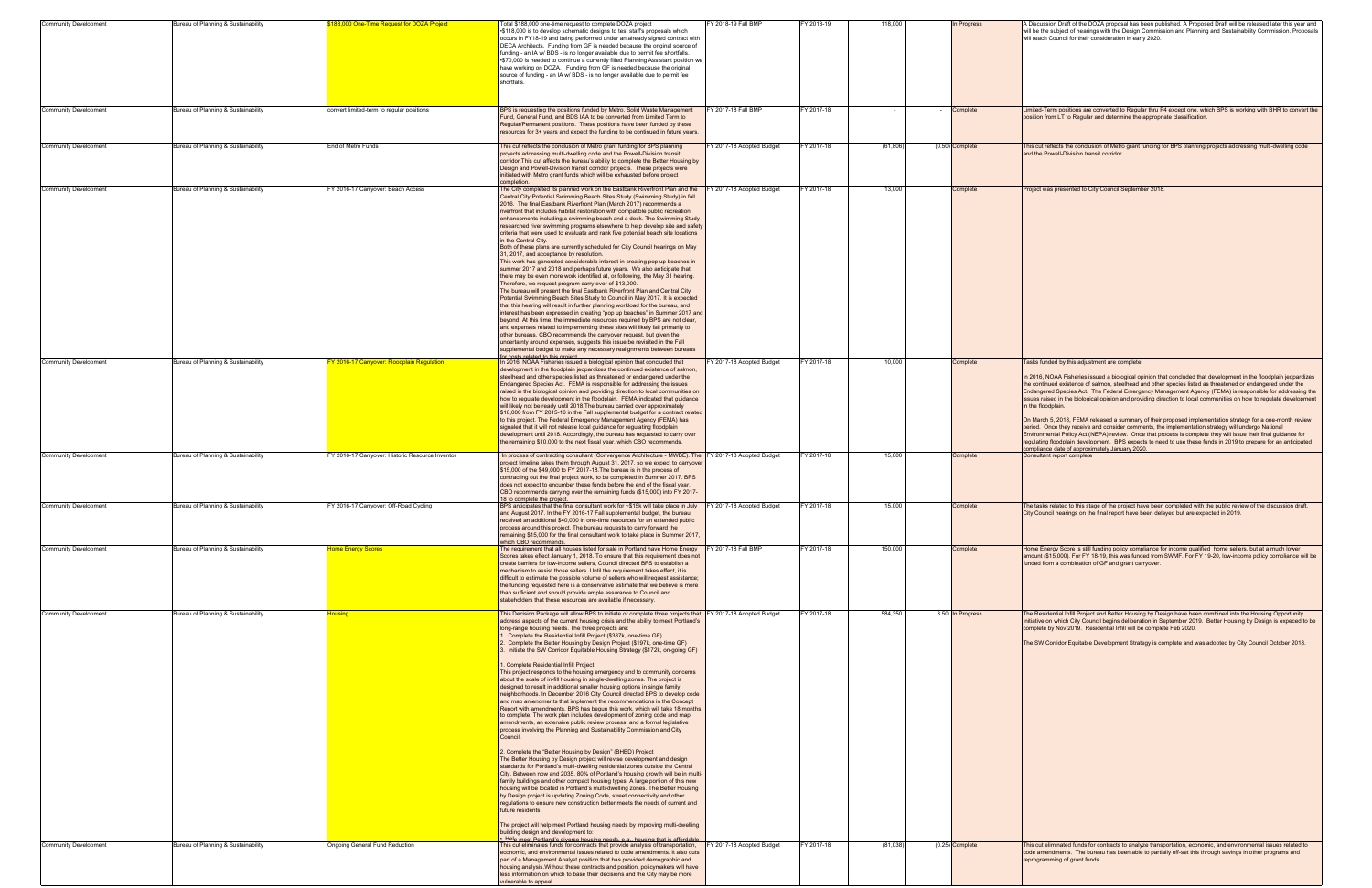| <b>Community Development</b> | Bureau of Planning & Sustainability | Planning & Smart Cities carryover                | Request GF carryover to                                                                                                                                                                                                                                                                                                                                                                                                                                                                                                                                                                                                                                                                                                                                                                                                                                                                                                                                                                                                                                                   | Y 2017-18 Spring BMP     | Y 2017-18  | (268, 500) | Complete          |                                                                                                                                                                                                                                                                                                                                                                                                                                                                                                                                                                                                                                                                                                                                                                                                                                                                                                                                                                                                                                                 |
|------------------------------|-------------------------------------|--------------------------------------------------|---------------------------------------------------------------------------------------------------------------------------------------------------------------------------------------------------------------------------------------------------------------------------------------------------------------------------------------------------------------------------------------------------------------------------------------------------------------------------------------------------------------------------------------------------------------------------------------------------------------------------------------------------------------------------------------------------------------------------------------------------------------------------------------------------------------------------------------------------------------------------------------------------------------------------------------------------------------------------------------------------------------------------------------------------------------------------|--------------------------|------------|------------|-------------------|-------------------------------------------------------------------------------------------------------------------------------------------------------------------------------------------------------------------------------------------------------------------------------------------------------------------------------------------------------------------------------------------------------------------------------------------------------------------------------------------------------------------------------------------------------------------------------------------------------------------------------------------------------------------------------------------------------------------------------------------------------------------------------------------------------------------------------------------------------------------------------------------------------------------------------------------------------------------------------------------------------------------------------------------------|
|                              |                                     |                                                  | reprogram 1-time salary savings to cover analysis contracts for<br>mplementation of projects to increase housing supply and options and<br>advance equitable development in East Portland, \$200,000<br>complete the Portland Urban Dat                                                                                                                                                                                                                                                                                                                                                                                                                                                                                                                                                                                                                                                                                                                                                                                                                                   |                          |            |            |                   |                                                                                                                                                                                                                                                                                                                                                                                                                                                                                                                                                                                                                                                                                                                                                                                                                                                                                                                                                                                                                                                 |
| <b>Community Development</b> | Bureau of Planning & Sustainability | Public Trash and Energy Score carryover          | Public Trash and Energy Score Carryover, funded by SWMF<br>Request carryover to fund committed Public Trash Can contracts, \$337,500<br>Request carryover to fund committed Home Energy Score contracts, \$75,000                                                                                                                                                                                                                                                                                                                                                                                                                                                                                                                                                                                                                                                                                                                                                                                                                                                         | Y 2017-18 Spring BMP     | Y 2017-18  |            |                   |                                                                                                                                                                                                                                                                                                                                                                                                                                                                                                                                                                                                                                                                                                                                                                                                                                                                                                                                                                                                                                                 |
|                              |                                     |                                                  |                                                                                                                                                                                                                                                                                                                                                                                                                                                                                                                                                                                                                                                                                                                                                                                                                                                                                                                                                                                                                                                                           |                          |            |            |                   |                                                                                                                                                                                                                                                                                                                                                                                                                                                                                                                                                                                                                                                                                                                                                                                                                                                                                                                                                                                                                                                 |
| <b>Community Development</b> | Bureau of Planning & Sustainability | eallocate budget between major expenses          | To reallocate budget appropriations between major expense categories.<br>Request \$50,000 for grant to Zero Net Cities project and reduce personnel<br>services, funded by Grant SD000008.<br>Reduce EMS by \$70,000 and increase personnel services to support the<br>Mandatory Food Scrap Rollout, funded by SWMF.<br>Reallocate \$40,000 in Personnel Services (due to delays in hiring) to<br>Consultants for the Smart Cities project, funded by GF.                                                                                                                                                                                                                                                                                                                                                                                                                                                                                                                                                                                                                 | Y 2017-18 Fall BMF       | Y 2017-18  |            | Complete          | The Zero Net Cities project has not commenced nor will any positions be hired in the future. The eventual project<br>manager, a current City employee (Vinh Mason), is working closely with the grant recipient to draft the agreement<br>so the City's goals are clearly stated. The Ordinance for the grant agreement will go to City Council in early April<br>and funds will be spent before the end of the current fiscal year. No money has been spent on this project and we<br>do not anticipate any delays or changes to the grantees nor to the scope of the project.<br>To prepare for the launch of a business food scrap requirement, we needed an additional position to focus on PR,<br>messaging and collateral. We filled the position and expect to fully spend the \$70,000 allotted.<br>Smart Cities: As a result of delay, and a decision to extend the pilots from 6 months to 1 year to give us time to<br>more thoroughly test and evaluate the Funding for the Portland Urban Data Lake (PUDL) pilot platforms, we are |
|                              |                                     |                                                  |                                                                                                                                                                                                                                                                                                                                                                                                                                                                                                                                                                                                                                                                                                                                                                                                                                                                                                                                                                                                                                                                           |                          |            |            |                   | asking to carryover \$68,500 of BPS Smart Cities Program funds to FY18/19 to be able to fully scope and fund a<br>year long pilot, and to allow sufficient time for contract negotiations with the various vendors involved in the project.                                                                                                                                                                                                                                                                                                                                                                                                                                                                                                                                                                                                                                                                                                                                                                                                     |
| <b>Community Development</b> | Bureau of Planning & Sustainability | <b>Smart Cities</b>                              | Emerging technologies are creating new ways to use the wealth of urban data FY 2017-18 Adopted Budget<br>to inform key policy decisions, improve delivery of city services, and address<br>city goals. Transportation, equity, public health, economic opportunity,<br>community engagement and carbon emissions are all areas in which we can<br>anticipate improvements through leveraging urban data. Multiple bureaus,<br>including the Bureaus of Planning and Sustainability, Transportation, and<br>Technology Services, the City Budget Office, the Office of Community<br>Technology and PDC have been involved in initial "smart city" projects applying<br>emerging technologies to long-standing city priorities. Private-sector firms,<br>ranging from large tech firms to local startups, have approached the city about<br>potential partnerships, and Portland State University is actively developing<br>opportunities connected to city functions and priorities.<br>Urban data and emerging technologies are currently being applied to serve city     |                          | FY 2017-18 | 236,039    | 2.00 Complete     | Tasks funded by this adjustment are complete.<br>This Decision Package supports management of a citywide, cross-agency smart cities strategy and projects.<br>The funding supports two new positions will enable the city to make the most of our existing partnerships, build on<br>work already done by BPS, PBOT and others, and ensure the long-term sustainability of related projects. These<br>two, new regular management analyst positions have been filled.<br>So far the project has:<br>. Established a shared vision, strategic priorities and implementation projects for the city in partnership with PBOT,<br>CBO, BTS and other internal and external agencies.<br>• Established 3-5 regional smart cities priorities through participation in the Regional Smart Cities Action Plan, a<br>regional effort led by PSU.<br>• An adopted open data policy, open data program and system of governance.                                                                                                                           |
|                              |                                     |                                                  | needs in a range of application areas including green infrastructure,<br>transportation, disaster preparedness, public Wi-Fi, human services, and<br>commercial and residential energy. City staff participate in a wide variety of<br>national smart city initiatives, including the MetroLab Network, Transportation<br>for America, the Global City Team Challenge, and Bloomberg's What Works<br>Cities.<br>To coordinate effectively across bureaus and build partnerships among public,<br>private, and academic institutions requires dedicated staffing. This Decision<br>Package will help coordinate and manage citywide, cross-agency smart cities<br>strategy and projects. The two requested positions will enable the city to make<br>the most of our existing partnerships, build on work already done by BPS,<br>PBOT and others, and ensure the long-term sustainability of related projects.<br>Establishing a smart city strategy and structure in coordination with other<br>bureaus, regional agencies, Portland State University and private-sector |                          |            |            |                   | • Coordinate of at least three pilot projects in partnership with other bureaus. Pilot projects already underway are a<br>network of connected, low-cost air quality sensors, the deployment of ~300 AT&T Spotlight Node sensors on street<br>lights in East Portland. Both are in coordination with PBOT, BTS, PSU and others.                                                                                                                                                                                                                                                                                                                                                                                                                                                                                                                                                                                                                                                                                                                 |
|                              |                                     |                                                  | partners will ensure that Portland smart city projects advance the city's goals<br>around equity, resiliency, and affordability. Successful implementation of this                                                                                                                                                                                                                                                                                                                                                                                                                                                                                                                                                                                                                                                                                                                                                                                                                                                                                                        |                          |            |            |                   |                                                                                                                                                                                                                                                                                                                                                                                                                                                                                                                                                                                                                                                                                                                                                                                                                                                                                                                                                                                                                                                 |
| <b>Community Development</b> | Bureau of Planning & Sustainability | omplete Single-Dwelling Development Code Project | In FY15-16, the bureau started a project to respond to three issues related to<br>recent concerns about the scale of in-fill housing in single-dwelling zones. This<br>often is from infill development that involves demolition of existing houses or<br>development on previously undeveloped lots created by property ine<br>adjustments and historically platted narrow/small lots.<br>When begun, the project was intended to be complete in the first quarter of<br>2017. The project has now been broken into two phases.<br>Phase One will be complete by December 2016 and will include adoption of<br>code changes related to Topic #1 above.<br>Phase Two will be complete by December 2017 and will cover the other two                                                                                                                                                                                                                                                                                                                                       | Y 2016-17 Adopted Budget | Y 2016-17  | 361,380    | 2.40 In Progress  | The Residential Infill Project and Better Housing by Design have been combined into the Housing Opportunity<br>Initiative on which City Council begins deliberation in September 2019. Better Housing by Design is expeced to be<br>complete by Nov 2019. Residential Infill will be complete Feb 2020.                                                                                                                                                                                                                                                                                                                                                                                                                                                                                                                                                                                                                                                                                                                                         |
| <b>Community Development</b> | Bureau of Planning & Sustainability | Transit Corridor Development and CC2035 Planning | To meet the requested 5% cut, the bureau believes it must cut a Program<br>Coordinator position that was intended for a new dedicated bureau lead for<br>coordination among land use, development, transportation and transit planning.<br>Specifically, this position would guide the work of other line staff on new transit<br>corridors such as Powell/Division and SW Barbur and redevelopment along<br>civic corridors such as 82nd Avenue.<br>The elimination of this position will reduce the amount and depth of this work.<br>The responsibilities will no longer have a lead staff and will be divided among<br>other project staff. This package also cuts a City Planner I position that is<br>important for completion of the Central City 2035 (CC2035) Plan and for<br>continued Central City planning after CC2035.                                                                                                                                                                                                                                      | Y 2016-17 Adopted Budget | Y 2016-17  | (209, 232) | $(2.00)$ Complete | To meet the requested General Fund cut, BPS cut a Program Coordinator position whose function was to<br>coordinate among land use, development, transportation and transit planning; and cut a City Planner I position in<br>the Central City 2035 (CC2035) Plan and for continued Central City planning after CC2035.<br>As a result of these cuts,<br>a. BPS support for PBOT planning projects has been reduced to a minimum;<br>b. Tasks have been dropped or shifted to positions funded by Metro grants;<br>c. CC2035 schedule has been delayed, and<br>d. Funds were found to extend by six months a limited-term position that was set to expire.                                                                                                                                                                                                                                                                                                                                                                                       |
| <b>Community Development</b> | Bureau of Planning & Sustainability | Design Overlay Zone Assessment - Implementation  | Starting in FY15-16, the bureau with BDS is undertaking an assessment of the FY 2016-17 Adopted Budget<br>City design review system.<br>The assessment will be performed by an independent consultant team.<br>Contract and project management will be provided by BPS. Work on the<br>assessment is expected to be complete in December 2016.<br>Following the assessment, BPS needs to undertake several projects to                                                                                                                                                                                                                                                                                                                                                                                                                                                                                                                                                                                                                                                    |                          | Y 2016-17  | 115,110    | 1.25 Complete     | The Design Overlay Zone Assessment (DOZA) is a joint BPS-BDS project. BDS provided BPS with \$115,110 to<br>hire a consultant to assess the City's Design Overlay Zone. The consultant was hired and the funds will be spent by<br>May 2017.<br>This package funds essential project staff.<br>The Assessment was complete and draft recommendations were presented to the Commissions and the public in<br>January 2017. The consultant's final recommendations will be presented to City Council in April 2017. Staff will                                                                                                                                                                                                                                                                                                                                                                                                                                                                                                                    |
|                              |                                     |                                                  | implement the assessment's recommendations and to otherwise improve the<br>lesign review system.                                                                                                                                                                                                                                                                                                                                                                                                                                                                                                                                                                                                                                                                                                                                                                                                                                                                                                                                                                          |                          |            |            |                   | spend the rest of this fiscal year (May-June 2017) developing a workplan with BDS to implement the<br>recommendations.                                                                                                                                                                                                                                                                                                                                                                                                                                                                                                                                                                                                                                                                                                                                                                                                                                                                                                                          |
| <b>Community Development</b> | Bureau of Planning & Sustainability | <b>Public Trash Can Expansion</b>                | BPS currently provides public place garbage collection for 600 garbage cans in FY 2016-17 Adopted Budget<br>seven business districts at an annual cost of about \$400,000. This decision<br>package would extend public place garbage collection to 24 additional<br>business districts throughout the city. In FY16-17, service would expand to five<br>new areas, with a similar phased expansion in each of the following four years.<br>The total expansion will add approximately 825 additional garbage cans in 24<br>new service districts.                                                                                                                                                                                                                                                                                                                                                                                                                                                                                                                        |                          | FY 2016-17 | 380,020    | 1.00 Complete     | Carryover request of \$337,500 was made in the 18/19 Fall Bump. Program under spent due to delays cause by the<br>development and execution of a new procurement process.                                                                                                                                                                                                                                                                                                                                                                                                                                                                                                                                                                                                                                                                                                                                                                                                                                                                       |
| <b>Community Development</b> | Bureau of Planning & Sustainability | Salmon Safe                                      | Salmon-Safe is a 501(c)3 nonprofit organization based in Portland whose<br>mission is to transform land management practices so Pacific salmon can<br>thrive in West Coast watersheds. Salmon-Safe has become one of the region's<br>leading ecolabels with more than 95,000 acres of farm and urban lands<br>certified in Oregon, Washington, California, and British Columbia. In 2004,<br>Portland Parks & Recreation became the first parks organization in the country<br>to earn the Salmon-Safe certification, and Parks was recertified in 2012. In<br>2013, in his address at World Environment Day, Mayor Hales challenged all<br>City operations to obtain Salmon-Safe certification, making Portland the<br>nation's first Salmon-Safe certified city.                                                                                                                                                                                                                                                                                                        | Y 2016-17 Adopted Budget | FY 2016-17 | 48,000     | Complete          | In October 2016 City Council formally accepted Salmon-Safe certification for the major City operational bureaus<br>with resolution 37244. The \$48,000 appropriated in the 16-17 add package was disbursed to Salmon-Safe by the<br>end of 2016, and the bureaus of Environmental Services, Water, Transportation, Fire and Rescue, and Office of<br>Management are now proceeding to carry out the recommendations in the Salmon-Safe certification report.                                                                                                                                                                                                                                                                                                                                                                                                                                                                                                                                                                                    |

#### Tasks funded by this adjustment are complete.

- 
- a. BPS support for PBOT planning projects has been reduced to a minimum;<br>b. Tasks have been dropped or shifted to positions funded by Metro grants;<br>c. CC2035 schedule has been delayed, and<br>d. Funds were found to extend by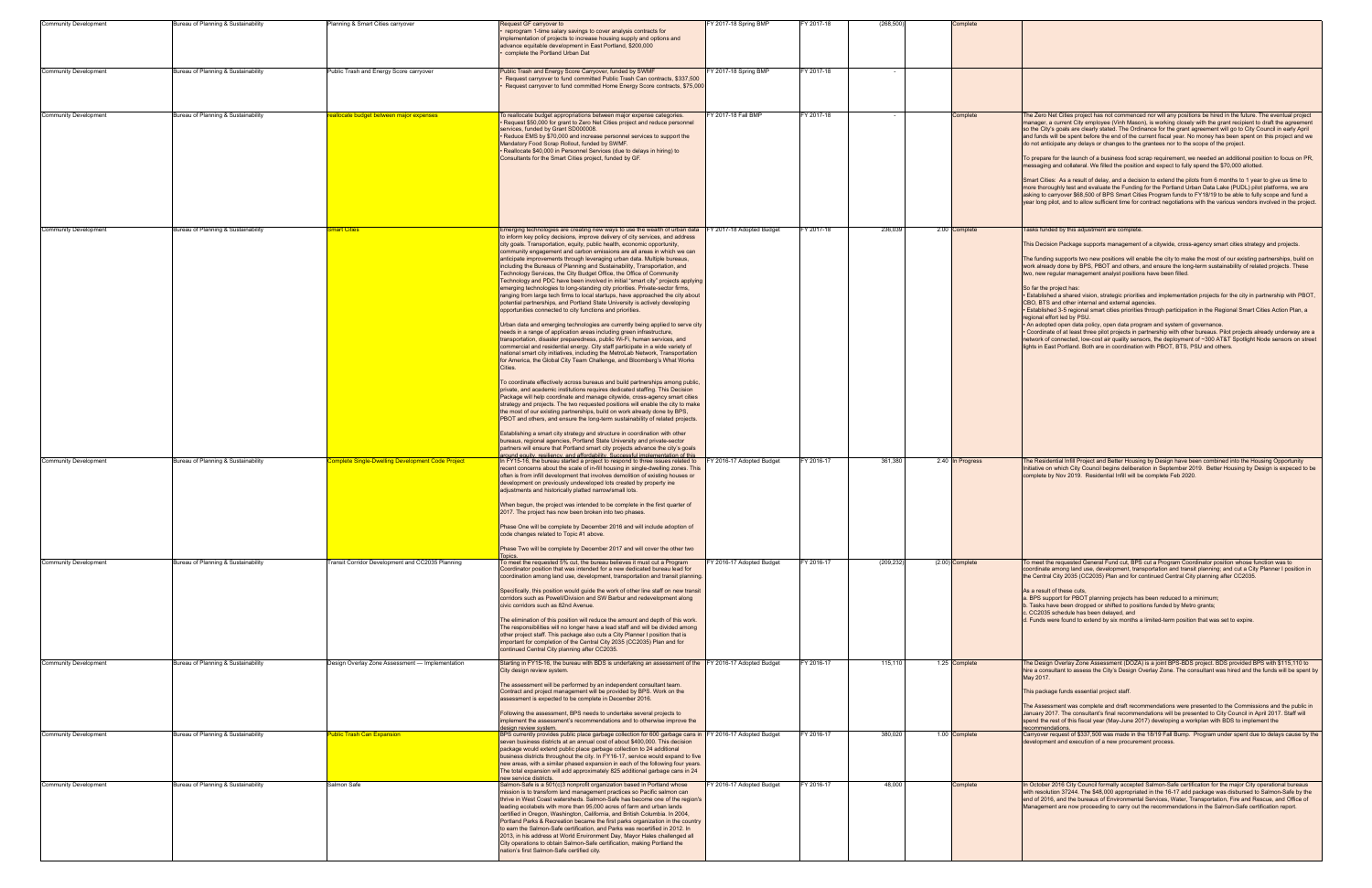| <b>Community Development</b>                                 | Bureau of Planning & Sustainability                                        | <b>Impletion of New Comprehensive Plan</b>     | City Council adopted the new 2035 Comprehensive Plan in December 2016,<br>including land use map, capital project list and supporting documents. This<br>package was submitted to the State Department of Land Conservation and<br>Development.<br>Also later in FY16-17, City Council is expected to approve the first set of code<br>and zoning map changes needed to implement the new Comprehensive Plan.<br>With submittal of these deliverables, the City will have completed its<br>submissions to satisfy State Periodic Review requirements.                                                                                                                                                                                                                                                | FY 2016-17 Adopted Budget                   | Y 2016-17              | 175,664          | 0.55 Complete        | The tasks related to this decision package are complete. The new Comprehensive Plan was adopted by City<br>Council in 2016 and placed into effect by Ord. No. 188695 on May 24, 2018.                                                                                                                                                                                                                                                                                                                                                                                                                                                                                                                                                                                                                                                                                                                                                                                                                                                                                                                                                                                                                                                                                                                                                                                                                                                                                                                                                                                                                                                                                                                                                                                                                                                                                                                                                                                                                                                                                                                                                                                                                                                                                                                                                                                                                                                                                                   |
|--------------------------------------------------------------|----------------------------------------------------------------------------|------------------------------------------------|------------------------------------------------------------------------------------------------------------------------------------------------------------------------------------------------------------------------------------------------------------------------------------------------------------------------------------------------------------------------------------------------------------------------------------------------------------------------------------------------------------------------------------------------------------------------------------------------------------------------------------------------------------------------------------------------------------------------------------------------------------------------------------------------------|---------------------------------------------|------------------------|------------------|----------------------|-----------------------------------------------------------------------------------------------------------------------------------------------------------------------------------------------------------------------------------------------------------------------------------------------------------------------------------------------------------------------------------------------------------------------------------------------------------------------------------------------------------------------------------------------------------------------------------------------------------------------------------------------------------------------------------------------------------------------------------------------------------------------------------------------------------------------------------------------------------------------------------------------------------------------------------------------------------------------------------------------------------------------------------------------------------------------------------------------------------------------------------------------------------------------------------------------------------------------------------------------------------------------------------------------------------------------------------------------------------------------------------------------------------------------------------------------------------------------------------------------------------------------------------------------------------------------------------------------------------------------------------------------------------------------------------------------------------------------------------------------------------------------------------------------------------------------------------------------------------------------------------------------------------------------------------------------------------------------------------------------------------------------------------------------------------------------------------------------------------------------------------------------------------------------------------------------------------------------------------------------------------------------------------------------------------------------------------------------------------------------------------------------------------------------------------------------------------------------------------------|
| <b>Community Development</b>                                 | Bureau of Planning & Sustainability                                        | Sustainability                                 | This package reduces staffing for BPS sustainability programs, slowing the<br>nplementation of the Climate Action Plan and Climate Change Preparation<br>Strategy and reducing capacity to respond to new opportunities, such as grant<br>solicitations. The cut also shifts some core program management staff (0.1<br>FTE) to grants, delaying immediate impacts but creating the potential for future                                                                                                                                                                                                                                                                                                                                                                                             | Y 2016-17 Adopted Budget                    | FY 2016-17             | (63, 132)        | $(0.50)$ Complete    | This cut package has been implemented, with a full-time position in the bureau's Climate Plan team reduced to ha<br>time. This has slowed implementation of the City's Electric Vehicle Strategy and reduced staff time available to<br>coordinate across bureaus on the City's Climate Change Preparation Strategy.                                                                                                                                                                                                                                                                                                                                                                                                                                                                                                                                                                                                                                                                                                                                                                                                                                                                                                                                                                                                                                                                                                                                                                                                                                                                                                                                                                                                                                                                                                                                                                                                                                                                                                                                                                                                                                                                                                                                                                                                                                                                                                                                                                    |
| <b>Community Development</b>                                 | Bureau of Planning & Sustainability                                        | FY 2015-16 Carryover: BPS one-time GF projects | olatility.<br>See update.                                                                                                                                                                                                                                                                                                                                                                                                                                                                                                                                                                                                                                                                                                                                                                            | Y 2016-17 Adopted Budget                    | Y 2016-17              | 341,300          | Complete             | Inclusionary Housing, \$35,000<br><b>BuMP Update:</b><br>In December 2016, the City Council adopted changes to Title 33 (Zoning) and Title 30 (Housing) to implement the<br>Inclusionary Housing program. The program became effective on February 1, 2017. BPS continues to work on<br>Title 33 (Zoning) code amendments to codify the program.<br>BPS used this funding to hire an intern to assist with public outreach (event logistics) and public testimony<br>organization related to the Title 33 (Zoning) code amendments. The funding also covered additional expenses<br>related to BPS staff overtime to meet the demands and deadlines of the legislative process with the Planning and<br>Sustainability Commission and City Council to complete this project by December 2017.<br>BPS contracted with EcoNorthwest for a series of meetings and presentations to the Planning and Sustainability<br>Commission (PSC) to assist with the discussion about the relationship between the Inclusionary Housing Program<br>and the research and findings from EcoNorthwest's Economics of Inclusionary Development Report for the Urban<br>Land Institute.<br>BPS continues to work on Title 33 (Zoning) code amendments to fine tune the Inclusionary Housing requirements,<br>specifically the density bonuses, in the Central City Plan District and the new Mixed Use zones that will be<br>presented to City Council in 2017.<br>Salmon Safe, \$10,000<br><b>BuMP Update:</b><br>In Fall 2016, City Council passed a resolution that certified Portland as a Salmon Safe City, contingent on the City<br>meeting the conditions of approval over the next five vears. BPS coordinated the work of five city bureaus (Fire<br>and Rescue, PBOT, Water, OMF and BES) and the Salmon-Safe organization to get to that milestone. Since<br>adoption, the partner bureaus began completing tasks to meet these conditions including developing a new Fire<br>and Rescue bureau policy on pesticide use, a water management plan for Mt. Tabor, and PBOT's consideration of<br>using NaCl as a de-icing agent, among other things. In addition, several bureaus are continuing their work on<br>integrated pest management plans and preparing landscape management policies for various facilities.  Post<br>certification publicity focused on Tri Met advertising on buses proclaiming Portland and the first Salmon-Safe City<br>BPS fully expended the allocated funding. |
| <b>Community Development</b>                                 | Bureau of Planning & Sustainability                                        | <b>IAA W/ BUREAUS</b>                          | o appropriate bureau to bureau IAA's for services provided by BPS. Services FY 2016-17 Fall BMP<br>include DOZA with BDS, Mapping Application and Street Car Analysis with                                                                                                                                                                                                                                                                                                                                                                                                                                                                                                                                                                                                                           |                                             | Y 2016-17              | 211,002          | 0.33 In Progress     | Tasks funded by this adjustment are complete                                                                                                                                                                                                                                                                                                                                                                                                                                                                                                                                                                                                                                                                                                                                                                                                                                                                                                                                                                                                                                                                                                                                                                                                                                                                                                                                                                                                                                                                                                                                                                                                                                                                                                                                                                                                                                                                                                                                                                                                                                                                                                                                                                                                                                                                                                                                                                                                                                            |
| <b>Community Development</b>                                 | Bureau of Planning & Sustainability                                        | OFF-ROAD CYCLING                               | PBOT, and Business Outreach with Water.<br>Off Road Cycling project is proving to be more complex and taking more time<br>o work through issues with Bureau staff and Project Advisory Committee (and<br>eventually public). Schedule is expected to extend to June 2017. BPS has<br>some funds in reserve that could cover any needed additional technical<br>consultant work, but we need additional funds for facilitation of 3-4 additional<br>Project Advisory Committee meetings and a half-time CSA to support the<br>public engagement process.                                                                                                                                                                                                                                              | Y 2016-17 Fall BMP                          | Y 2016-17              | 40,000           | n Progress           | Project report is complete. Awaiting discussion by City Council.                                                                                                                                                                                                                                                                                                                                                                                                                                                                                                                                                                                                                                                                                                                                                                                                                                                                                                                                                                                                                                                                                                                                                                                                                                                                                                                                                                                                                                                                                                                                                                                                                                                                                                                                                                                                                                                                                                                                                                                                                                                                                                                                                                                                                                                                                                                                                                                                                        |
| <b>Community Development</b>                                 | Bureau of Planning & Sustainability                                        | ureau to Bureau IAA                            | Request bureau to bureau IAA.<br>\$10,000 to PBOT to provide Central Eastside Freight Access and Circulation<br>mpact Assessment Study.<br>\$32,300 to PBOT to survey three sample top of bank sites along the<br>Willamette River to compare and align the automated LiDAR mapping method<br>with an on-the-ground mapping protocol used by Portland Bureau of<br>Transportation (PBOT) survey crews.<br>\$10,000 to PBOT to support a Regional Smart Cities Implementation Plan in<br>coordination with PSU, TriMet, and others. PBOT is providing funding to PSU<br>for the City's share of the costs, and BPS will contribute \$10k to supplement<br><b>PBOT's own resources for this.</b><br>Additional \$3,500 to ONI from \$7,811 to \$11,311 to support the<br>Neighborhood Cleanup efforts. | Y 2016-17 Spring BMP                        | Y 2016-17              | 20,000           | Complete             | Tasks funded by this adjustment are complete.<br>Projects are included in the FY2017-18 Fall BuMP.<br>. \$10,000 to PBOT to provide Central Eastside Freight Access and Circulation Impact Assessment Study.<br>• \$29,790 to PBOT to survey three sample top of bank sites along the Willamette River to compare and align the<br>automated LiDAR mapping method with an on-the-ground mapping protocol used by Portland Bureau of<br>Transportation (PBOT) survey crews.<br>• \$10,000 to PBOT to support a Regional Smart Cities Implementation Plan in coordination with PSU, TriMet, and<br>others. PBOT is providing funding to PSU for the City's share of the costs, and BPS will contribute \$10k to<br>supplement PBOT's own resources for this.                                                                                                                                                                                                                                                                                                                                                                                                                                                                                                                                                                                                                                                                                                                                                                                                                                                                                                                                                                                                                                                                                                                                                                                                                                                                                                                                                                                                                                                                                                                                                                                                                                                                                                                              |
| <b>Community Development</b>                                 | Bureau of Planning & Sustainability                                        | program carryover                              | Request budget appropriation to be carried over into FY 2017-18.<br>Off-Road Cycling Plan, \$15,000<br>Historic Resource Inventory, \$15,000<br>Federally Mandated Floodplain Regulation Update, \$10,000<br>Beach Access, \$13,000.                                                                                                                                                                                                                                                                                                                                                                                                                                                                                                                                                                 | Y 2016-17 Spring BMP                        | Y 2016-17              | (53,000)         | Complete             | Tasks funded by this adjustment are complete<br>Off-Road Cycling Plan, \$15,000. See above (Row 23)<br>Historic Resources Inventory, \$15,000. - Final report is due September 2017. Based on recommendations, in ear<br>2018 BPS will develop a historic resources database and mapping application that must be augmented by data<br>entry and field testing to ensure inventory procedures and database systems are reliable prior to public launch.                                                                                                                                                                                                                                                                                                                                                                                                                                                                                                                                                                                                                                                                                                                                                                                                                                                                                                                                                                                                                                                                                                                                                                                                                                                                                                                                                                                                                                                                                                                                                                                                                                                                                                                                                                                                                                                                                                                                                                                                                                 |
| <b>Community Development</b>                                 | Bureau of Planning & Sustainability                                        | opropriate addtional funds                     | Request additional funds to support deconstructions activities and 100%<br>Renewable Energy for City Operations.<br>\$17,000 from Solid Waste Management Fund to continue supporting<br>deconstruction activities authorized/committed in 2014-15.<br>BPS is contracting with an outside firm to analyze the City's options to buy<br>100% renewable energy directly from a supplier, \$12,500.                                                                                                                                                                                                                                                                                                                                                                                                      | Y 2016-17 Spring BMP                        | Y 2016-17              | 29,500           | Complete             | BPS contract with 3Degrees to analyze City options for getting to 100% renewables has been completed and this<br>PO is closed.                                                                                                                                                                                                                                                                                                                                                                                                                                                                                                                                                                                                                                                                                                                                                                                                                                                                                                                                                                                                                                                                                                                                                                                                                                                                                                                                                                                                                                                                                                                                                                                                                                                                                                                                                                                                                                                                                                                                                                                                                                                                                                                                                                                                                                                                                                                                                          |
| <b>Community Development</b>                                 | Bureau of Planning & Sustainability                                        | Bureau to Bureau IAs                           | Appropriate bureau to bureau IA's<br>\$4K w/ BDS to sponsor landlord trainings, provided by BDS<br>\$14,500 w/ PBOT to support growing transit communities, provided by BPS<br>Reduce \$28995 in IA w/PBOT for the SW Corridor project, provided by BPS<br>\$2K w/ Water to support Business Sustainable activities, provided by BPS<br>\$10,741 w/ Housing to support Central City Bonus and Transfer Study,<br>provided by BPS                                                                                                                                                                                                                                                                                                                                                                     | Y 2015-16 Fall BMP                          | Y 2015-16              | (1,754)          | Complete             | IA w/ PBOT for growing transit communities - BPS contribution to the match for a grant application to ODOT. The<br>Growing Transit Communities Plan will identify and prioritize improvements that would make getting to the bus and<br>using the bus, a safer and more convenient option along sections of bus lines 87, 77, and 20. Work will be<br>complete by October 2016.<br>IA w/ PBOT for SW Corridor - The budget was adjusted, in year two of a multiyear IA, to reflect higher than<br>anticipated spending in the previous year.<br>The work from that IA is complete. BPS provided public involvement assistance, land use analysis, and project<br>management. The work resulted in a series of decisions by the project steering committee in 2015.                                                                                                                                                                                                                                                                                                                                                                                                                                                                                                                                                                                                                                                                                                                                                                                                                                                                                                                                                                                                                                                                                                                                                                                                                                                                                                                                                                                                                                                                                                                                                                                                                                                                                                                      |
| <b>Community Development</b>                                 | Bureau of Planning & Sustainability                                        | econstruction Incentive                        | \$4K w/BDS                                                                                                                                                                                                                                                                                                                                                                                                                                                                                                                                                                                                                                                                                                                                                                                           | Y 2015-16 Fall BMP                          | Y 2015-16              | 50,000           | Complete             | In July 2016, Council adopted a new deconstruction requirement that took effect October 31, 2016. Prior to the<br>ordinance, BPS expended all the remaining incentive funds to 25 project and concluded the grant program.                                                                                                                                                                                                                                                                                                                                                                                                                                                                                                                                                                                                                                                                                                                                                                                                                                                                                                                                                                                                                                                                                                                                                                                                                                                                                                                                                                                                                                                                                                                                                                                                                                                                                                                                                                                                                                                                                                                                                                                                                                                                                                                                                                                                                                                              |
| <b>Community Development</b><br><b>Community Development</b> | Bureau of Planning & Sustainability<br>Bureau of Planning & Sustainability | nclusionary Housing Code<br>nnovation Grant    | \$14,500 w/ PBOT to support growing transit communities, provided by BPS<br>Reduce \$28995 in IA w/PBOT for the SW Corridor project, provided by BPS                                                                                                                                                                                                                                                                                                                                                                                                                                                                                                                                                                                                                                                 | Y 2015-16 Spring BMP<br>FY 2015-16 Fall BMP | Y 2015-16<br>Y 2015-16 | 40,000<br>10,000 | Complete<br>Complete | Work was related to CC2035 plan. Results were accepted by City Council and incorporated into proposed zoning<br>code changes.<br>The innovation micro-grant project includes:<br>. Actual census counts conducted - one at the convention center and the other in the mosque (on Stark);<br>. Interviews conducted with the census gatherers, who are young men from the East African All Star League - to                                                                                                                                                                                                                                                                                                                                                                                                                                                                                                                                                                                                                                                                                                                                                                                                                                                                                                                                                                                                                                                                                                                                                                                                                                                                                                                                                                                                                                                                                                                                                                                                                                                                                                                                                                                                                                                                                                                                                                                                                                                                              |
|                                                              |                                                                            |                                                |                                                                                                                                                                                                                                                                                                                                                                                                                                                                                                                                                                                                                                                                                                                                                                                                      |                                             |                        |                  |                      | validate the count strategy and the count itself;<br>· Final report.                                                                                                                                                                                                                                                                                                                                                                                                                                                                                                                                                                                                                                                                                                                                                                                                                                                                                                                                                                                                                                                                                                                                                                                                                                                                                                                                                                                                                                                                                                                                                                                                                                                                                                                                                                                                                                                                                                                                                                                                                                                                                                                                                                                                                                                                                                                                                                                                                    |

| FY 2016-17 Adopted Budget | FY 2016-17 | 175,664       | 0.55 Complete     | The tasks related to this decision package are complete. The new Comprehensive Plan was adopted by City<br>Council in 2016 and placed into effect by Ord. No. 188695 on May 24, 2018.                                                                                                                                                                                                                                                                                                                                                                                                                                                                                                                                                                                                                                                                                                                                                                                                                                                                                                                                                                                                                                                                                                                                                                                                                                                                                                                                                                                                                                                                                                                                                                                                                                                                                                                                                                                                                                                                                                                                                                                                                                                                                                                                                                                                                                                                                                   |
|---------------------------|------------|---------------|-------------------|-----------------------------------------------------------------------------------------------------------------------------------------------------------------------------------------------------------------------------------------------------------------------------------------------------------------------------------------------------------------------------------------------------------------------------------------------------------------------------------------------------------------------------------------------------------------------------------------------------------------------------------------------------------------------------------------------------------------------------------------------------------------------------------------------------------------------------------------------------------------------------------------------------------------------------------------------------------------------------------------------------------------------------------------------------------------------------------------------------------------------------------------------------------------------------------------------------------------------------------------------------------------------------------------------------------------------------------------------------------------------------------------------------------------------------------------------------------------------------------------------------------------------------------------------------------------------------------------------------------------------------------------------------------------------------------------------------------------------------------------------------------------------------------------------------------------------------------------------------------------------------------------------------------------------------------------------------------------------------------------------------------------------------------------------------------------------------------------------------------------------------------------------------------------------------------------------------------------------------------------------------------------------------------------------------------------------------------------------------------------------------------------------------------------------------------------------------------------------------------------|
| FY 2016-17 Adopted Budget | FY 2016-17 | (63, 132)     | $(0.50)$ Complete | This cut package has been implemented, with a full-time position in the bureau's Climate Plan team reduced to half-<br>time. This has slowed implementation of the City's Electric Vehicle Strategy and reduced staff time available to<br>coordinate across bureaus on the City's Climate Change Preparation Strategy.                                                                                                                                                                                                                                                                                                                                                                                                                                                                                                                                                                                                                                                                                                                                                                                                                                                                                                                                                                                                                                                                                                                                                                                                                                                                                                                                                                                                                                                                                                                                                                                                                                                                                                                                                                                                                                                                                                                                                                                                                                                                                                                                                                 |
| FY 2016-17 Adopted Budget | FY 2016-17 | 341,300       | Complete          | Inclusionary Housing, \$35,000<br><b>BuMP Update:</b><br>In December 2016, the City Council adopted changes to Title 33 (Zoning) and Title 30 (Housing) to implement the<br>Inclusionary Housing program. The program became effective on February 1, 2017. BPS continues to work on<br>Title 33 (Zoning) code amendments to codify the program.<br>BPS used this funding to hire an intern to assist with public outreach (event logistics) and public testimony<br>organization related to the Title 33 (Zoning) code amendments. The funding also covered additional expenses<br>related to BPS staff overtime to meet the demands and deadlines of the legislative process with the Planning and<br>Sustainability Commission and City Council to complete this project by December 2017.<br>BPS contracted with EcoNorthwest for a series of meetings and presentations to the Planning and Sustainability<br>Commission (PSC) to assist with the discussion about the relationship between the Inclusionary Housing Program<br>and the research and findings from EcoNorthwest's Economics of Inclusionary Development Report for the Urban<br>Land Institute.<br>BPS continues to work on Title 33 (Zoning) code amendments to fine tune the Inclusionary Housing requirements,<br>specifically the density bonuses, in the Central City Plan District and the new Mixed Use zones that will be<br>presented to City Council in 2017.<br>Salmon Safe, \$10,000<br><b>BuMP Update:</b><br>In Fall 2016, City Council passed a resolution that certified Portland as a Salmon Safe City, contingent on the City<br>meeting the conditions of approval over the next five years. BPS coordinated the work of five city bureaus (Fire<br>and Rescue, PBOT, Water, OMF and BES) and the Salmon-Safe organization to get to that milestone. Since<br>adoption, the partner bureaus began completing tasks to meet these conditions including developing a new Fire<br>and Rescue bureau policy on pesticide use, a water management plan for Mt. Tabor, and PBOT's consideration of<br>using NaCl as a de-icing agent, among other things. In addition, several bureaus are continuing their work on<br>integrated pest management plans and preparing landscape management policies for various facilities. Post<br>certification publicity focused on Tri Met advertising on buses proclaiming Portland and the first Salmon-Safe City.<br>BPS fully expended the allocated funding. |
| FY 2016-17 Fall BMP       | FY 2016-17 | 211,002       | 0.33 In Progress  | Tasks funded by this adjustment are complete.                                                                                                                                                                                                                                                                                                                                                                                                                                                                                                                                                                                                                                                                                                                                                                                                                                                                                                                                                                                                                                                                                                                                                                                                                                                                                                                                                                                                                                                                                                                                                                                                                                                                                                                                                                                                                                                                                                                                                                                                                                                                                                                                                                                                                                                                                                                                                                                                                                           |
| FY 2016-17 Fall BMP       | FY 2016-17 | 40,000        | In Progress       | Project report is complete. Awaiting discussion by City Council.                                                                                                                                                                                                                                                                                                                                                                                                                                                                                                                                                                                                                                                                                                                                                                                                                                                                                                                                                                                                                                                                                                                                                                                                                                                                                                                                                                                                                                                                                                                                                                                                                                                                                                                                                                                                                                                                                                                                                                                                                                                                                                                                                                                                                                                                                                                                                                                                                        |
| FY 2016-17 Spring BMP     | FY 2016-17 | 20,000        | Complete          | Tasks funded by this adjustment are complete.<br>Projects are included in the FY2017-18 Fall BuMP.<br>\$10,000 to PBOT to provide Central Eastside Freight Access and Circulation Impact Assessment Study.<br>\$29,790 to PBOT to survey three sample top of bank sites along the Willamette River to compare and align the<br>automated LiDAR mapping method with an on-the-ground mapping protocol used by Portland Bureau of<br>Transportation (PBOT) survey crews.<br>\$10,000 to PBOT to support a Regional Smart Cities Implementation Plan in coordination with PSU, TriMet, and<br>others. PBOT is providing funding to PSU for the City's share of the costs, and BPS will contribute \$10k to<br>supplement PBOT's own resources for this.                                                                                                                                                                                                                                                                                                                                                                                                                                                                                                                                                                                                                                                                                                                                                                                                                                                                                                                                                                                                                                                                                                                                                                                                                                                                                                                                                                                                                                                                                                                                                                                                                                                                                                                                    |
| FY 2016-17 Spring BMP     | FY 2016-17 | (53,000)      | Complete          | Tasks funded by this adjustment are complete.<br>Off-Road Cycling Plan, \$15,000. See above (Row 23)<br>Historic Resources Inventory, \$15,000. - Final report is due September 2017. Based on recommendations, in early<br>2018 BPS will develop a historic resources database and mapping application that must be augmented by data<br>entry and field testing to ensure inventory procedures and database systems are reliable prior to public launch.                                                                                                                                                                                                                                                                                                                                                                                                                                                                                                                                                                                                                                                                                                                                                                                                                                                                                                                                                                                                                                                                                                                                                                                                                                                                                                                                                                                                                                                                                                                                                                                                                                                                                                                                                                                                                                                                                                                                                                                                                              |
| FY 2016-17 Spring BMP     | FY 2016-17 | 29,500        | Complete          | BPS contract with 3Degrees to analyze City options for getting to 100% renewables has been completed and this<br>PO is closed.                                                                                                                                                                                                                                                                                                                                                                                                                                                                                                                                                                                                                                                                                                                                                                                                                                                                                                                                                                                                                                                                                                                                                                                                                                                                                                                                                                                                                                                                                                                                                                                                                                                                                                                                                                                                                                                                                                                                                                                                                                                                                                                                                                                                                                                                                                                                                          |
| FY 2015-16 Fall BMP       | FY 2015-16 | (1,754)<br>\$ | Complete          | IA w/ PBOT for growing transit communities - BPS contribution to the match for a grant application to ODOT. The<br>Growing Transit Communities Plan will identify and prioritize improvements that would make getting to the bus and<br>using the bus, a safer and more convenient option along sections of bus lines 87, 77, and 20. Work will be<br>complete by October 2016.<br>IA w/ PBOT for SW Corridor - The budget was adjusted, in year two of a multiyear IA, to reflect higher than<br>anticipated spending in the previous year.<br>The work from that IA is complete. BPS provided public involvement assistance, land use analysis, and project<br>management. The work resulted in a series of decisions by the project steering committee in 2015.                                                                                                                                                                                                                                                                                                                                                                                                                                                                                                                                                                                                                                                                                                                                                                                                                                                                                                                                                                                                                                                                                                                                                                                                                                                                                                                                                                                                                                                                                                                                                                                                                                                                                                                      |
| FY 2015-16 Fall BMP       | FY 2015-16 | 50,000<br>S   | Complete          | In July 2016, Council adopted a new deconstruction requirement that took effect October 31, 2016. Prior to the<br>ordinance, BPS expended all the remaining incentive funds to 25 project and concluded the grant program.                                                                                                                                                                                                                                                                                                                                                                                                                                                                                                                                                                                                                                                                                                                                                                                                                                                                                                                                                                                                                                                                                                                                                                                                                                                                                                                                                                                                                                                                                                                                                                                                                                                                                                                                                                                                                                                                                                                                                                                                                                                                                                                                                                                                                                                              |
| FY 2015-16 Spring BMP     | FY 2015-16 | 40,000<br>\$  | Complete          | Work was related to CC2035 plan. Results were accepted by City Council and incorporated into proposed zoning<br>code changes.                                                                                                                                                                                                                                                                                                                                                                                                                                                                                                                                                                                                                                                                                                                                                                                                                                                                                                                                                                                                                                                                                                                                                                                                                                                                                                                                                                                                                                                                                                                                                                                                                                                                                                                                                                                                                                                                                                                                                                                                                                                                                                                                                                                                                                                                                                                                                           |
| FY 2015-16 Fall BMP       | FY 2015-16 | 10,000<br>S   | Complete          | The innovation micro-grant project includes:<br>Actual census counts conducted - one at the convention center and the other in the mosque (on Stark);<br>Interviews conducted with the census gatherers, who are young men from the East African All Star League - to<br>validate the count strategy and the count itself;<br>Final report.                                                                                                                                                                                                                                                                                                                                                                                                                                                                                                                                                                                                                                                                                                                                                                                                                                                                                                                                                                                                                                                                                                                                                                                                                                                                                                                                                                                                                                                                                                                                                                                                                                                                                                                                                                                                                                                                                                                                                                                                                                                                                                                                             |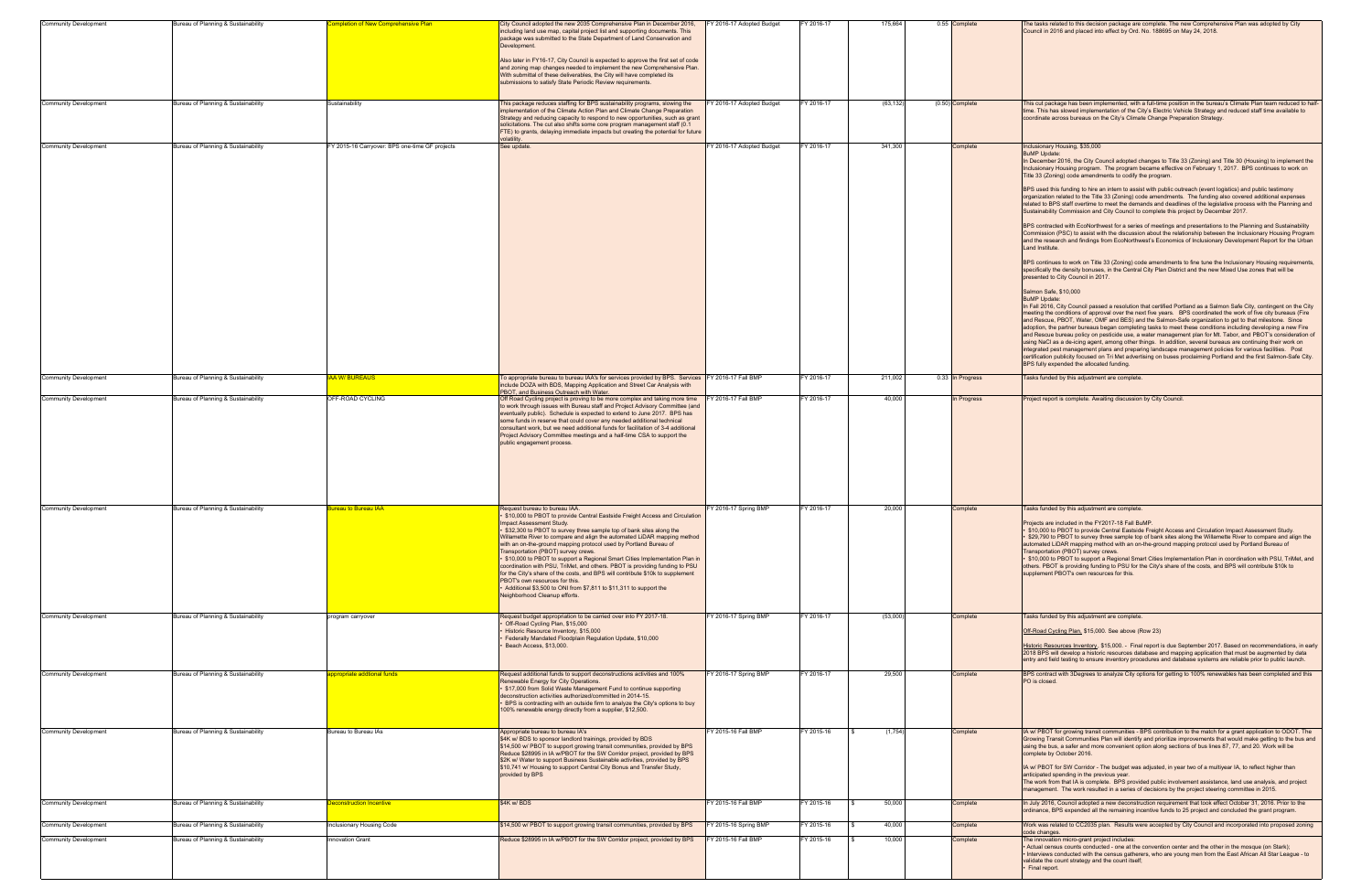|                              |                                     |                                                        | \$2K w/ Water to support Business Sustainable activities, provided by BPS                                                                                                                                                                                                                                                                                                                                                                                                                                                                                                                                                                                                                                                                              | FY 2015-16 Adopted Budget |           | (66.500) |                   | Final invoice submitted 6/16                                                                                                                                                                                                                                                                                                                                                                                                                                                                                                                                                                                                                                                                                                                                                                                                                                                                                                                                                                                                                                                                                                                                                                    |
|------------------------------|-------------------------------------|--------------------------------------------------------|--------------------------------------------------------------------------------------------------------------------------------------------------------------------------------------------------------------------------------------------------------------------------------------------------------------------------------------------------------------------------------------------------------------------------------------------------------------------------------------------------------------------------------------------------------------------------------------------------------------------------------------------------------------------------------------------------------------------------------------------------------|---------------------------|-----------|----------|-------------------|-------------------------------------------------------------------------------------------------------------------------------------------------------------------------------------------------------------------------------------------------------------------------------------------------------------------------------------------------------------------------------------------------------------------------------------------------------------------------------------------------------------------------------------------------------------------------------------------------------------------------------------------------------------------------------------------------------------------------------------------------------------------------------------------------------------------------------------------------------------------------------------------------------------------------------------------------------------------------------------------------------------------------------------------------------------------------------------------------------------------------------------------------------------------------------------------------|
| <b>Community Development</b> | Bureau of Planning & Sustainability | lanning Realignment                                    |                                                                                                                                                                                                                                                                                                                                                                                                                                                                                                                                                                                                                                                                                                                                                        |                           | Y 2015-16 |          | $(1.20)$ Complete |                                                                                                                                                                                                                                                                                                                                                                                                                                                                                                                                                                                                                                                                                                                                                                                                                                                                                                                                                                                                                                                                                                                                                                                                 |
| <b>Community Development</b> | Bureau of Planning & Sustainability | FY 2014-15 Carryover:Single-Dwelling Development       | \$10,741 w/ Housing to support Central City Bonus and Transfer Study,<br>rovided by BPS                                                                                                                                                                                                                                                                                                                                                                                                                                                                                                                                                                                                                                                                | FY 2015-16 Adopted Budget | Y 2015-16 | 150,000  | Complete          | Report was made to City Councilin November 2016. Code amendments were developed. These were later<br>replaced by code for the Inclusionary Housing Program.                                                                                                                                                                                                                                                                                                                                                                                                                                                                                                                                                                                                                                                                                                                                                                                                                                                                                                                                                                                                                                     |
| <b>Community Development</b> | Bureau of Planning & Sustainability | Zenger Farms                                           | This \$30,000 General Fund one-time appropriation will be granted to Friends of FY 2015-16 Adopted Budget<br>Zenger Farm to support the organization's Nutrition Education and Food<br>Access Project, which seeks to improve access to healthy food and increase<br>nutrition, food budgeting, gardening and food preparation knowledge.                                                                                                                                                                                                                                                                                                                                                                                                              |                           | Y 2015-16 | 30,000   | Complete          | City Council authorized a \$30,000 grant agreement with Friends of Zenger Farm in January 2016 to support<br>Zenger's Nutrition Education and Food Access Project. BPS subsequently provided the grant funds to Zenger to<br>support cooking workshops for over 2,000 youth and adults and help pilot the area's first Prescription Community<br>Supported Agriculture program that enables health clinic staff to prescribe fresh produce to low-income residents.                                                                                                                                                                                                                                                                                                                                                                                                                                                                                                                                                                                                                                                                                                                             |
| <b>Community Development</b> | Bureau of Planning & Sustainability | FY 2014-15 Carryover: Off-Road Cycling                 | The Off-Road Cycling Plan project will develop a citywide master plan for<br>mountain biking trails and facilities. The plan will provide a vision for the<br>system, assess community needs, evaluate site feasibility, and identify<br>recommendations for the future                                                                                                                                                                                                                                                                                                                                                                                                                                                                                | FY 2015-16 Adopted Budget | Y 2015-16 | 300,000  | Complete          | Tasks funded by this adjustment are complete.<br>The Portland Off-road Cycling Master Plan project will develop a citywide plan for a system of off-road cycling<br>facilities for a variety of users, including children, adults and families.<br>The project is led by BPS in collaboration with Portland Parks & Recreation, the Bureau of Environmental Services,<br>Bureau of Transportation, the Portland Water Bureau and other local government and community partners.<br>The project published recommendations for public comment in Fall 2017. In 2018, the Project Advisory Committee<br>and the Portland Parks Board made comments on the proposed master plan, which need to be reconciled with                                                                                                                                                                                                                                                                                                                                                                                                                                                                                   |
| <b>Community Development</b> | Bureau of Planning & Sustainability | Beach Access Master Plan                               | BPS will coordinate a multi-bureau/multi-stakeholder process to develop a<br>beach and habitat restoration area on the Willamette River. Work is funded<br>with \$150,000 of General Fund one-time resources and \$150,000 from PDC<br>and half of an FTE.<br>The priority site is on the east side of the river between the Marguam and<br>Hawthorne bridges. By the end of FY 2015-16, it is anticipated that we will have<br>conducted a feasibility study to ensure that no fatal flaws exist on the chosen<br>site, developed a preliminary design for the beach, dock and restoration site,<br>developed recommendations for the operating of a riverine swimming beach,<br>and developed initial cost estimates and an implementation timeline. | FY 2015-16 Adopted Budget | Y 2015-16 | 300,000  | 0.50 Complete     | Report was presented to City Council in October 2016. BPS coordinated a multi-bureau/multi-stakeholder process<br>that led to development of the Eastbank Crescent Riverfront Plan (March 2017) and the Central City Potential<br>Swimming Beach Sites Study (October 2016), which informed the Eastbank Crescent plan. The Eastbank Crescent<br>plan developed preliminary concepts for habitat restoration and public access/recreation. The swimming sites study<br>ranked 5 potential beach sites on site and safety characteristics including the beach at Eastbank Crescent. City<br>Council accepted the Eastbank Crescent plan (Resolution 37294) and the swimming study (Resolution 37293) at a<br>public hearing on June 7, 2017. City Council directed staff to seek funds to coordinate with OMSI and other property<br>owners and to develop a refined Eastbank Crescent riverfront concept that integrates habitat restoration with public<br>recreation elements including facilities for non-motorized boaters and implements plan elements concurrently. City<br>Council directed Portland Parks and Recreation to implement a pilot swimming beach program in the summer 2017 |
| Community Development        | Bureau of Planning & Sustainability | Single-family Development Regulations                  | This package funds 2.6 FTE totaling \$265,212 and \$67,000 in in materials and FY 2015-16 Adopted Budget<br>supplies from General Fund one-time resources, and the bureau will also<br>allocate another 2 FTE to the project.<br>The project will affect approximately 140,000 residential properties and almost<br>all neighborhoods, which requires extensive public outreach and engagement.<br>This project prepares the city for successful growth, implements the<br>Comprehensive Plan and responds to the healthy connected neighborhoods<br>priority by reporting on recent infill housing, evaluating options, recommending<br>approaches and implementing code changes.                                                                     |                           | Y 2015-16 | 332,212  | 2.60 Complete     | Report to City Council on results of the concept development phase in November 2016. This will be followed by a<br>code development and legislative process phase that will be complete in December 2017.                                                                                                                                                                                                                                                                                                                                                                                                                                                                                                                                                                                                                                                                                                                                                                                                                                                                                                                                                                                       |
| <b>Community Development</b> | Bureau of Planning & Sustainability | <b>Completion of Central City Plan update - CC2035</b> | The bureau will receive \$284,200 of General Fund one-time resources to add<br>2.0 FTEs to the team working to complete the update of the Central City Plan<br>by the end of FY 2015-16. This includes completion of the policy plan as well<br>as implementing code updates. The add package also funds consultant<br>analysis to analyze feasibility and options for the alignment and design of the<br>Green Loop.                                                                                                                                                                                                                                                                                                                                  | FY 2015-16 Adopted Budget | Y 2015-16 | 284,200  | 2.00 Complete     | The project schedule was delayed due to the PHB's Inclusionary Zoning project. Central City code re: bonuses was<br>dependent on the final decisions re: IZ. Changes were made based on the IZ project to the CC2035 Plan Proposed<br>Draft. After two public hearings in July and August 2016 and 9 worksessions from September 2016-May 2017, the<br>Planning and Sustainability Commission voted to recommend the CC2035 Plan to City Council for final adoption.<br>Current schedule has the CC2035 Plan Recommended Draft before City Council at public hearings in September<br>2017. Then City Council worksessions with staff on public testimony in the fall and early winter will lead to City<br>Council amendments and final action on the Plan, which is anticipated to happen in January 2018.                                                                                                                                                                                                                                                                                                                                                                                    |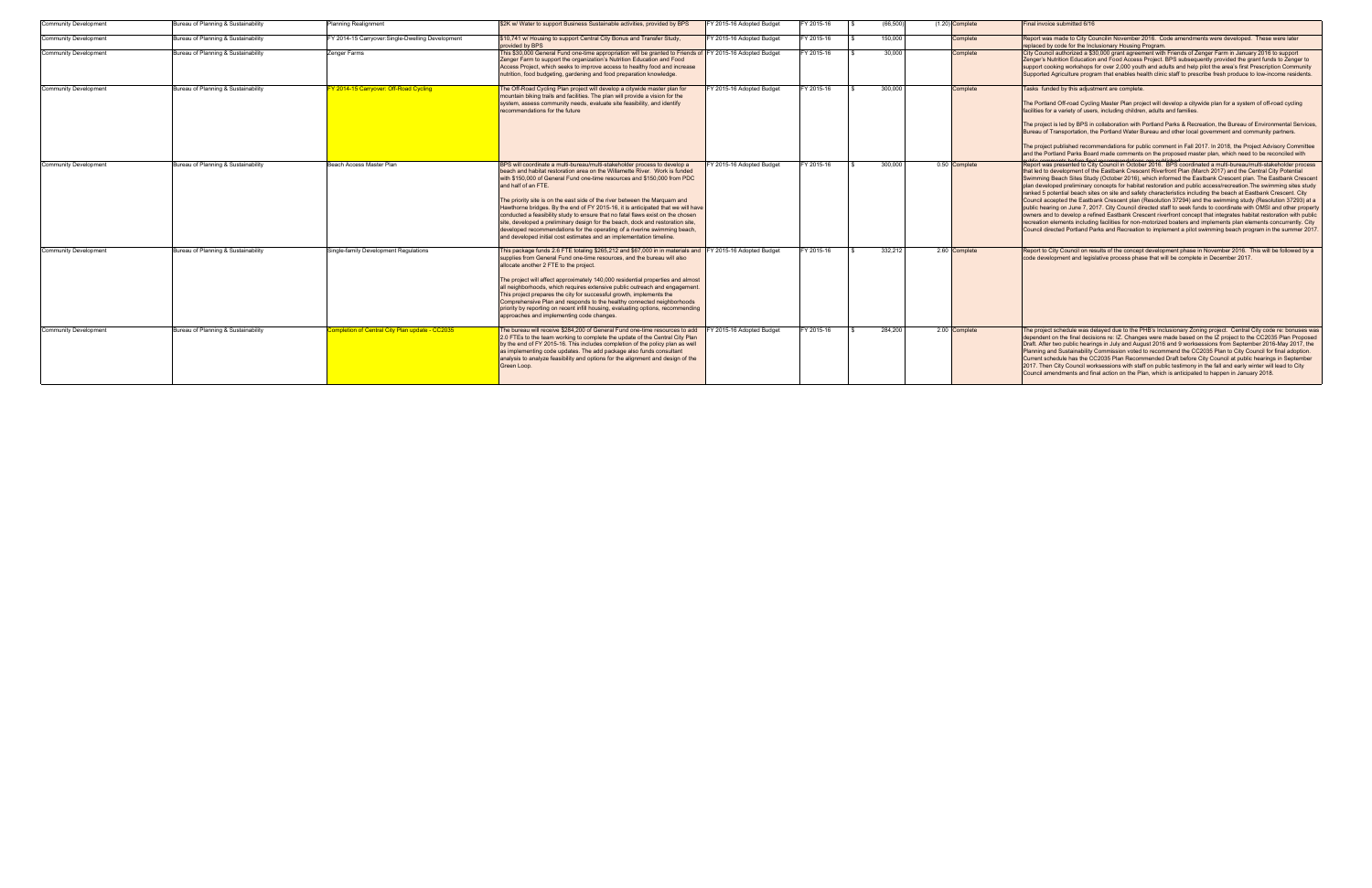Prior Year Performance Reporting **Run Time: 3:51:47 PM** 

#### **Bureau Performance Narrative**

|         | <b>Key Performance Measures</b>                                | <b>Measure Type</b><br>Name | FY 2016-17<br><b>Actuals</b> | FY 2017-18<br><b>Actuals</b> | FY 2018-19<br><b>Target</b> | FY 2018-19<br><b>Actuals</b> | FY 2019-20<br><b>Target</b> | <b>Strategic</b><br><b>Target</b> | <b>Details</b>                                                                                                                                                                                                                                                                                                                                                                                                                                                                                                                               |
|---------|----------------------------------------------------------------|-----------------------------|------------------------------|------------------------------|-----------------------------|------------------------------|-----------------------------|-----------------------------------|----------------------------------------------------------------------------------------------------------------------------------------------------------------------------------------------------------------------------------------------------------------------------------------------------------------------------------------------------------------------------------------------------------------------------------------------------------------------------------------------------------------------------------------------|
| PN_0021 | Percentage of Portlanders Living in a<br>Complete Neighborhood | <b>OUTCOME</b>              | 65%                          | 63%                          | 67%                         | 67%                          | 66%                         | 80%                               | As we add new housing<br>units to the city, most<br>have occurred in<br>Complete<br>Neighborhoods (about<br>67% last year).<br>However, many housing<br>units are still not in a<br>Complete<br>Neighborhood. Further,<br>we have not updated<br>the Complete<br>Neighborhood<br>geography in a few<br>years, so it does not<br>account for changes in<br>commercial services or<br>infrastructure<br>investments that have<br>occurred that would<br>mark a neighborhood as<br>"complete."                                                  |
| PN_0022 | Percentage of waste recycled or<br>composted                   | <b>OUTCOME</b>              | 63%                          | 54%                          | 54%                         | 54%                          | 56%                         | 90%                               | Many factors, including<br>a strong construction<br>industry and poor<br>recycling markets that<br>result in marginal paper<br>and plastics heading to<br>the landfill, have<br>combined to bring<br>Portland's recovery rate<br>to its lowest in a<br>decade. Portland<br>continues to reach out<br>to residents and<br>businesses to ensure<br>Portland's recycling is<br>clean and marketable,<br>work with regional and<br>state partners and work<br>to find new markets for<br>materials Portlanders<br>want and expect to<br>recycle. |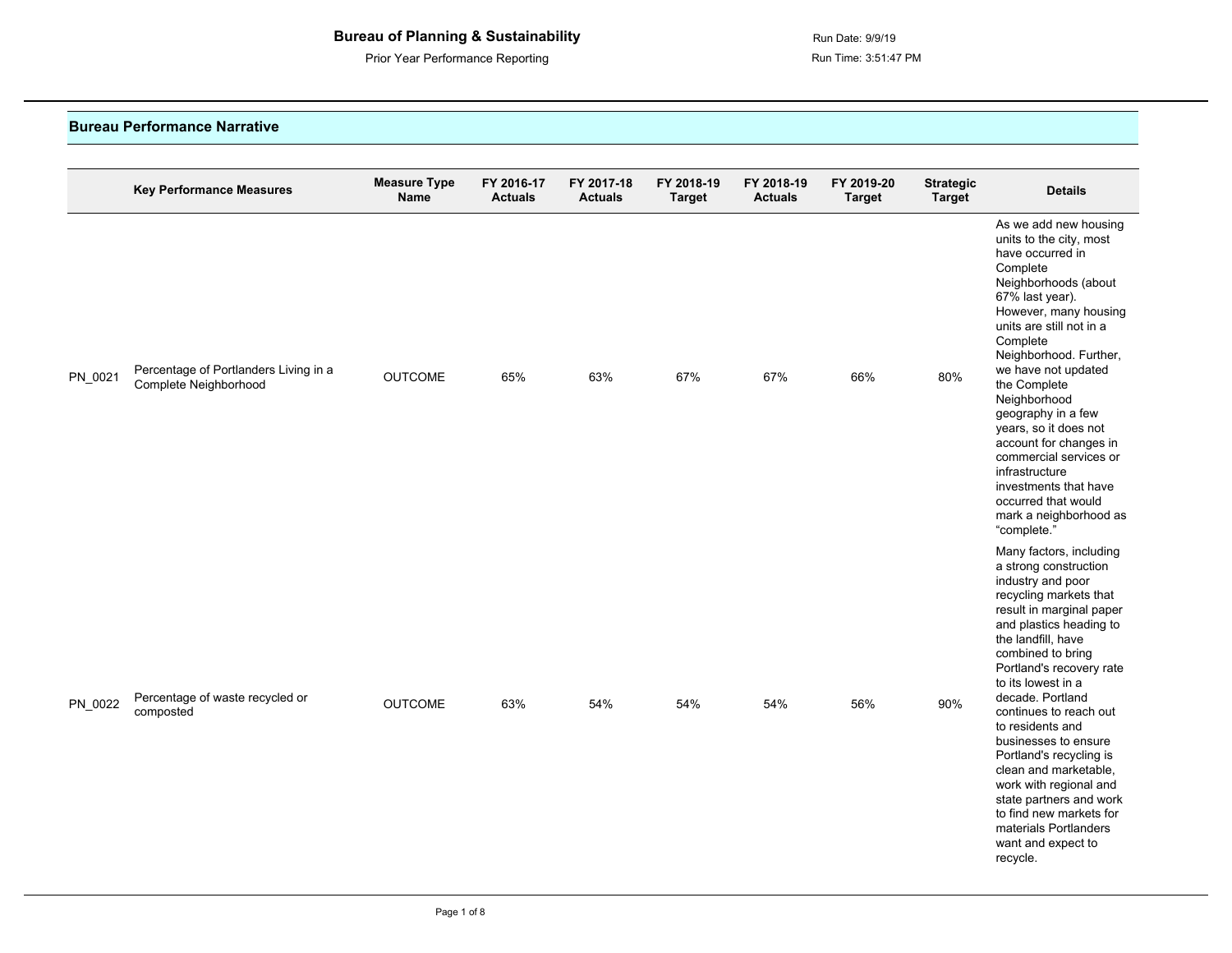| SD_0008 | Percentage reduction in per person<br>carbon emissions from 1990 levels                                        | <b>OUTCOME</b>              | 41%                          | 41%                          | 41%                         | 39%                          | 42%                         | 90%                               | Communitywide<br>emissions are<br>calculated annually<br>using a variety of<br>sources of data. Carbon<br>emission reductions<br>have plateaued in<br>recent years due to a<br>variety of factors<br>including weather,<br>growth and increased<br>emissions from the<br>transportation sector.                       |
|---------|----------------------------------------------------------------------------------------------------------------|-----------------------------|------------------------------|------------------------------|-----------------------------|------------------------------|-----------------------------|-----------------------------------|-----------------------------------------------------------------------------------------------------------------------------------------------------------------------------------------------------------------------------------------------------------------------------------------------------------------------|
|         | <b>Other Performance Measures</b>                                                                              | <b>Measure Type</b><br>Name | FY 2016-17<br><b>Actuals</b> | FY 2017-18<br><b>Actuals</b> | FY 2018-19<br><b>Target</b> | FY 2018-19<br><b>Actuals</b> | FY 2019-20<br><b>Target</b> | <b>Strategic</b><br><b>Target</b> | <b>Details</b>                                                                                                                                                                                                                                                                                                        |
| PN 0014 | Percentage of significant natural<br>resources protected through non-<br>regulatory and/or regulatory measures | <b>OUTCOME</b>              | 83%                          | 84%                          | 83%                         | 84%                          | 85%                         | 90%                               | The CC2035 adoption<br>added protections to the<br>Central City which<br>boosted the actual to<br>about 84%.<br>Adoption of the River<br>Plan / South Reach will<br>increase coverage to<br>85%<br>The remaining 5% will<br>be accomplished though<br>the Ezone Map<br>Correction Project and<br>the floodplain work. |
| PN_0024 | Levels of Employee Engagement                                                                                  | <b>OUTCOME</b>              | 4.02                         | 4.02                         | 4.02                        | N/A                          | 4.10                        | 4.40                              | This measurement is<br>based on the Gallup<br>Q12 Poll that BPS has<br>historically done on a<br>biannual basis. Due to<br>leadership and major<br>staffing changes, we did<br>not conduct this survey<br>in FY18-19.                                                                                                 |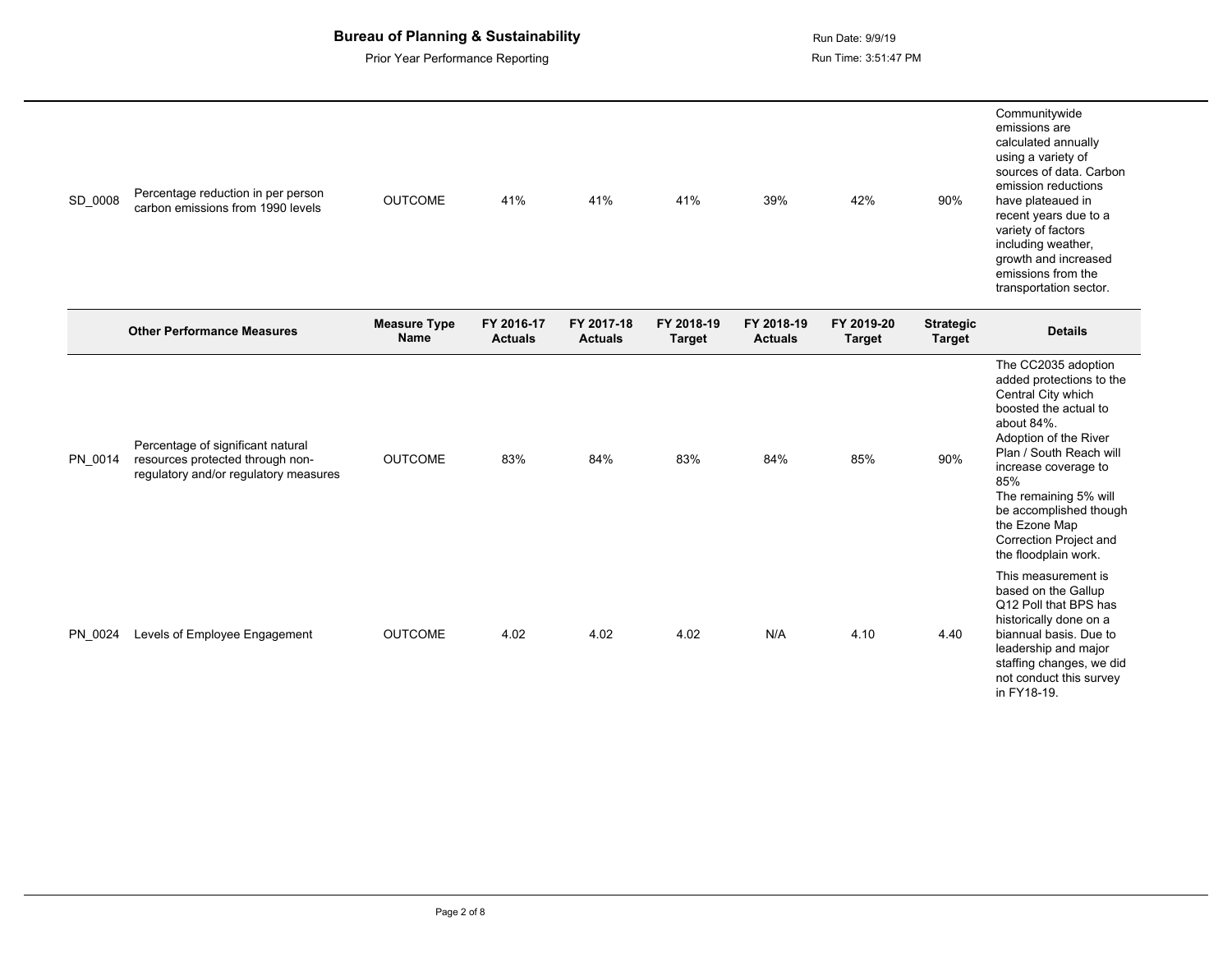|         | <b>Other Performance Measures</b>                                                                                                                              | <b>Measure Type</b><br>Name | FY 2016-17<br><b>Actuals</b> | FY 2017-18<br><b>Actuals</b> | FY 2018-19<br><b>Target</b> | FY 2018-19<br><b>Actuals</b> | FY 2019-20<br><b>Target</b> | <b>Strategic</b><br><b>Target</b> | <b>Details</b>                                                                                                                                                                                                                                                                                                                                                                |
|---------|----------------------------------------------------------------------------------------------------------------------------------------------------------------|-----------------------------|------------------------------|------------------------------|-----------------------------|------------------------------|-----------------------------|-----------------------------------|-------------------------------------------------------------------------------------------------------------------------------------------------------------------------------------------------------------------------------------------------------------------------------------------------------------------------------------------------------------------------------|
| PN_0025 | Amount of public testimony received<br>by the Planning and Sustainability<br>Commission (in person, via the<br>MapApp or otherwise in writing)                 | <b>OUTCOME</b>              | 979                          | 2,721                        | 2,721                       | 116                          | 2,700                       | 2,700                             | The amount of public<br>testimony the PSC<br>receives each year is<br>based on the number of<br>projects that are<br>presented to them for<br>which they make a<br>recommendation to City<br>Council. This number<br>can vary greatly year-to-<br>year depending on the<br>work and project type<br>from the bureaus that<br>require<br>recommendations on<br>their projects. |
| PN 0026 | Percent of employees that attended at<br>least one equity-related training per<br>vear                                                                         | <b>WORKLOAD</b>             | N/A                          | 98%                          | 98%                         | 98%                          | 100%                        | 100%                              | Percent of employees<br>who have attended an<br>equity or diversity<br>training, conference,<br>program, etc in FY18-19<br>remained consistent.                                                                                                                                                                                                                               |
| PN_0027 | Total amount of outside funding or in-<br>kind support for the Smart Cities<br>program secured through grants,<br>partnerships or other funding<br>mechanisms. | <b>OUTPUT</b>               | N/A                          | \$200,000                    | \$100,000                   | \$170,000                    | \$200,000                   | \$500,000                         | This is total outside or<br>other agency funding or<br>in-kind received by the<br>Smart City PDX<br>program in FY19/20 as<br>of 8/27/19. Funding to<br>date includes Azure<br>cloud credits from<br>Microsoft, Azure<br>infrastructure support<br>funding from BTS, and<br>funding for data<br>visualization and<br>analytics from AT&T.                                      |
| PN 0028 | Number of datasets available for<br>download on the City of Portland's<br>Open Data portal(s)                                                                  | <b>OUTCOME</b>              | 100                          | 150                          | 300                         | 320                          | 500                         | 500                               | Total number of<br>datasets available for<br>download on the<br>PortlandMaps Open<br>Data website, with a<br>slight increase in<br>FY18-19 from the<br>original target.                                                                                                                                                                                                       |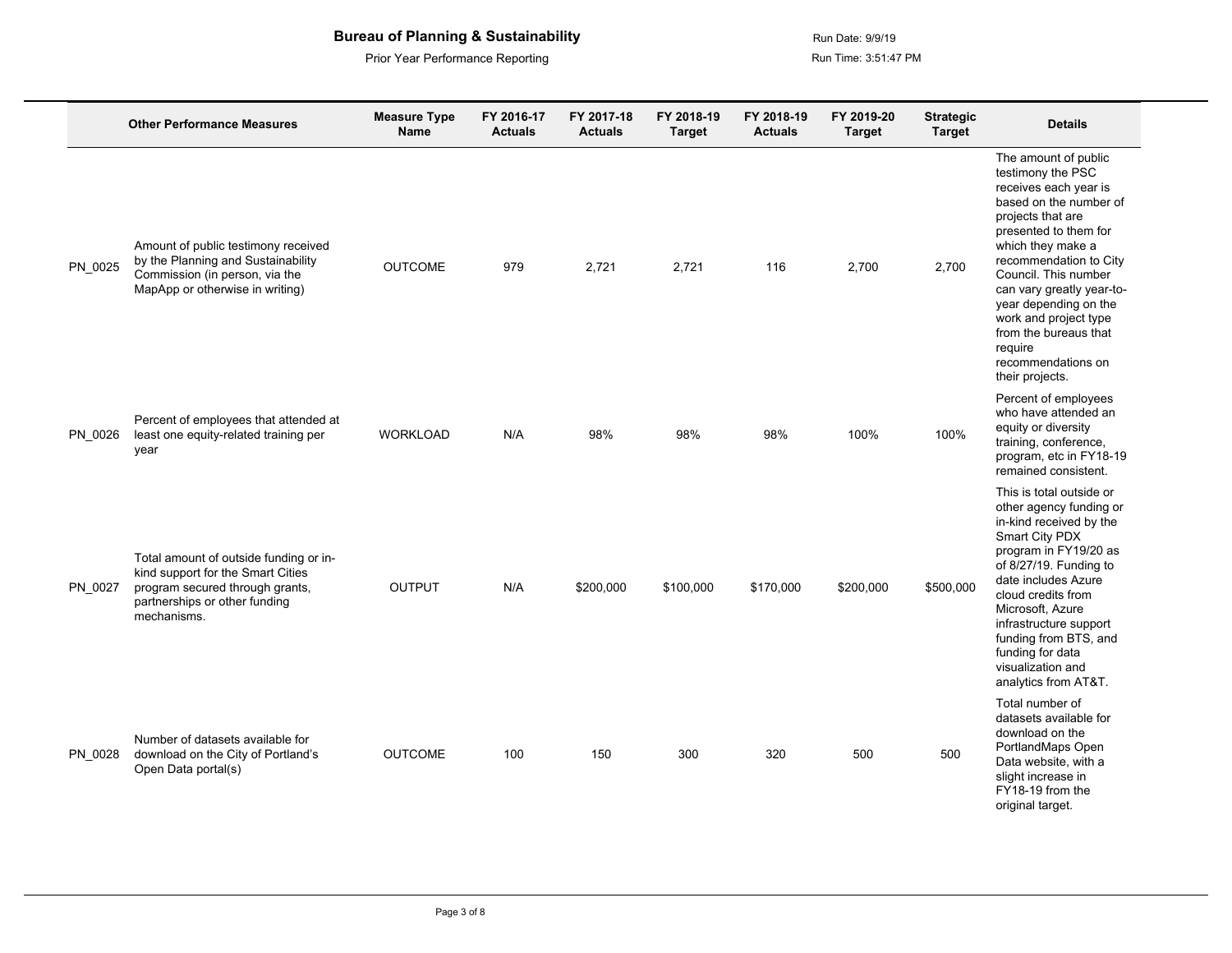|         | <b>Other Performance Measures</b>                                       | <b>Measure Type</b><br>Name | FY 2016-17<br><b>Actuals</b> | FY 2017-18<br><b>Actuals</b> | FY 2018-19<br><b>Target</b> | FY 2018-19<br><b>Actuals</b> | FY 2019-20<br><b>Target</b> | <b>Strategic</b><br><b>Target</b> | <b>Details</b>                                                                                                                                                                                                                                                                                                                                                                                                                                                                                                 |
|---------|-------------------------------------------------------------------------|-----------------------------|------------------------------|------------------------------|-----------------------------|------------------------------|-----------------------------|-----------------------------------|----------------------------------------------------------------------------------------------------------------------------------------------------------------------------------------------------------------------------------------------------------------------------------------------------------------------------------------------------------------------------------------------------------------------------------------------------------------------------------------------------------------|
| PN 0030 | Percentage of new housing units that<br>are in Centers and Corridors    | <b>OUTCOME</b>              | 89%                          | 91%                          | 89%                         | 89%                          | 89%                         | 80%                               | Similar to the Complete<br>Neighborhoods metric,<br>we want new housing<br>units to be built along<br><b>Centers and Corridors</b><br>(including the Central<br>City) so that we can<br>plan for more efficient<br>use of transit systems<br>and so that households<br>can meet their daily<br>commercial needs that<br><b>Centers and Corridors</b><br>provide. A large majority<br>of new housing units<br>permitted last year were<br>within a quarter-mile of<br>a Corridor or located<br>within a Center. |
| PN 0031 | Percentage of seven-county region's<br>new housing that is in Portland. | <b>OUTCOME</b>              | 36%                          | 36%                          | 47%                         | 40%                          | 25%                         | 25%                               | As housing production<br>around the region<br>begins to slow down,<br>Portland still has a<br>backlog of permits to<br>work through,<br>particularly after a rush<br>of permit activity<br>intended to get ahead of<br>the Inclusionary<br>Housing rules that went<br>into effect in February<br>2017.                                                                                                                                                                                                         |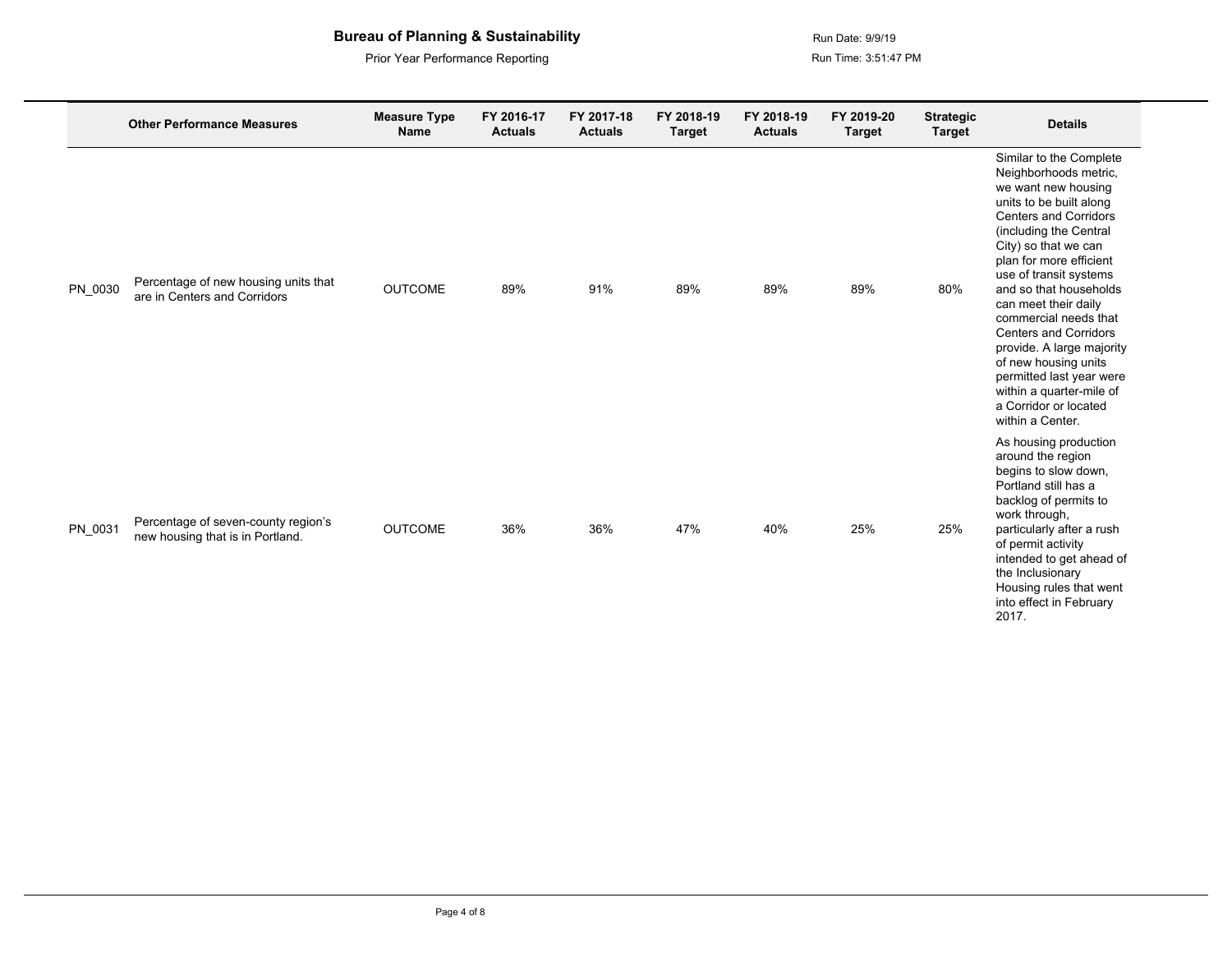|         | <b>Other Performance Measures</b>                                                        | <b>Measure Type</b><br>Name | FY 2016-17<br><b>Actuals</b> | FY 2017-18<br><b>Actuals</b> | FY 2018-19<br><b>Target</b> | FY 2018-19<br><b>Actuals</b> | FY 2019-20<br><b>Target</b> | <b>Strategic</b><br><b>Target</b> | <b>Details</b>                                                                                                                                                                                                                                                                                                                                                                                                                                                                                      |
|---------|------------------------------------------------------------------------------------------|-----------------------------|------------------------------|------------------------------|-----------------------------|------------------------------|-----------------------------|-----------------------------------|-----------------------------------------------------------------------------------------------------------------------------------------------------------------------------------------------------------------------------------------------------------------------------------------------------------------------------------------------------------------------------------------------------------------------------------------------------------------------------------------------------|
| PN 0032 | Representation of typically under-<br>represented groups in decision-making<br>processes | <b>OUTPUT</b>               | 22%                          | 26%                          | 32%                         | 21%                          | 30%                         | 30%                               | We receive public<br>testimony when projects<br>are at key active stages.<br>Some of the variability in<br>this metric from year to<br>year is due to 1)<br>contentious, place-<br>specific issues; 2)<br>unequally applied land<br>use proposals that affect<br>some areas more than<br>others; 3) the Public<br><b>Testimony Database</b><br>coming fully online only<br>within the past year or<br>two, where staff have<br>started to consistently<br>enter all testimony into<br>the database. |
| PN 0033 | Level of community diversity retained<br>or achieved as neighborhoods change<br>and grow | <b>OUTCOME</b>              | N/A                          | N/A                          | 29%                         | 40%                          | 29%                         | 29%                               | The result posted for<br>FY18-19 actuals seems<br>inaccurate and<br>inconsistent w/ trend.<br>We are checking the<br>data and method.                                                                                                                                                                                                                                                                                                                                                               |
| PN 0034 | Acres of ecoroofs in the Central City                                                    | <b>OUTCOME</b>              | 20                           | 20                           | 20                          | 20                           | 25                          | 408                               | The metric for this<br>performance measure is<br>reported in acres.<br>While there has been no<br>change in the total acres<br>of ecoroof in the Central<br>City, there were roughly<br>11,800 square feet of<br>ecoroof area added in<br>FY18-19.                                                                                                                                                                                                                                                  |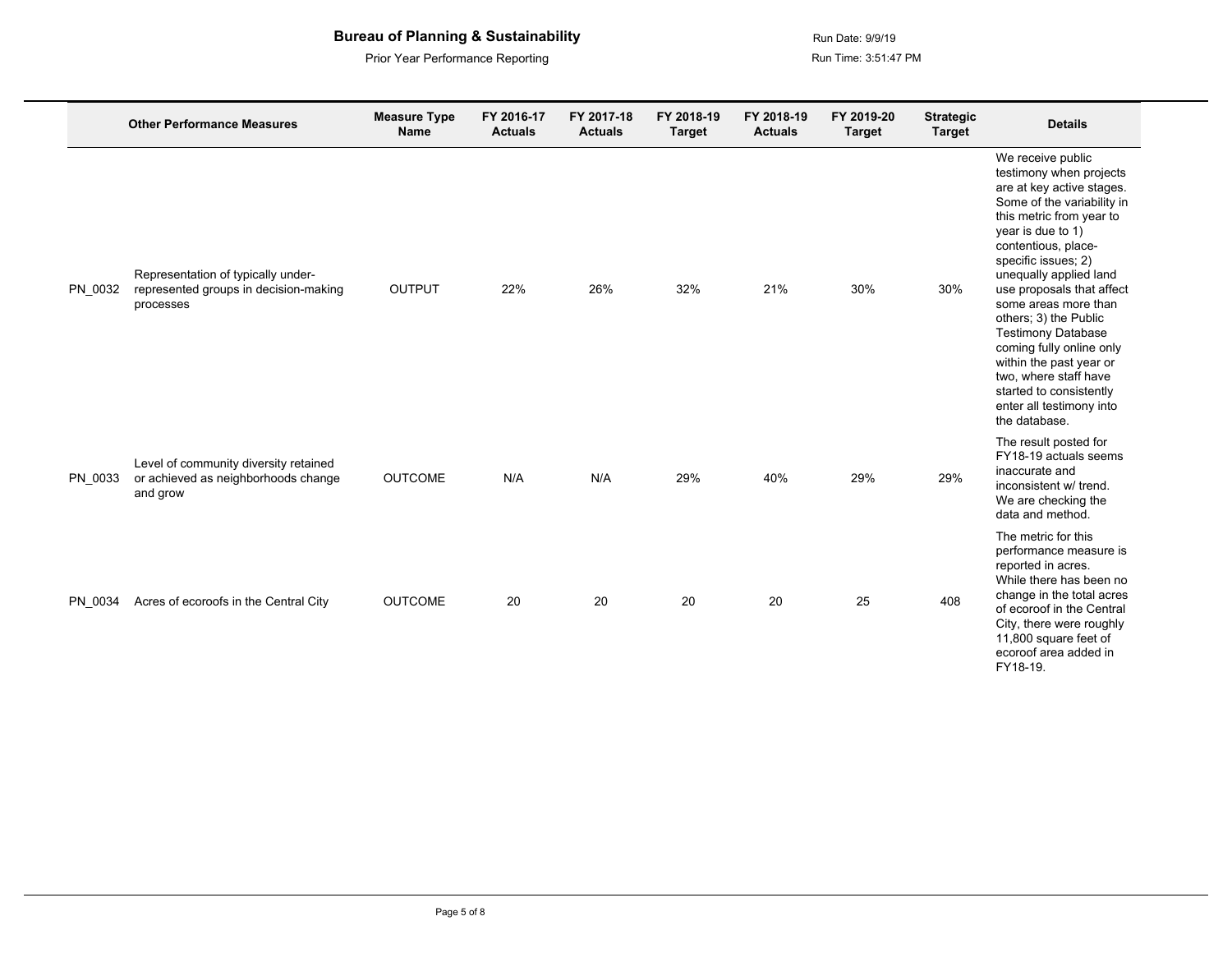|         | <b>Other Performance Measures</b>                                                   | <b>Measure Type</b><br>Name | FY 2016-17<br><b>Actuals</b> | FY 2017-18<br><b>Actuals</b> | FY 2018-19<br><b>Target</b> | FY 2018-19<br><b>Actuals</b> | FY 2019-20<br><b>Target</b> | <b>Strategic</b><br><b>Target</b> | <b>Details</b>                                                                                                                                                                                                                                                                                                                                                                                                                                                                                                                                                                                                   |
|---------|-------------------------------------------------------------------------------------|-----------------------------|------------------------------|------------------------------|-----------------------------|------------------------------|-----------------------------|-----------------------------------|------------------------------------------------------------------------------------------------------------------------------------------------------------------------------------------------------------------------------------------------------------------------------------------------------------------------------------------------------------------------------------------------------------------------------------------------------------------------------------------------------------------------------------------------------------------------------------------------------------------|
| PN 0035 | Middle housing production                                                           | <b>OUTCOME</b>              | 14%                          | 11%                          | 16%                         | 16%                          | 18%                         | 25%                               | Looking at the share of<br>housing units that are<br>middle housing is<br>difficult because it is<br>prone to being distorted<br>by both the boom/bust<br>cycle of development as<br>well as large-scale<br>development dwarfing<br>its magnitude.<br>Production of detached<br>single-family units<br>decreases as land<br>becomes more scare<br>and expensive.<br>Simultaneously, as<br>larger-scale<br>development slows<br>down due to rising<br>construction costs<br>(labor, materials,<br>financing), developers<br>start to chase smaller-<br>scale development,<br>including middle<br>housing options. |
| PN 0036 | Typical curbside residential bill as a<br>percent of median income.                 | <b>OUTCOME</b>              | .62%                         | .60%                         | .60%                        | .62%                         | .60%                        | .60%                              | This measure is<br>intended to track<br>affordability of<br>residential garbage and<br>recycling rates.                                                                                                                                                                                                                                                                                                                                                                                                                                                                                                          |
| PN 0037 | Percentage of seven-county region's<br>new employment growth that is in<br>Portland | <b>OUTCOME</b>              | N/A                          | N/A                          | 29%                         | 29%                          | 31%                         | 31%                               | The recent, longer-term<br>trend for this metric is<br>downward. Job growth<br>is starting to slow down,<br>but it's slowed faster in<br>Portland than in other<br>parts of the region,<br>which has led to the<br>decrease in the job<br>growth capture rate for<br>Portland.<br>New data for FY18-19<br>updates is not yet<br>available, so FY18-19<br>actual shows the same<br>as the FY18-19 target<br>until data is released.                                                                                                                                                                               |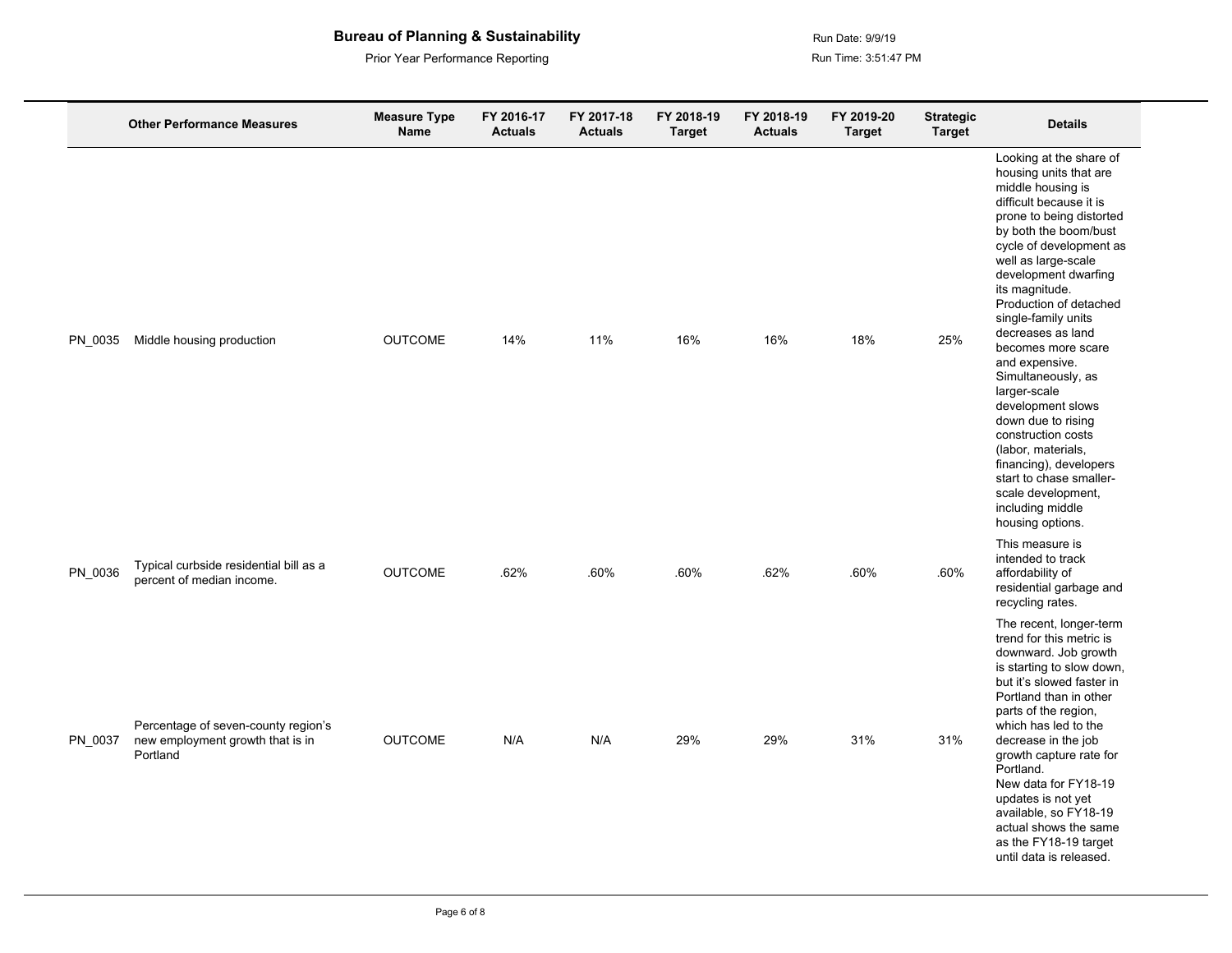|         | <b>Other Performance Measures</b>                                       | <b>Measure Type</b><br><b>Name</b> | FY 2016-17<br><b>Actuals</b> | FY 2017-18<br><b>Actuals</b> | FY 2018-19<br><b>Target</b> | FY 2018-19<br><b>Actuals</b> | FY 2019-20<br><b>Target</b> | <b>Strategic</b><br><b>Target</b> | <b>Details</b>                                                                                                                                                                                                                                                                                                                                                           |
|---------|-------------------------------------------------------------------------|------------------------------------|------------------------------|------------------------------|-----------------------------|------------------------------|-----------------------------|-----------------------------------|--------------------------------------------------------------------------------------------------------------------------------------------------------------------------------------------------------------------------------------------------------------------------------------------------------------------------------------------------------------------------|
| SD_0003 | Residents reached sustainability<br>outreach/training                   | <b>WORKLOAD</b>                    | 203,232                      | 212,655                      | 200,000                     | 207,500                      | 215,000                     | 215,000                           | BPS has several major<br>program offerings that<br>reach residents. The<br>Bureau's recent focus<br>on implementing the<br>Home Energy Score<br>program continues to<br>increase the bureau's<br>reach.                                                                                                                                                                  |
| SD_0019 | Number of businesses reached by<br>sustainability outreach and training | <b>WORKLOAD</b>                    | 2,736                        | 4,097                        | 3,500                       | 2,103                        | 2,000                       | 3,000                             | BPS has several major<br>program offerings that<br>reach businesses.<br>Several years into<br>implementing the<br>Energy Performance<br>Reporting Policy for<br>Commercial Buildings,<br>businesses are requiring<br>less direct assistance<br>and support.                                                                                                              |
| SD 0020 | Number of multifamily units provided<br>with waste education            | <b>WORKLOAD</b>                    | 16,035                       | 10,516                       | 15,000                      | 5,923                        | 25,000                      | 25,000                            | Number of multifamily<br>units provided with<br>waste education actuals<br>where significantly<br>smaller in 18-19 for two<br>reasons. The lead staff<br>departed the program in<br>July and the bureau<br>prioritized the<br>development of a new<br>vision and strategy for<br>reaching climate, equity<br>and quality service<br>goals for the multifamily<br>sector. |
| SD 0025 | Per person residential energy use<br>(million BTUs)                     | OUTPUT                             | 26.00                        | 24.40                        | 23.00                       | 15.00                        | 23.00                       | 20.90                             | Communitywide<br>emissions are<br>calculated annually<br>using a variety of<br>sources of data. Carbon<br>emission reductions<br>have plateaued in<br>recent years due to a<br>variety of factors<br>including weather,<br>growth and increased<br>emissions from the<br>transportation sector.                                                                          |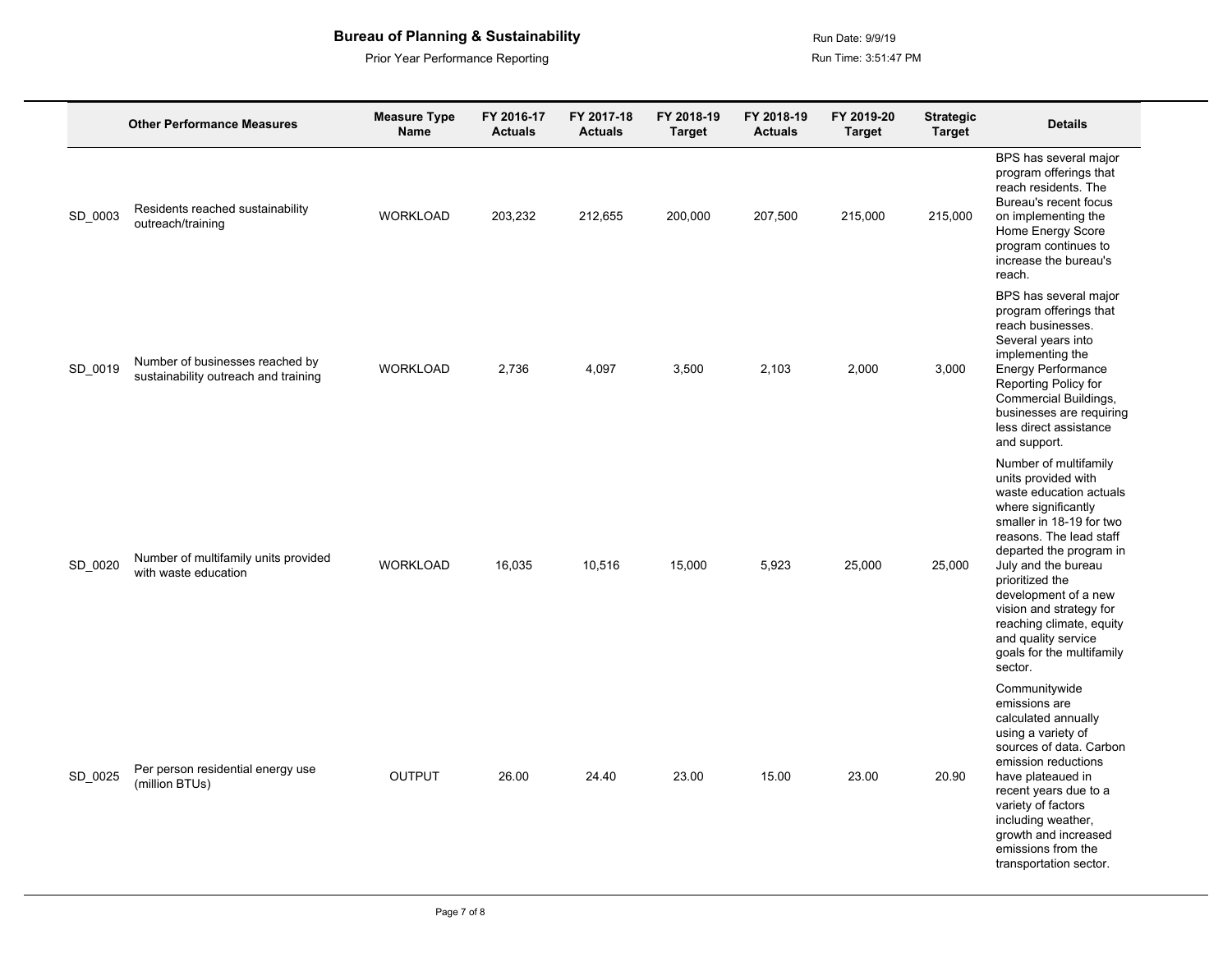Prior Year Performance Reporting **Run Time: 3:51:47 PM** 

|         | <b>Other Performance Measures</b>                                             | FY 2016-17<br><b>Measure Type</b><br><b>Actuals</b><br><b>Name</b> |        | FY 2017-18<br><b>Actuals</b> | FY 2018-19<br><b>Target</b> | FY 2018-19<br><b>Actuals</b> | FY 2019-20<br><b>Target</b> | <b>Strategic</b><br><b>Target</b> | <b>Details</b>                                                                                                                                                                                                                                         |
|---------|-------------------------------------------------------------------------------|--------------------------------------------------------------------|--------|------------------------------|-----------------------------|------------------------------|-----------------------------|-----------------------------------|--------------------------------------------------------------------------------------------------------------------------------------------------------------------------------------------------------------------------------------------------------|
| SD_0027 | Utility savings to City from energy-<br>efficiency projects (million dollars) | <b>OUTCOME</b>                                                     | \$7.70 | \$7.22                       | \$6.50                      | \$99,999.00                  | \$6.50                      | \$6.00                            | City does not receive<br>energy use data from<br>the utilities until October<br>of each year.                                                                                                                                                          |
| SD_0028 | Percentage of City electricity use from<br>renewable resources                | <b>OUTPUT</b>                                                      | 100%   | 100%                         | 100%                        | 100%                         | 100%                        | 100%                              | City bureaus continue to<br>utilize 100% renewable<br>energy from both on-site<br>generation, as well as<br>green power purchases.                                                                                                                     |
| SD 0036 | Number of Fix-It Fair participants                                            | <b>WORKLOAD</b>                                                    | 814    | 1,600                        | 1,300                       | 3,223                        | 1,800                       | 2,000                             | The Fix-It Fairs continue<br>to be a popular, well<br>attended winter-time<br>events happening in<br>three different locations<br>throughout Portland.                                                                                                 |
| SD_0037 | Cost per-Fix-It Fair participant                                              | <b>EFFICIENCY</b>                                                  | \$73   | \$75                         | \$90                        | \$163                        | \$75                        | \$70                              | Cost per Fix-It Fair<br>participants includes the<br>coordinators time and<br>material and services<br>budget. Fix It Fair<br>participants get access<br>to informational exhibits.<br>hourly workshops, free<br>professional child care<br>and lunch. |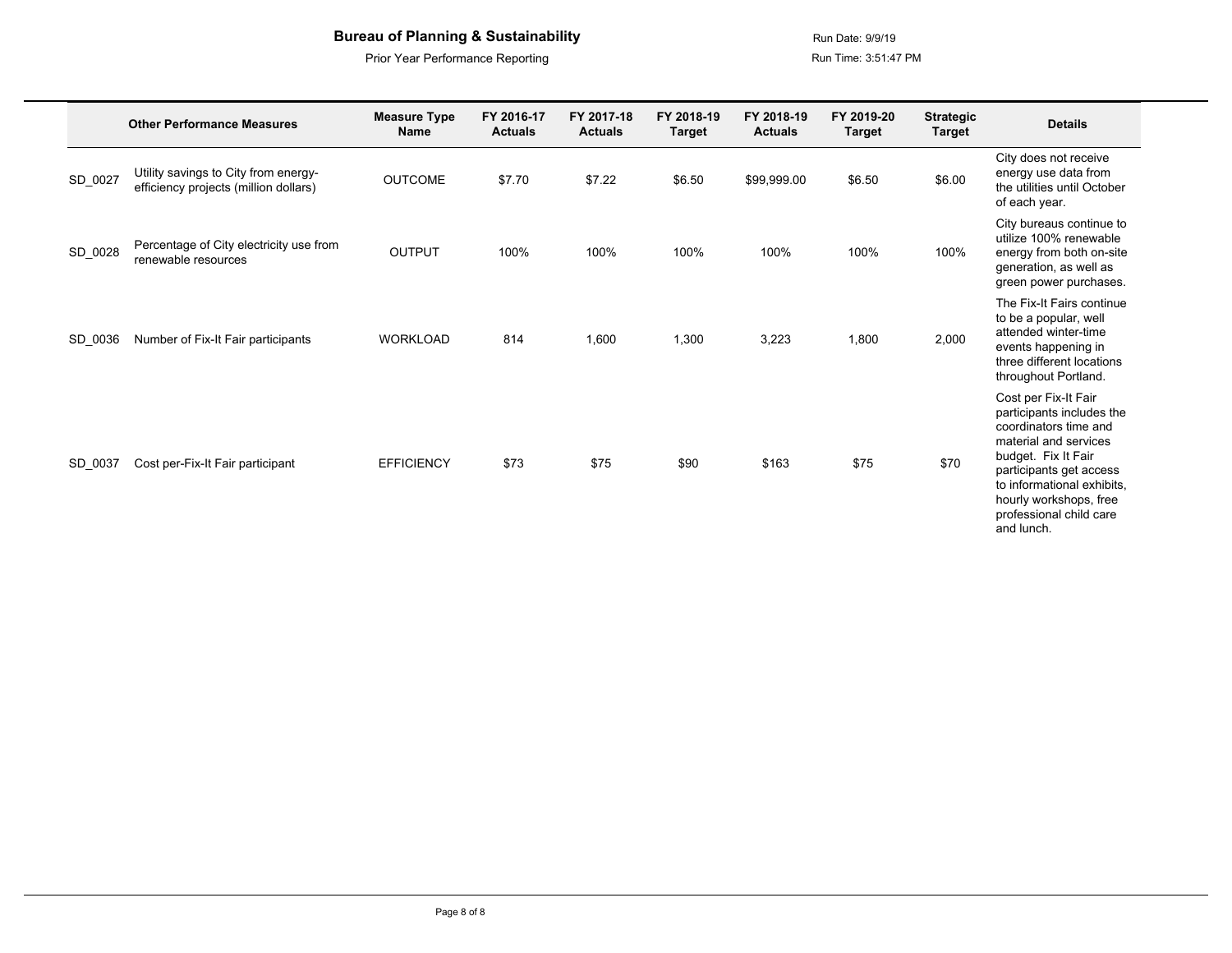|                 | PO.         | Vendor                 | <b>Vendor Name</b>                         | Contract | <b>Line Item Text</b>                       | CO Type | <b>CO Number</b> | <b>CO Name</b>                           |        | <b>Funds</b>           |                | unctiona         | Grant                   |            |              | Matri Grp No. & Name       |                    | <b>Accrual JE</b> | Accrua                | <b>Fall BMP Encumbrance</b> |
|-----------------|-------------|------------------------|--------------------------------------------|----------|---------------------------------------------|---------|------------------|------------------------------------------|--------|------------------------|----------------|------------------|-------------------------|------------|--------------|----------------------------|--------------------|-------------------|-----------------------|-----------------------------|
| No. & Line      | <b>Date</b> | No.                    |                                            |          |                                             |         |                  |                                          |        | <b>Centers No.</b>     | <b>Item No</b> | Area No.         |                         | <b>Grp</b> |              |                            | <b>Encumbrance</b> | <b>Number</b>     | <b>Actual Invoice</b> | <b>Carryover Request</b>    |
|                 |             |                        |                                            |          |                                             |         |                  |                                          |        |                        |                |                  |                         |            |              |                            |                    |                   |                       |                             |
| 20008377 - 0010 |             |                        | 5/30/2019 101294 Eco Northwest             |          | Housing Dev Feasibility Analysis            |         | PN000000072      | Policy & Research                        | 100000 | PN00 PNCP000001        | 521100         | CDCPPR00000000GC | Not Relevant P99 KDAVIS |            |              | 91800 Consulting Services  | 18,210.00 N/A      |                   |                       | 16,446.00                   |
| 22229715 - 0020 |             |                        | 2/20/2018 113834 Deca Architecture Inc     |          | 30006184 Doza Dev./test. To 9pn-69          |         | PN000000069      | <b>Code Development</b>                  |        | 100000 PN00 PNCP000001 | 521100         | CDPNCD00000000GC | Not Relevant P99 QLE    |            |              | 91800 Consulting Services  | 5,992.59 N/A       |                   |                       | 5,993.00                    |
| 22236717 - 0010 |             |                        | 6/5/2018 114636 Flowing Solutions Llc      | 3000592. | Task Order 53018db Carryover Fy 18-19       |         | PNCP000001       | Planning&urban Desig                     | 100000 | PN00 PNCP000001        | 521100         | CDAPEN00000000GC | Not Relevant P99        |            | AMENDOZACALD | 91800 Consulting Services  | 3,500.00 N/A       |                   |                       | 3,500.00                    |
| 22238040 - 0010 |             | 6/25/2018 101298 Metro |                                            | 30006379 | Sw Corridor Equitable Carryover Fy18-19     |         | 9PN000000071     | General Planning                         | 100000 | PN00 PNCP000001        | 521100         | CDPN0000000000GC | Not Relevant X99        |            | AMENDOZACALD | IGA Inter-gov Agreement    | 9,250.00 N/A       |                   |                       |                             |
| 22239365 - 0010 |             |                        | 7/12/2018 101330 Portland State University |          | Fy18-19 Parking Pass For Psc                |         | PN000000025      | Planning Sust. Commission                | 100000 | PN00 PNDO00000         | 542000         | DASDO00000000GC  | Not Relevant            |            | AMENDOZACALD | 96300 Fees, Contrib., Dues | 474.50 N/A         |                   |                       |                             |
| 22251076 - 0010 |             |                        | 2/6/2019 118883 Cascata Group              |          | 31001493 Task Order #12519it Plan.          |         | PNCP000001       | Planning&urban Desig                     |        | 100000 PN00 PNCP000001 | 521100         | CDCPCM00000000GC | Not Relevant P99 QLE    |            |              | 91800 Consulting Services  | 1,812.50 N/A       |                   |                       |                             |
| 22253625 - 0020 | 3/22/2019   |                        | 120622 Clairvoyant Llc                     |          | 30006516 Pudl Project Fy 18-19              |         | NOP000002        | <b>Tech Support</b>                      | 100000 | PN00 PNOP000002        | 521100         | DASTS00000000GC  | Not Relevant P99 QLE    |            |              | 91800 Consulting Services  | 42,000.00 N/A      |                   |                       | 42,000.00                   |
| 22253625 - 0030 |             |                        | 3/22/2019 120622 Clairvoyant Llc           |          | 30006516 Pudl Project - Smart Cities        |         | PNSC0000001      | <b>Smart Cities Coordination</b>         |        | 100000 PN00 PNOP000002 | 521100         | TSSM00000000GC   | Not Relevant P99 QLE    |            |              | 91800 Consulting Services  | 10,000.00 N/A      |                   |                       | 10,000.00                   |
| 22255147 - 0010 |             |                        | 4/19/2019 110389 Angelo Planning Group Inc | 3000500  | Task Order #40119ere                        |         | NCP00000         | Planning&urban Desig                     | 100000 | PN00 PNCP000001        | 521100         | CDCPCM00000000GC | Not Relevant S99        |            |              | 91800 Consulting Services  | 11,561.00          | 220000808         | 11,196.00             |                             |
| 22255148 - 0010 |             |                        | 4/19/2019 118883 Cascata Group             |          | 31001493    Task Order #41119dap            |         | NSD00000         | Communications                           |        | 100000 PN00 PNSD000001 | 521100         | TECO00000000GC   | Not Relevant S99 QLE    |            |              | 91800 Consulting Services  | 7,500.00 N/A       |                   |                       |                             |
| 22256642 - 0010 |             |                        | 5/14/2019 109745 Barney & Worth Inc        | 30005763 | Task Order #050819mb/db                     |         | PN000000068      | Environmental & River Planning           | 100000 | <b>PN00 PNCP000001</b> | 521100         | CDAPEN00000000GC | Not Relevant S99        |            |              | 91800 Consulting Services  | 10,000.00 N/A      |                   |                       | 10.000.00                   |
| 2258395 - 0010  |             |                        | 6/13/2019 121180 Cascadia Partners Llc     | 30006861 | Sw Corridor Area & Site Planning            |         | PNCP000001       | Planning&urban Desig                     | 100000 | <b>PN00 PNCP000001</b> | 521100         | CDCPCM00000000G  | Not Relevant S99        |            |              | 91800 Consulting Services  | 1,001.25 N/A       |                   |                       |                             |
| 2258395 - 0020  |             |                        | 6/13/2019 121180 Cascadia Partners Llc     | 30006861 | 1 Sw Corridor Area & Site Plan, Match       |         | PN0000001        | Sw Corridor Strategy - Match Comp & Stra | 100000 | PN00 PNCP000001        | 521100         | DCPCM00000000GC  | Not Relevant S99        |            | - IQLI       | 91800 Consulting Services  | 25,000.00 N/A      |                   |                       |                             |
| 22258705 - 0010 |             |                        | 6/18/2019 119708 Jeremy Hays               | 31001559 | To #190612ck - Smart Cities                 |         | PNSC0000001      | <b>Smart Cities Coordination</b>         | 100000 | PN00 PNOP000002        | 521100         | `DTSSM00000000GC | Not Relevant S99        |            |              | 91800 Consulting Services  | 20,000.00 N/A      |                   |                       | 13,167.00                   |
| 22258705 - 0030 |             |                        | 6/18/2019 119708 Jeremy Hays               | 31001559 | To #190612ck - Smart Cities Add Funds       |         | PNSC0000001      | <b>Smart Cities Coordination</b>         |        | 100000 PN00 PNOP000002 | 521100         | CDTSSM00000000GC | Not Relevant S99 QLE    |            |              | 91800 Consulting Services  | 10,000.00 N/A      |                   |                       |                             |
|                 |             |                        | 105928 Center for Intercultural Organizing |          | 4/27 event - translation and Interpretation |         | PNCP000001       | Planning&urban Desig                     | 100000 | PN00 PNCP000001        | 529100         |                  |                         |            |              | 96200 Misc Services        |                    | 220000808         | 760.00                |                             |